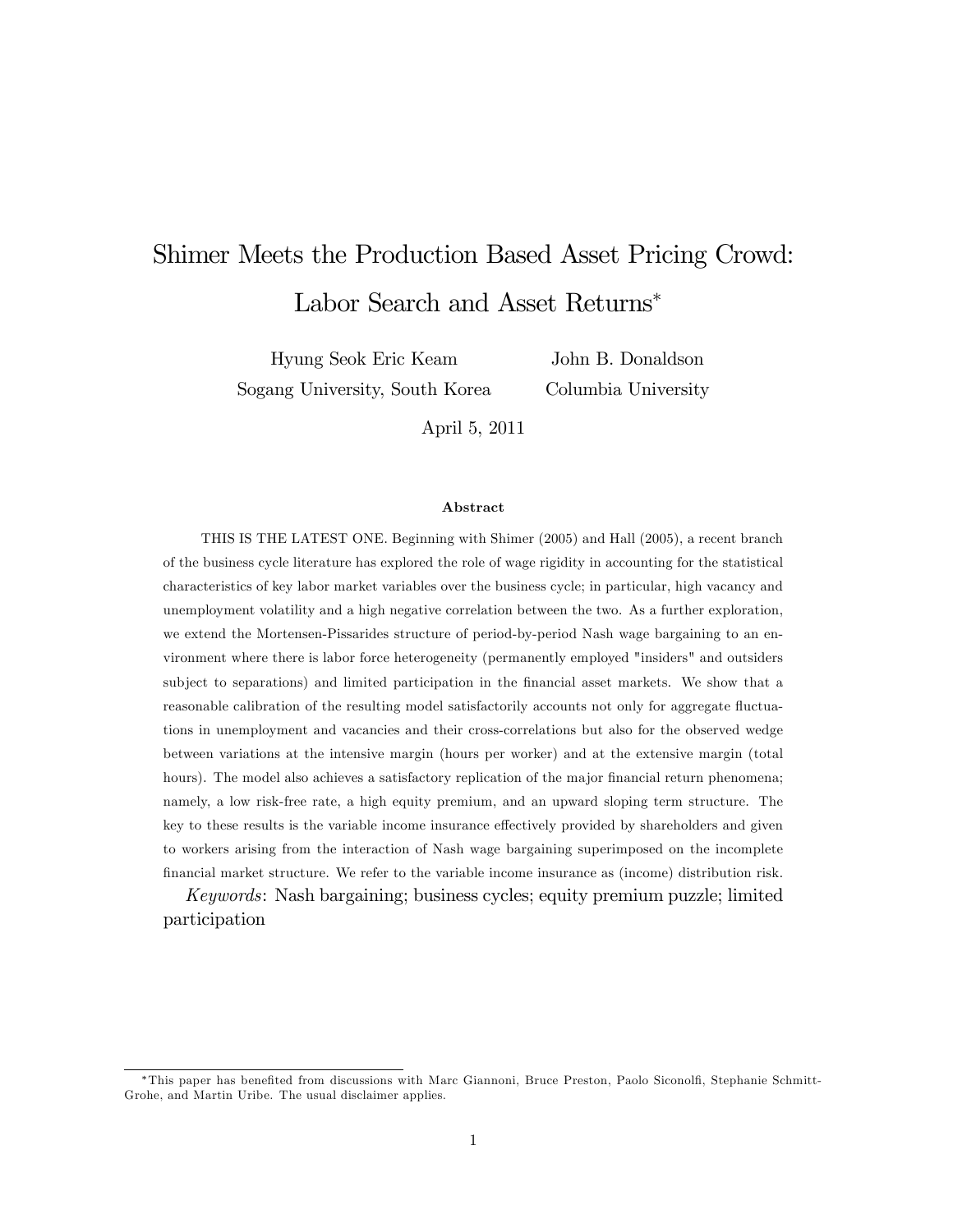## 1 Introduction

A recent body of research (e.g., Hall (2005) and Shimer (2005)) argues that the conventional search model of employment dynamics due to Mortensen (1992) and Pissarides (1988, 1990) (MP hereafter) cannot account for key cyclical movements in labor market variables when superimposed on standard real business cycle paradigms. In particular, the high cyclical volatility of vacancies and unemployment as well as their negative correlation at business cycle frequencies are statistical realities that are difficult to replicate in DSGE models. The consensus perspective on this anomaly has been that the MP mechanism for wage determination accommodates too much wage flexibility. This excessive wage flexibility in turn dampens the cyclical movements in firms' incentives to hire and keeps vacancy and unemployment volatilities counterfactually low.

In this paper we revisit these issues by adopting an expanded labor market modeling perspective: while we retain the basic structure of labor market search cum period-by-period Nash wage bargaining, we extent the MP model to a fully dynamic environment where the asset markets are incomplete and perfect risk-sharing between capital owners and workers is not guaranteed. More specifically we develop Nash wage bargaining between capitalists and workers within a macro model with limited stock market participation, and emphasize the interactions of the labor and financial markets in a manner unique to the DSGE literature. As a consequence, we are able to extend the ability of a basic DSGE construct to explain not only the stylized facts of the business cycle and labor markets (especially those aspects emphasized by Shimer (2005) and Hall (2005), but also the basic stylized financial facts as well.

The standard real business cycle model with a single persistent productivity shock and capital adjustment costs is the foundation on which we build. As noted, there are two types of agents: insiderstockholders and outsider-worker-non-stockholders. The former have full access to financial markets, namely the stock and bond markets. In contrast, the latter group, who comprise the majority of households, do not participate in the stock market but trade only in the risk free bond market. Default free bonds are thus available to all households. The assumption of limited asset market participation is empirically appropriate: it is well documented that more than two thirds of US households held no stock prior to the 1990s, and that households in the top 20% of the wealth distribution alone owned more than 98% of stocks during the 1990s, despite the stock market participation rate having increased substantially during this period (Mankiw and Zeldes (1991) and Poterba (2000)).

What emerges in this setting is a Nash wage bargaining outcome between capital owners and workers in which vacancy postings and unemployment levels are substantially influenced by the pattern of capital market participation. Both mechanisms by which firm owners and workers interact reinforce one another to reduce wage volatility. In particular, ceteris paribus, restricted capital market participation has the equilibrium consequence of shareholders providing workers with partial insurance against their labor income variation (see also Danthine and Donaldson (2002) and Guvenen (2003, 2009)). This insurance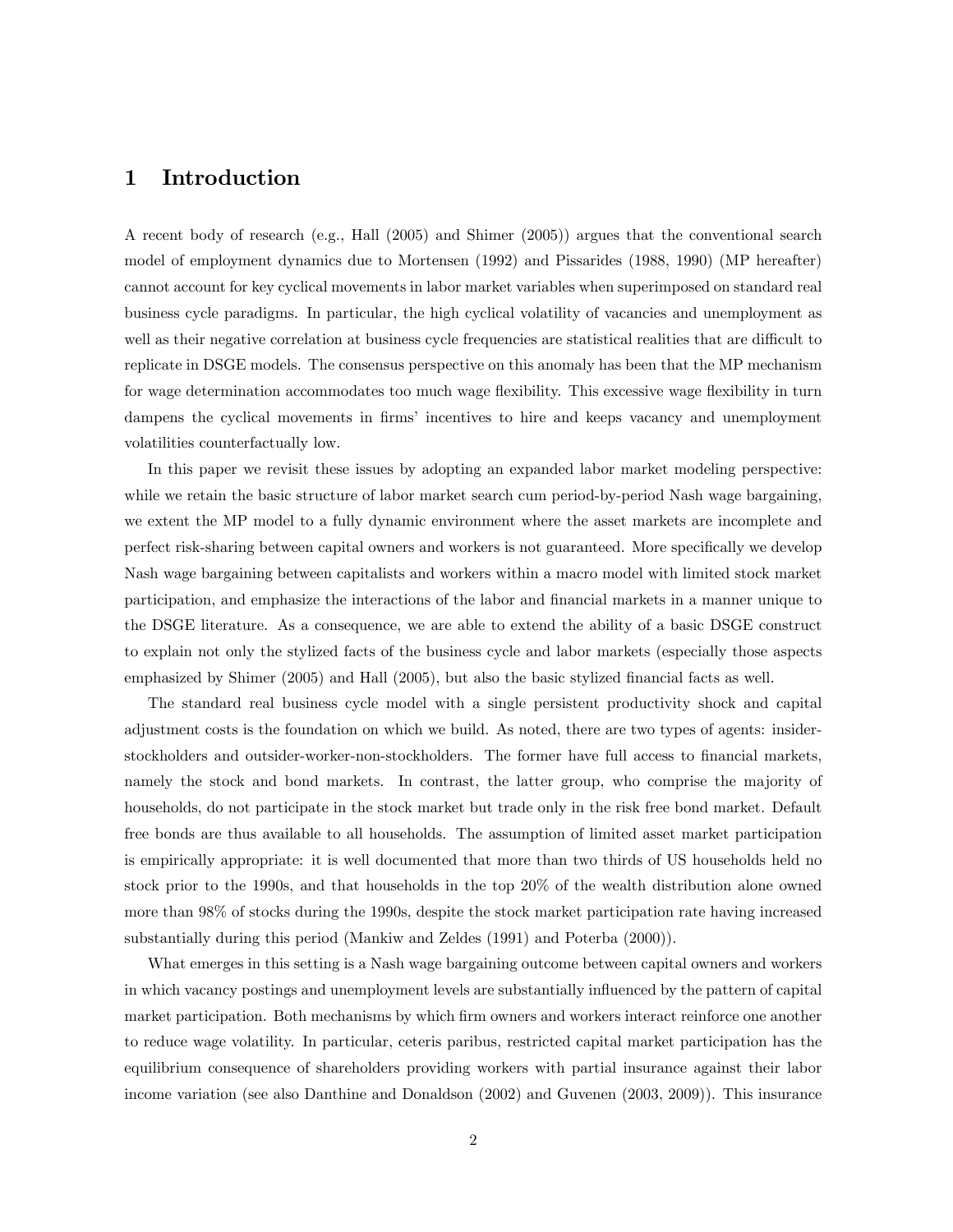is manifest as countercyclical variation in the income shares of workers in the presence of low wage volatility. More specifically, a high productivity realization coincides with the situations where wage bills rise less than output in the short run. Conversely, a lower productivity realization coincides with situations where the wage bill falls less than output in the short run. Since, ceteris paribus, Nash bargaining wage outcomes also lead to a counter-cyclical wage income share, these effects reinforce one another to produce a very sluggish response of wages to productivity shocks. This sluggish response of wage income to output variation over the business cycle we entitle the 'operating leverage effect' because, like Önancial leverage, it has the consequence of increasing the income risk to shareholders with implications for the equity premium and other financial quantities.

At the same time, stockholders are hindered from smoothing their consumption in two ways: first, capital adjustment costs discourage consumption smoothing via investment variation and, second, the frictional cost of wage variation due to the income insurance mechanism discourages adjustments along the wage dimension as well. As a result, shareholders attempt to smooth their own consumption by adjusting employment at the extensive margin: high productivity shock realizations dramatically increase job vacancies and employment, while low productivity shocks substantially decrease them. This set of events resolves the unemployment and vacancy volatility puzzles raised by Shimer (2005), as well as reproducing their negative correlation. In fact, the model formulation presented here gives rise to much greater vacancy and unemployment volatility than is found in the seminal models of Andolflatto  $(1996)$ , Merz  $(1995)$ , and Gertler and Trigari  $(2009)$ , which effectively assume a complete asset market structure.

Shareholder income variation arising from the partial insurance they provide to workers due to the incomplete asset market structure significantly affects the Nash wage bargaining position of the firm acting on their behalf. Accordingly, we view this income distribution risk as akin to Shimer's (2005) hypothesized ad hoc Nash bargaining power shock, and, as such, our model can also be viewed as suggesting micro-foundations for that device. More specifically, we may interpret our model as indirectly providing an answer to the question posed by Shimer:"It seems plausible that a model with a combination of wage and labor productivity shocks could generate the observed behavior of unemployment, vacancies and real wages... the unanswered question is what exactly a wage shock is" (Shimer (2005, p. 42)). In our framework that shock represents wage income variation arising from market incompleteness, and the (partial) income insurance provided to workers by stockholders.

In summary, the principal contribution of this paper is to propose a reasonable and tractable mechanism that resolves the unemployment and vacancy volatility puzzles emphasized by Shimer (2005) and Hall (2005), while, at the same time, enabling the model to achieve a satisfactory resolution of longstanding major financial asset pricing puzzles. More specifically, we postulate Nash wage bargaining in an environment where there is limited participation in the Önancial asset markets. What emerges from these considerations is a fully endogenous Nash bargaining power shock, which we will identify with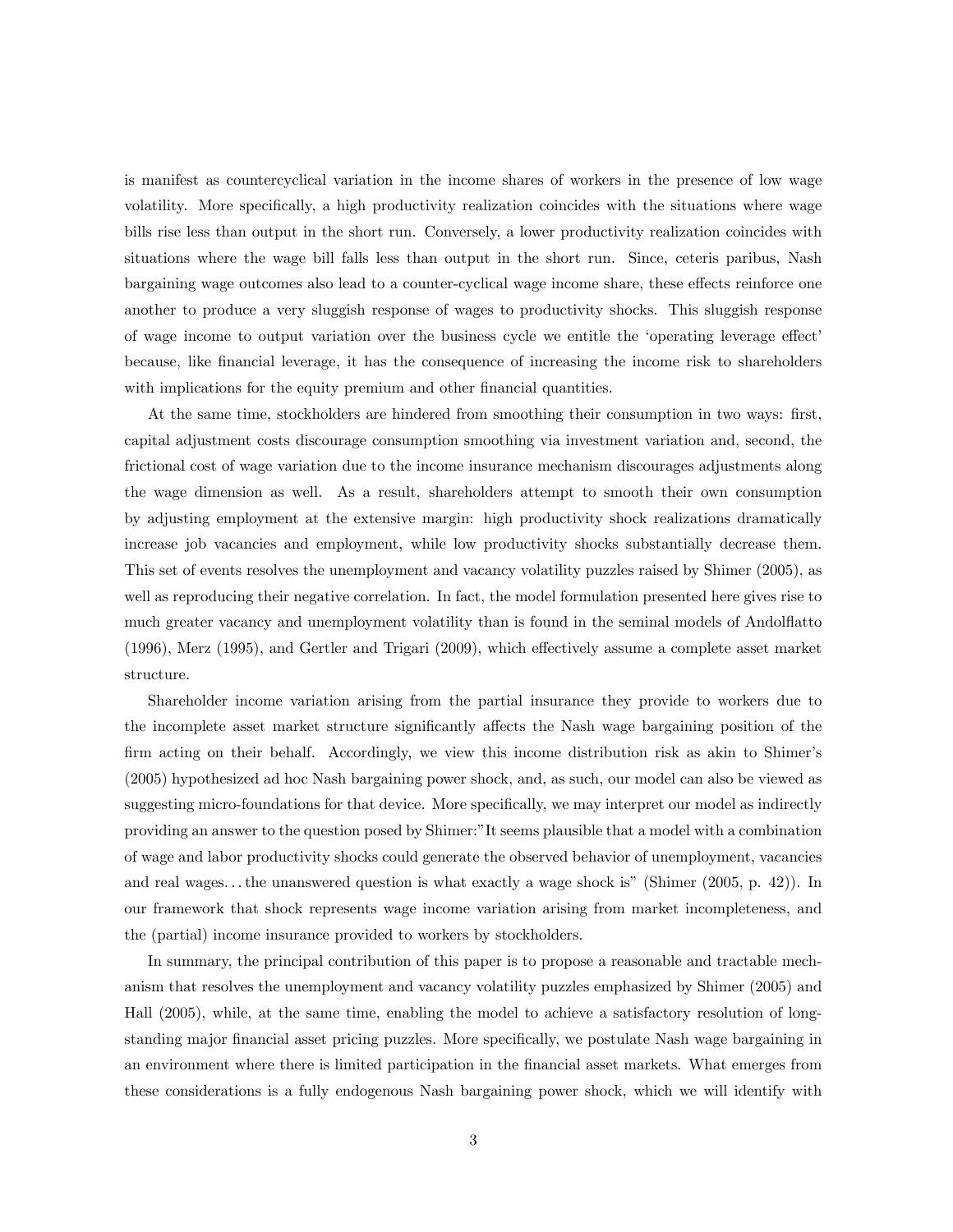(income) distribution risk, and which plays the key role in generating the operating leverage effect in our context. We then demonstrate that a reasonable calibration of the resulting model accounts not only for aggregate áuctuation in unemployment and vacancies but also for the observed wedge between variations at the intensive margin (hours per worker) and at the extensive margin (total hours) over the business cycle. The model is also highly general in that its replication of the full range of labor market statistics does not compromise its performance on the financial front, or with respect to the major macroeconomic aggregates.

The structure of the paper is as follows. Section two presents the model and the definition of equilibrium. Section 3 presents the basic results along the aggregates, labor market and financial dimensions. Section 4 decomposes the model by attributing the overall pattern of results to those individual model features principally responsible for them. It assesses, for example, the effects of various alternative preference specifications on the full range of results. Section 5 compares our results with those arising from existing prominent models in the allied literature. Section 6 concludes.

## 2 The Model

We consider a discrete-time infinite horizon economy with two distinct infinitely lived agent types, "insider-stockholders" and "outsider-nonstockholders." The continuum of "insider-stockholders" is distributed on a set of Lebesgue measure  $\mu_s$  while the continuum of "outsider-nonstockholders" is indexed on a set of Lebesgue measure 1.

#### 2.1 Insider-stockholder

Following Guvenen (2003) the insider-stockholder, endowed with one unit of time, supplies labor services to the (representative) firm and trades securities both equity claims to the firm's net income stream, and a one-period risk-free real bond. What distinguishes our model from the Guvenen (2003) model, however, is that the insider-stockholder trades his labor services exclusively in the segmented labor market for insider-stockholders. This market is characterized by employment adjusting along the intensive margin only; i.e., the labor income risk of the insider-stockholder entirely originates from fluctuations in hours worked, not in total employment. This environment implies that the firm and insider-stockholders have a permanent relationship. As Barro (1997) points out, wages are thus not allocational. The environment also can be viewed as nesting in a Lucas (1978b) span of control setup or a Rosen (1982) hierarchy, where workers are assigned to managerial, production, and non-market tasks based on their comparative advantage.

Given his information set  $\Omega_t^s$ , the representative insider-stockholder s maximizes his lifetime expected utility as given by: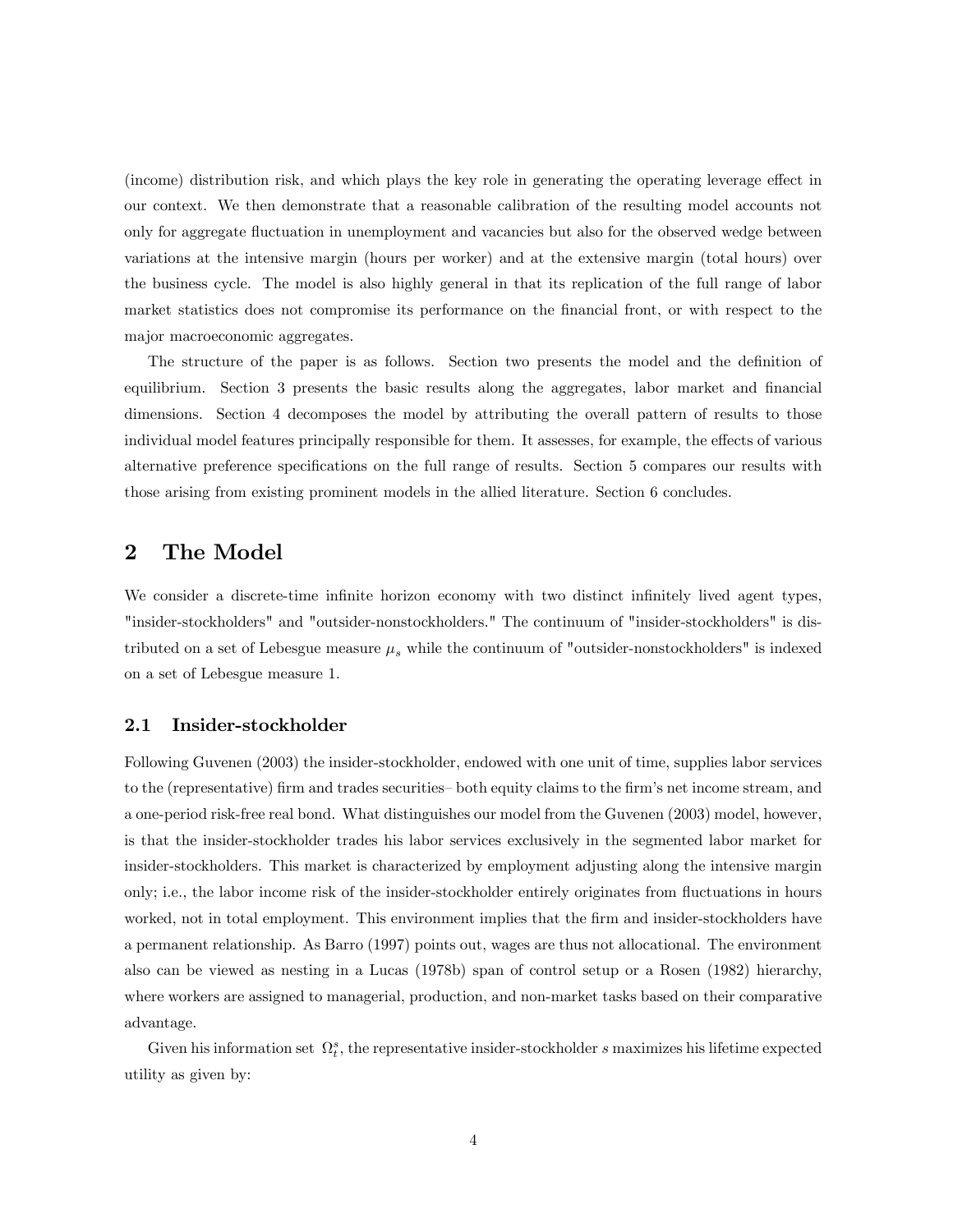$$
V^{s}(\Omega_{0}^{s}) = \max_{\{h_{t}^{s}, c_{t}^{s}, e_{t+1}^{s}, b_{t+1}^{s}\}} E_{0} \sum_{t=0}^{\infty} \beta^{t} [u(c_{t}^{s} - X_{t}, h_{t}^{s})]
$$
(1)  
s.t.

$$
c_t^s + p_t^e c_{t+1}^s + p_t^f b_{t+1}^s \leq w_t^s h_t^s + (p_t^e + d_t) e_t^s + p_t^f b_t^s \tag{2}
$$

where u denotes his period utility function,  $c_t^s$  his period t consumption, and  $h_t^s$  his period t labor hours. The variable  $X_t$  represents the exogenous habit stock; it evolves according to

$$
X_t = \xi X_{t-1} + (1 - \xi) \chi \bar{c}_{t-1}^s
$$

where  $\chi$  is the habit parameter of the insider-stockholder group, and  $\bar{c}_{t-1}^s$  is the average consumption level of the entire insider-stockholder group in the previous period:

$$
\bar{c}_{t-1}^s \equiv \frac{1}{\mu_s} \int c_{t-1}^s d\varkappa
$$

with  $\times$  standing for the measure of insider-stockholders. In addition,  $d_t$  denotes the aggregate period t dividend payment by the firm to its stockholders and  $e_t^s$  and  $b_t^s$ , respectively, his period t stock and bond holdings. The corresponding period t prices of these securities are  $p_t^e$  and  $p_t^f$ . Lastly,  $w_t^s$  is the insider-stockholder's wage rate, exogenous from his perspective while  $E_t^s \equiv E(\cdot | \Omega_t^s)$  denotes his expectations operator conditional on his information set  $\Omega_t^s$ . The parameter  $\beta$  is the economy-wide subjective discount factor.

We adopt a variation of GHH preference for the insider-stockholder:

$$
u(c_t^s - X_t, h_t^s) = u(c_t^s - X_t - H(h_t^s))
$$

where  $H(\cdot)$  is his disutility of labor hours. This specification of the period utility function combines the standard GHH preference with a special form of external habit formation or "catching up with the Joneses" (see Abel (1990)). By neglecting the lagged average consumption level of the whole insiderstockholder group ( $\chi = 0$ ), the preference function specified above is reduced to the standard GHH utility function widely employed in the investment-shock literature (Greenwood, Hercowitz, and Huffman (1988)). It is well known that the GHH class of preferences has an extremely weak short-run wealth effect on the labor supply. More specifically, the Hicksian wealth effect of a real wage increase on hours worked is zero for this class of preferences.<sup>1</sup> Knowledge of this fact helps to define the representative insider-stockholder correctly; otherwise, the representative insider-stockholder will decrease his labor

<sup>&</sup>lt;sup>1</sup>For more detail, see Jaimovich and Rebelo  $(2009)$ .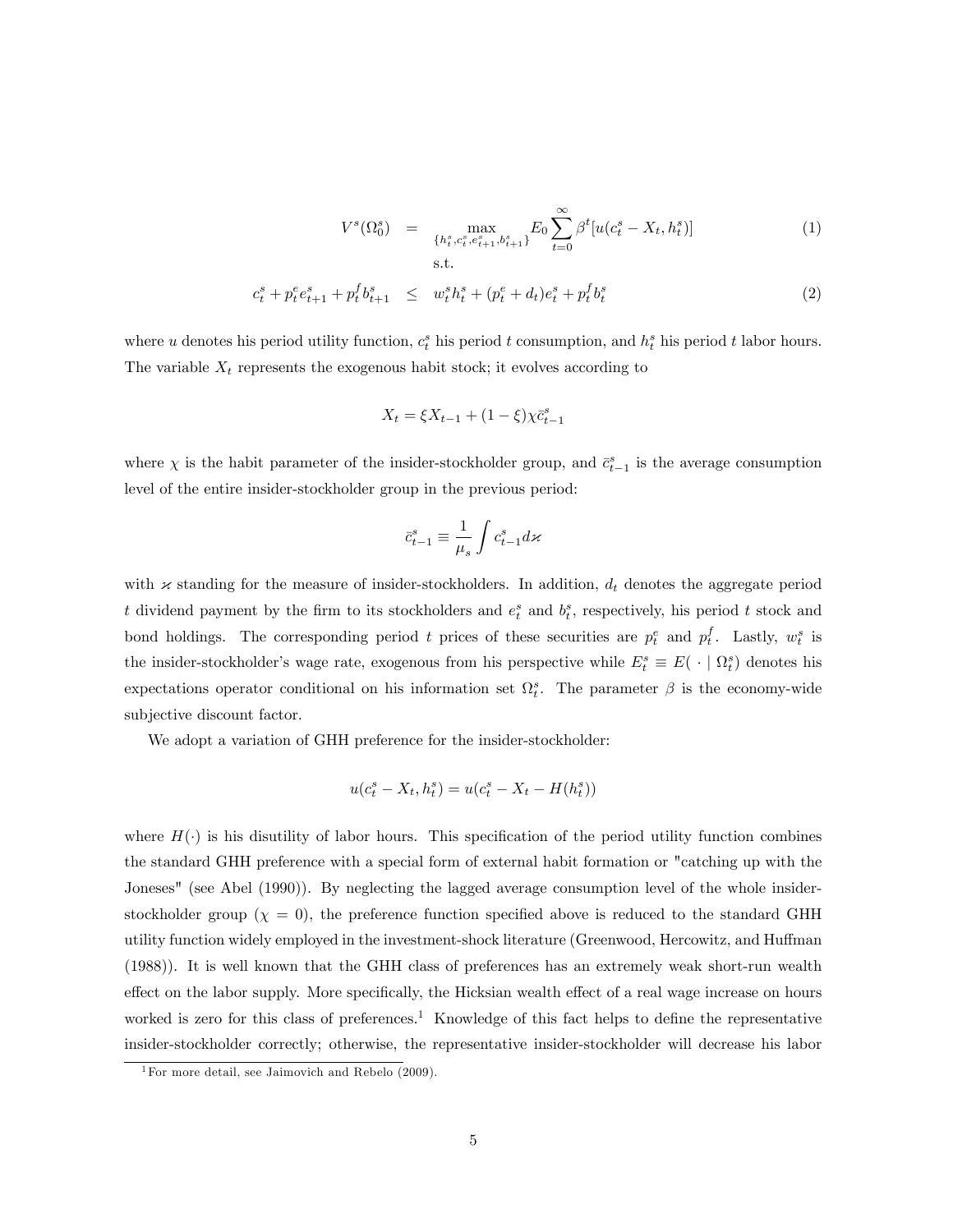supply in response to a positive productivity shock because of the short-run wealth effect.

Moreover, the GHH class of preferences features a marginal rate of substitution between consumption and labor supply that depends only on the labor supply itself. That is, the labor supply is determined independently of intertemporal consumption-savings choice and thus the effect of intertemporal consumption substitution on the labor supply is completely eliminated. Indeed, the marginal rate of substitution between consumption and labor supply in this model economy reads as:

$$
-\frac{u_h(c_t^s - X_t, h_t^s)}{u_c(c_t^s - X_t, h_t^s)} = H_1(h_t^s).
$$
\n(3)

Conditional upon his information set  $\Omega_t^s$ , the recursive formulation of the insider-stockholder's problem is represented as:

$$
V^{s}(\Omega_{t}^{s}) = \max_{\{c_{t}^{s}, h_{t}^{s}, e_{t+1}^{s}, b_{t+1}^{s}\}} \left[ \begin{array}{c} u(c_{t}^{s} - X_{t}, h_{t}^{s}) \\ + \lambda_{t}^{s} [w_{t}^{s} h_{t}^{s} + (p_{t}^{e} + d_{t}) e_{t}^{s} + p_{t}^{f} b_{t}^{s} - c_{t}^{s} - p_{t}^{e} e_{t+1}^{s} - p_{t}^{f} b_{t+1}^{s}] \\ + \beta E(V^{s}(\Omega_{t+1}^{s}) \mid \Omega_{t}^{s}) \end{array} \right] \tag{4}
$$

where  $\lambda_t^s$  is the Lagrange multiplier associated with the insider-stockholder's budget constraint (2).

The solution to the above recursive problem (4) is characterized by the customary necessary and sufficient first order conditions

$$
w_t^s = H_1(h_t^s) \tag{5}
$$

$$
p_t^e = \beta E_t[\Lambda_{t,t+1}^s(p_{t+1}^e + d_{t+1})] \tag{6}
$$

$$
p_t^f = \beta E(\Lambda_{t,t+1}^s \mid \Omega_t^s) \tag{7}
$$

where  $\Lambda_{t,t+1}^s$  denotes the insider-stockholder's intertemporal marginal rate of substitution (IMRS).

#### 2.2 Outsider-nonstockholder

We also postulate a continuum of infinitely-lived outsider-nonstockholders, uniformly distributed on a set of Lebesgue measure 1, who supply labor services via a Nash bargaining wage contract in their segmented labor market (to be specified). These agents differ from insider-stockholders in their investment opportunity sets, job opportunity sets and consumption-smoothing motives. First, the outsider-nonstockholder group is restricted from participating in the equity market, although they can freely trade one-period risk-free bonds. This limited participation creates an asymmetry in consumption-smoothing opportunities; outsider-nonstockholders have to rely exclusively on the bond market, whereas insider-stockholders have the additional tool of (indirectly) adjusting their physical capital holdings in response to productiv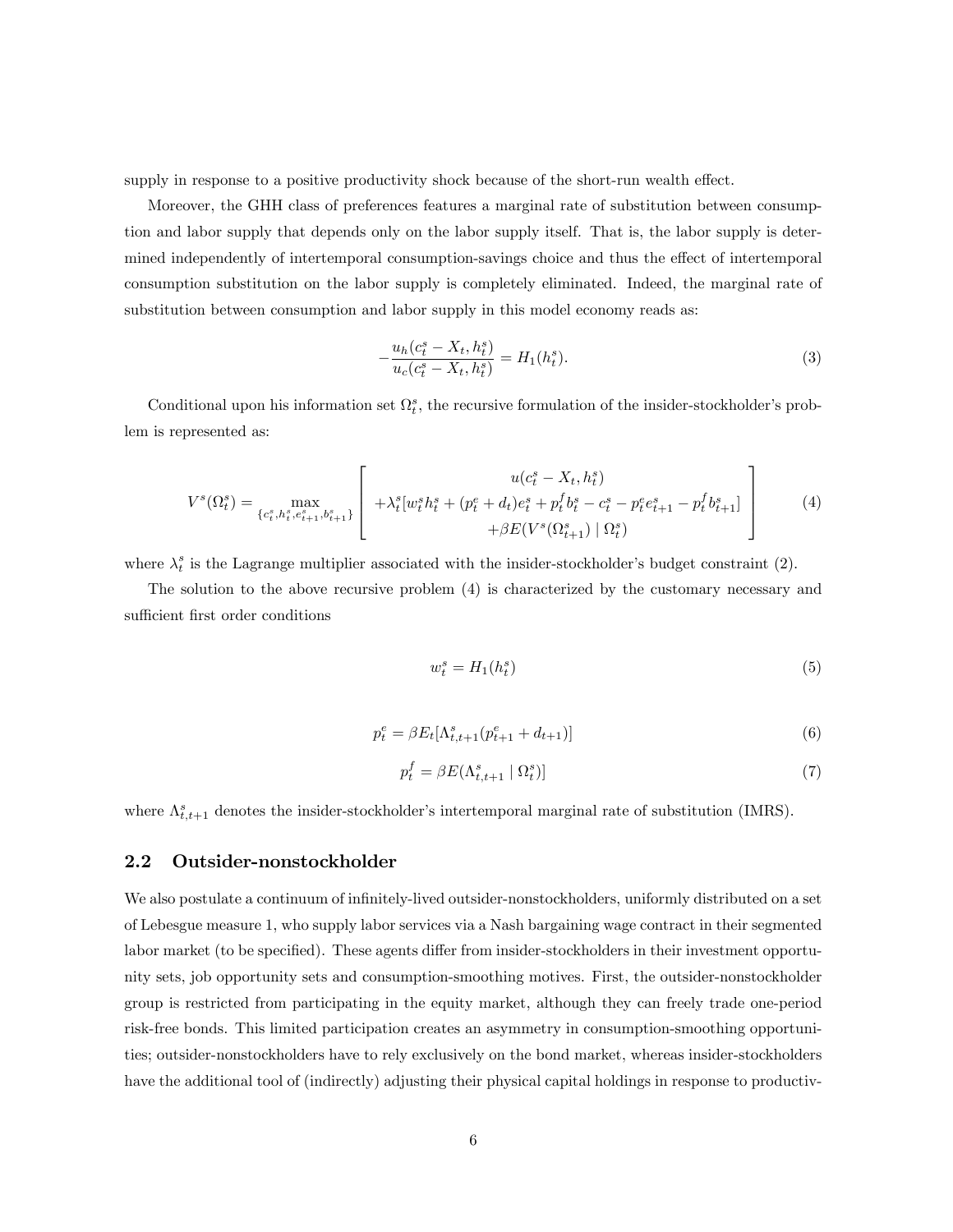ity shocks. Second, we adopt heterogeneity in the preference specification (Hornstein and Uhlig (1999)) for the baseline model: while capital owners (insider-stockholders) are subject to the "habit formation" feature noted earlier, outsider-nonstockholder "at-will" workers are not. As Hornstein and Uhlig (2000) suggests, this can be viewed as modelling the result of self-selection: agents who easily become accustomed to a high consumption level, i.e. have habit formation preferences, may, over time, be more likely to build up a large capital stock (physical and human) than agents who do not. It is therefore natural to identify this group more closely with Örm ownership. In Section 4, we show, however, that the habit formation feature of capitalists has a negligible effect on the relatively volatile behavior of labor market activity over the business cycles. In other words, the operating leverage effect, which we emphasized in the introduction and upon which our results crucially depend, is independent of the habit formation of capitalists. Habit formation will still play an important role, however, in replicating the stylized financial statistics.<sup>2</sup>

The third distinction is that outsider-nonstockholders trade their labor services exclusively in a segmented labor market for outsider-nonstockholders with its own special characteristics. Unlike the insider's labor market, the outsider's labor market is characterized by the variation in employment at the extensive as well as the intensive margins. Another feature of this labor market arrangement is that firms and outsider-nonstockholders Nash bargain over wages in a context of search and matching frictions. Since the model allows for heterogeneous agents, this wage bargaining is endogenously modified to reflect the environment where the workers (outsider-nonstockholder) bargain over wages with the capital owners (insider-stockholders). The resulting Nash bargaining wage is a hybrid of the standard Nash bargaining wage of the representative agent model and a risk-sharing labor contract as in Danthine and Donaldson (2002). The modified bargaining wage is renegotiated on a period-by-period basis. This additional labor income risk due to the variation at the extensive margin and the contractual nature of this bargaining wage further weakens the ability of stockholders, who have a strong consumption-smoothing motive, to smooth their consumption.

Following Merz (1995), each outsider-nonstockholder is viewed as a large extended family which contains a continuum of family members uniformly distributed on a set of Lebesgue measure 1. Each family consists of employed and unemployed outsiders, who pool their financial and labor incomes before choosing per-capita consumption and (risk-free) asset holdings. Accordingly, given his information set  $\Omega_0^n$ , the representative outsider-nonstockholder solves<sup>3</sup>:

$$
v(c_t^n - n_t L(h_t^n) - (1 - n_t)L(e))
$$

 ${}^{2}$ In particular, the adoption of the habit formation preference makes the aggregate EIS implied from the model consistent with Hall's empirical findings: Hall (1988) estimates the aggregate EIS close to zero. Indeed, the aggregate EIS in our model economy is 0.0307. This low EIS seems to be consistent with an upward (real) term structure. The same intuition is found in Binsbergen et al. (2008); in their estimated DSGE model with fully specified Epstein-Zin preferences, they find that a low elasticity of intertemporal substitution (around 0.06) is estimated from upward-sloping (nominal) yield curve data and macro data. We discuss the implied EIS in Appendix 2 as part of a broader model evaluation.

 $3$ More "structual" form of the contemporaneous utility is to introduce search effort per worker seeking employment: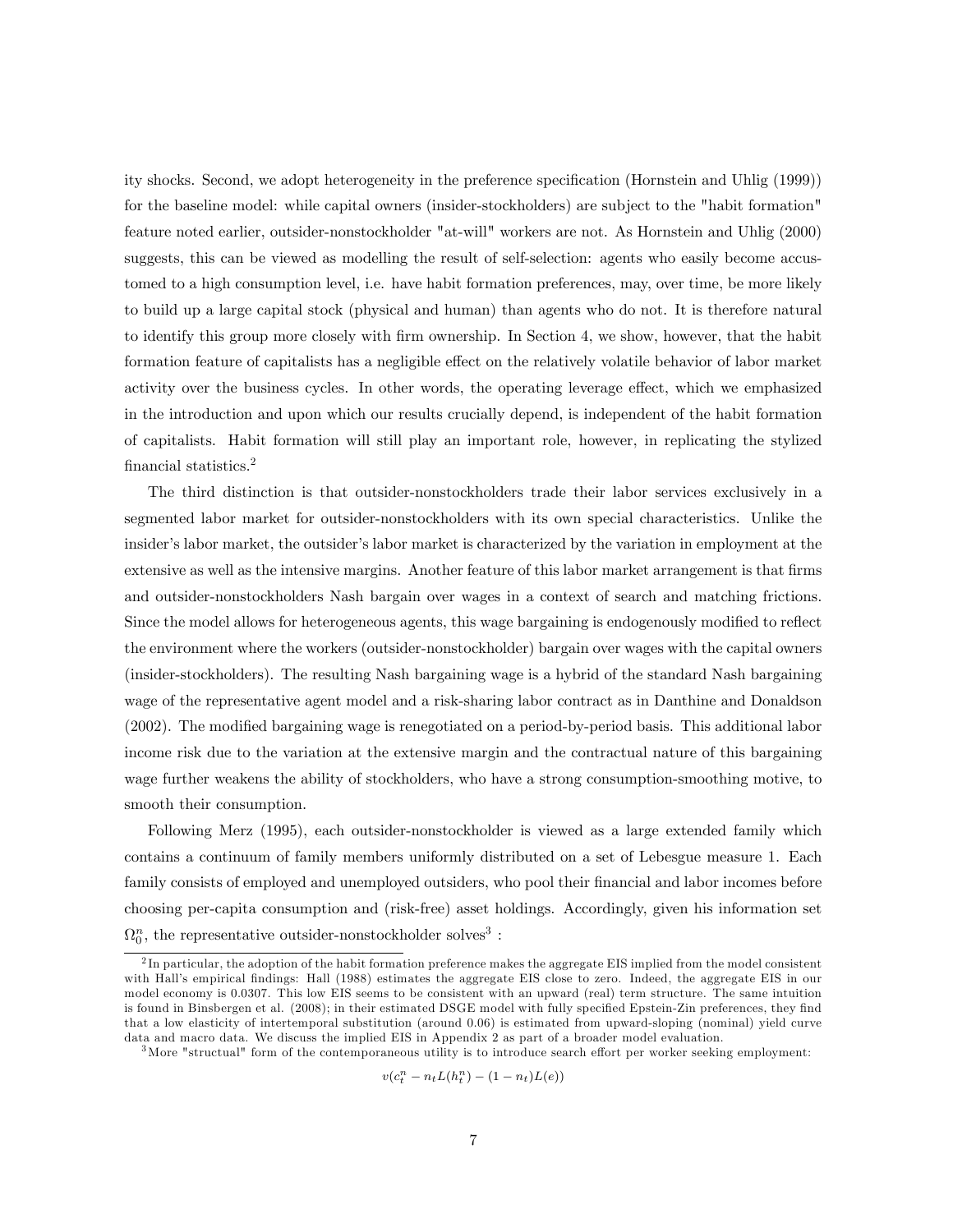$$
V^{n}(\Omega_{0}^{n}) = \max_{\{h_{t}^{n}, c_{t}^{n}, b_{t+1}^{n}\}} E_{0} \sum_{t=0}^{\infty} \beta^{t} [v(c_{t}^{n} - n_{t}L(h_{t}^{n})) - (1 - n_{t})L(0)] \tag{8}
$$

s.t.

$$
c_t^n + p_t^f b_{t+1}^n \le w_t^n h_t^n n_t + b(1 - n_t) + b_t^n + T_t.
$$
\n(9)

$$
n_{t+1} = (1 - \rho) n_t + s_t (1 - n_t)
$$
\n(10)

In the above problem,  $v(\cdot)$  denotes the outsider-non-stockholder's period utility function,  $L(\cdot)$  his disutility of labor function, and  $h_t^n$  his period t labor hours supplied when employed. Either employed or unemployed, outsider-nonstockholders are perfectly insured within the family; thus  $c_t^n$  denotes the consumption level common to all nonstockholder outsiders.<sup>4</sup> The expression  $b_t^n$  denotes the family's period t bond holdings;  $w_t^n$  is the outsider-nonstockholder's wage determined through the contracting process in the labor market for outsider-nonstockholders while b represents unemployment benefits and  $T_t$  is lump sum transfers from the government. The  $n_t$  term represents the fraction of available outsider-nonstockholders actually at work in period t, and  $E_t \equiv E(\cdot | \Omega_t^n)$  is the expectation operator conditional on his information set  $\Omega_t^n$ . Equation (10) describes the evolution of the fraction of workers who are employed, as a function of the exogenous separation rate  $\rho$  and,  $s_t$ , the (exogenous form the non-shareholder worker's perspective) probability that an unemployed worker is matched to the firm in period t.

Again, we adopt a special form of GHH preference for the representative outsider-nonstockholder's period utility. Conditional upon his information set  $\Omega_t^n$ , the recursive formulation of the outsidernonstockholder's problem is represented as:

$$
V^{n}(\Omega_{0}^{n}) = \max_{\left\{h_{t}^{n}, c_{t}^{n,e}, c_{t}^{n,u}, b_{t+1}^{n}\right\}} E_{0}\left(\sum_{t=0}^{\infty} \beta^{t} \left[n_{t}v\left(c_{t}^{n,e} - L\left(h_{t}^{n}\right)\right) + (1 - n_{t})v\left(c_{t}^{n,u} - L(0)\right)\right]\right)
$$
  
s.t. 
$$
n_{t}c_{t}^{n,e} + (1 - n_{t})c_{t}^{n,u} + p_{t}^{f}b_{t+1}^{n} \leq w_{t}^{n}h_{t}^{n}n_{t} + b(1 - n_{t}) + b_{t}^{n} + T_{t}, \text{ and}
$$

$$
n_{t+1} \le (1 - \rho) n_t + s_t (1 - n_t).
$$

For this formulation, in equilibrium,

 $v_1\left(c_t^{n,e}-L\left(h_t^n\right)\right)=v_1\left(c_t^{n,u}\right)$ , so that  $c_t^{n,e}-L\left(h_t^n\right)=c_t^{n,u}$  by GHH preferences. Average consumption within the family,  $c_t^n$  (as above), is defined by:

 $c_t^n = n_t c_t^{n,e} + (1 - n_t) c_t^{n,u} = c_t^{n,u} + n_t L(h_t^n).$ 

Therefore,  $c_t^{n,e} - L(h_t^n) = c_t^{n,u} = c_t^n - n_t L(h_t^n)$  and  $v_1(c_t^{n,e} - L(h_t^n)) = v_1(c_t^{n,u}) = v_1(c_t^n - n_t L(h_t^n))$ .

where e is search effort. However, empirical studies show that search effort is negligible. Therefore, without loss of generality, we assume that  $L(e) = L(0) = 0$ .

 $4$ Formulation  $(8)$  -  $(10)$  may be rewritten to distinguish more sharply between the consumption of the employed and unemployed which we denote respectively as  $c_t^{n,e}$  and  $c_t^{n,u}$ . Accordingly the non-stockholder family optimization problem becomes:

This latter identification means that the intertemporal asset pricing relationship and intra-temporal labor supply decisions under either formulation are identical (the necessary and sufficient first-order conditions coincide). Under GHH preferences cum optimal risk sharing, the average utility of employed and unemployed workers, taking full account of their relative consumption benefits and hours obligation, coincides with the utlity of average consumption less average hours disutility.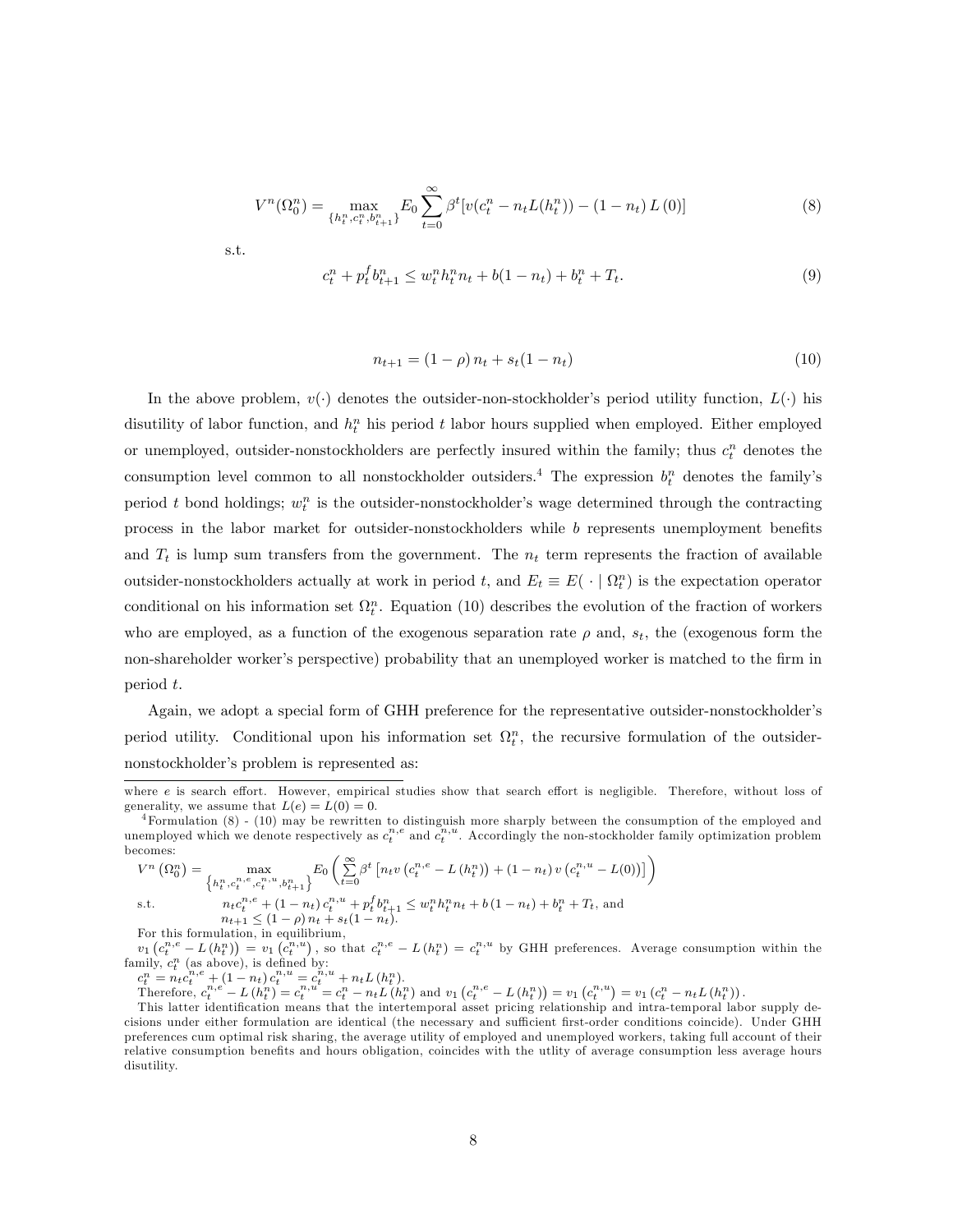$$
V^{n}(\Omega_{t}^{n}) = \max_{\{c_{t}^{n}, b_{t+1}^{n}, h_{t}^{n}\}} \left[ \begin{array}{c} v(c_{t}^{n} - n_{t}L(h_{t}^{n})) \\ + \lambda_{t}^{n}(b_{t}^{n} + w_{t}^{n}h_{t}^{n}n_{t} + b(1 - n_{t}) - p_{t}^{f}b_{t+1}^{n} - c_{t}^{n}) \\ + \beta E(V^{n}(\Omega_{t+1}^{n}) \mid \Omega_{t}^{n}) \right]^{5} \end{array} \right]
$$
(11)

where  $\lambda_t^n$  is the Lagrange multiplier associated with the outsider-nonstockholder's budget constraint (9). The solution to the above recursive problem  $(11)$  is characterized by the necessary and sufficient first order conditions:

$$
v_c(c_t^n - n_t L(h_t^n)) = \lambda_t^n \tag{12}
$$

$$
w_t^n = L_1(h_t^n) \tag{13}
$$

$$
p_t^f = \beta E(\frac{v_1(c_{t+1}^n - n_{t+1}L(h_{t+1}^n)))}{v_1(c_t^n - n_tL(h_t^n))} | \Omega_t^n)].
$$
\n(14)

Note that outsider-nonstockholders' hours are supplied under the condition that the (hourly) wage equals the marginal rate of substitution of consumption for leisure.

We next describe the functioning of this labor market and its wage determination process.

#### 2.3 Search in the labor market for outsider-nonstockholders

There is one infinitely lived representative firm that behaves competitively.<sup>6</sup> The firm hires  $n_t$  outsidernonstockholders from the outsider's labor market in period t. The firm also posts  $\nu_t$  vacancies in order to attract new outsiders for its period  $t + 1$  production. The total number of unemployed outsiders who search for a job in period  $t, u_t$ , is given by:

$$
u_t \equiv 1 - n_t.
$$

Based on the Mortensen and Pissarides search theory, we postulate that the following matching technology exists in the labor market for outsiders in period t. The exponents  $\sigma$  and  $(1 - \sigma)$  describe, respectively, the elasticity of matches with respect to vacancies and unemployment.

$$
M(\nu_t, 1 - n_t) = \sigma_m \nu_t^{\sigma} (1 - n_t)^{1 - \sigma},
$$

where  $\sigma_m$  is a scale parameter, and  $m_t \equiv M(\nu_t, 1 - n_t)$  represents "matches," the number of newly hired outsiders.

 ${}^5\Omega_t^n = \{w_t, n_t, s_t, b_t, P_t^f\}$ . In addition, there is no multipler for equation (10) as it contains no decision variables.

 ${}^6$ Equivalently, it can be assumed that there is a continuum of infinitely lived identical competitive firms distributed on the unit interval [0; 1].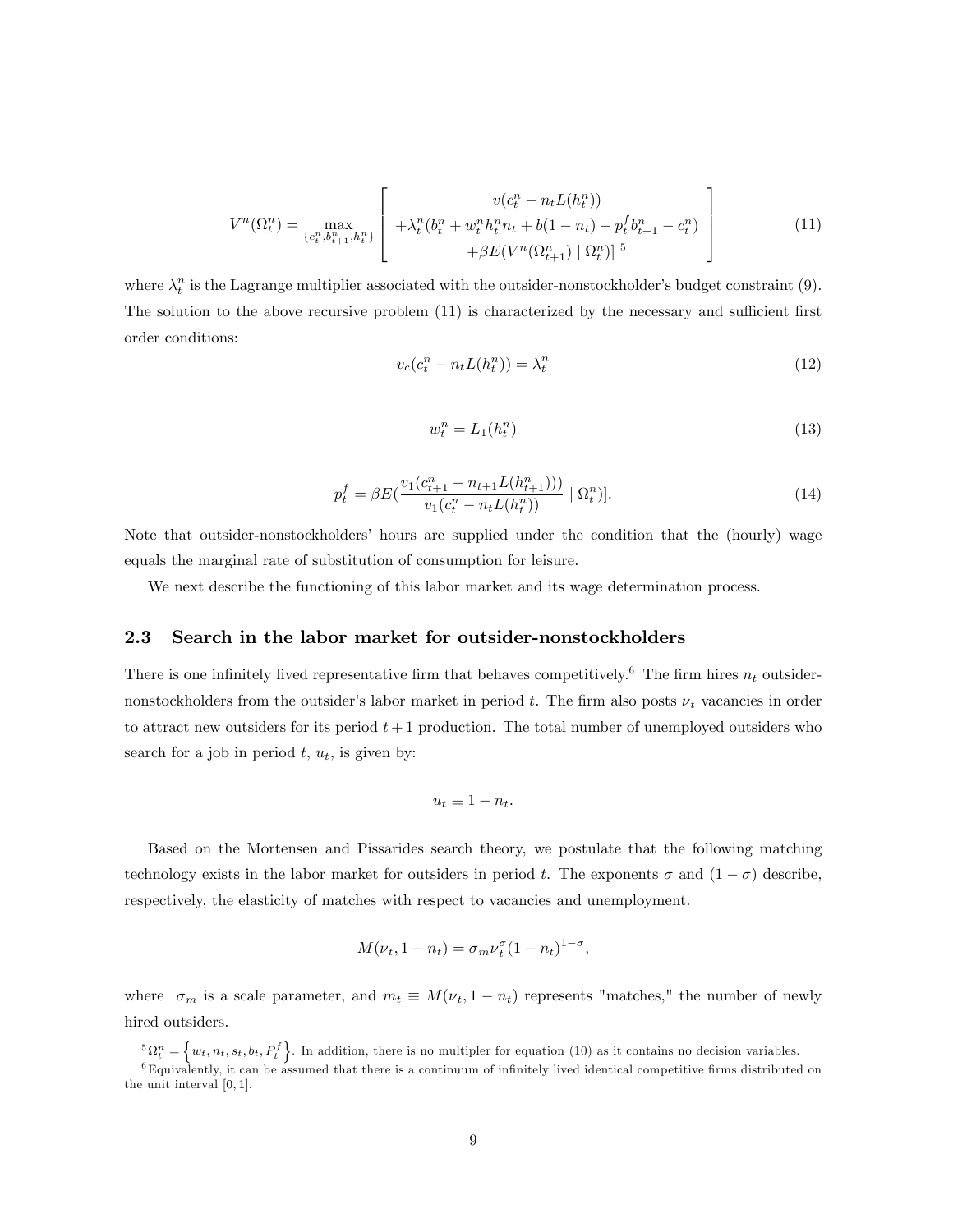The probability that the firm fills a vacancy in period  $t, q_t$ , is given by

$$
q_t = \frac{M(\nu_t, 1 - n_t)}{v_t} = \frac{m_t}{v_t},
$$

while the probability that a searching outsider finds a job in period  $t$ ,  $s_t$ , is given by

$$
s_t = \frac{M(\nu_t, 1 - n_t)}{1 - n_t} = \frac{m_t}{u_t}.
$$

Both  $q_t$  and  $s_t$  are assumed exogenous from the perspectives of both the firm and the outsidernonstockholders. The tightness of the labor market,  $\theta_t$ , is measured by  $\theta_t = \frac{v_t}{u_t}$ .

Employment relationships between the firm and outsiders may dissolve for exogenous reasons in each period t: this is represented as the invariant probability of separation  $\rho$ . The specification that the job separation rate is constant while the job finding probability is endogenous is consistent with evidence presented in Hall (2005) and Shimer (2005); they report that while the job Önding probability is indeed cyclical, the separation rate is substantially less so. Outsiders who lose a job in period  $t$  ( $\rho n_t$  outsiders) are not allowed to search until period  $t + 1$ . Therefore,

$$
u_{t+1} = \rho n_t + (1 - n_t) - m_t = 1 - n_{t+1}.
$$

#### 2.4 Firm

Each period, the firm produces output  $y_t$  according to the following aggregate production function:

$$
y_t = f(k_t, \mu_s h_t^s, h_t^n n_t) z_t
$$

where  $z_t$ ,  $k_t$ ,  $h_t^s$ , and  $h_t^n n_t$  denote, respectively, the aggregate productivity shock, capital stock in period t, aggregate labor (hours) supplied by the insider-stockholders, and the aggregate labor hours supplied by the outsider-nonstockholders. With respect to the latter quantity, more specifically,  $n_t$  represents the number of outsiders employed from the matching labor market for outsiders at the end of period  $t-1$  and  $h_t^n$  is outsiders' labor hours demanded per outsider by the firm in period t;  $n_t$  thus evolves according to the following law of motion:

$$
n_{t+1} = (1 - \rho)n_t + q_t \nu_t.
$$

Each period,  $\rho n_t$  outsiders separate exogenously from the firm's employment pool, which is, in turn, augmented by posting vacancies  $\nu_t$  and hiring new outsiders  $q_t \nu_t = m_t$ . The firm owns the (physical) capital stock,  $k_t$ . Each period the capital stock depreciates at the rate of  $\delta$  and is supplemented by new investment  $i_t$ .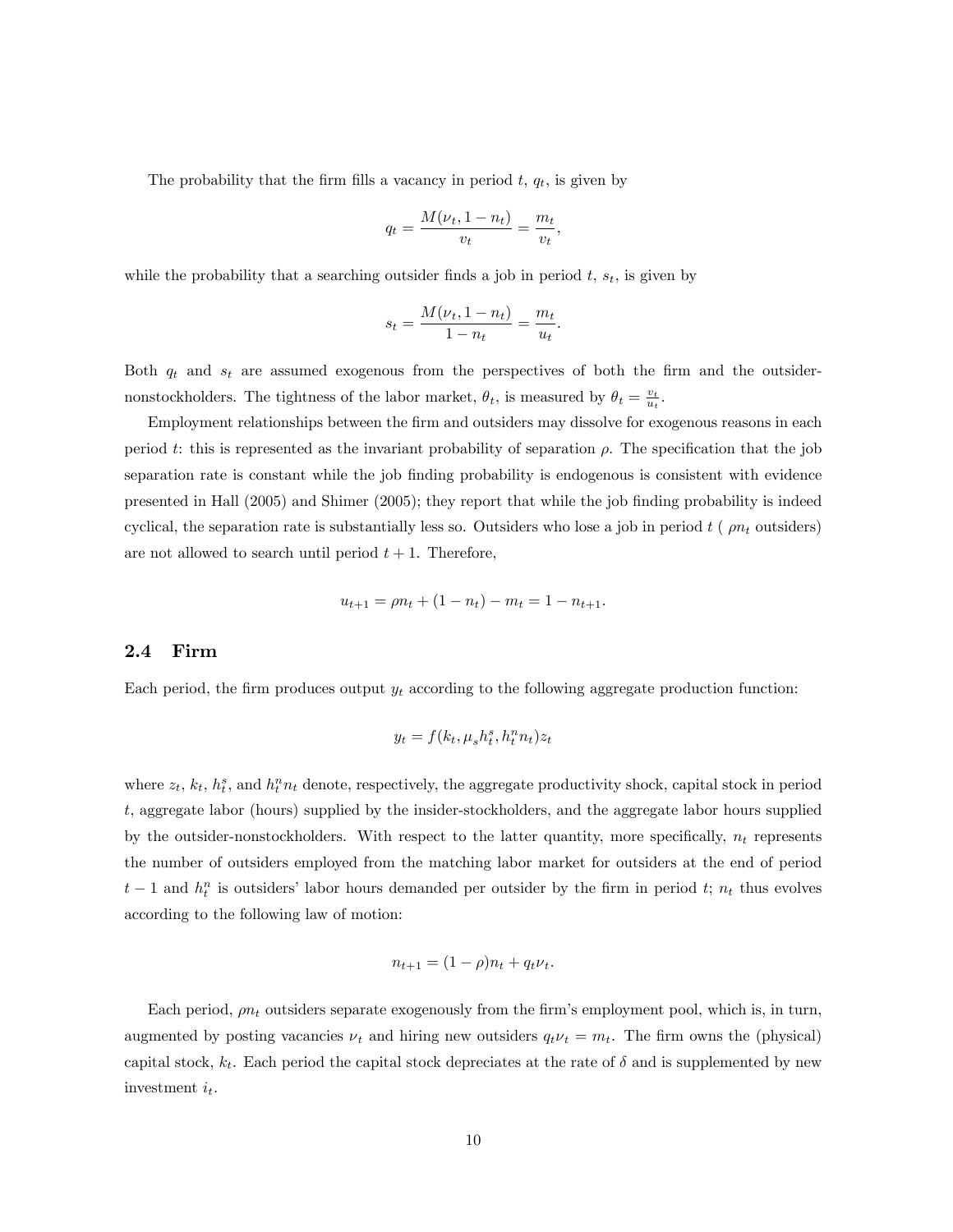Two costs of adjusting the firm's capital stock and the labor force of outsider-nonstockholders are next introduced. Merz and Yashiv (2007) report that the simultaneous introduction of these two adjustment costs empirically affects the market value of the firm; ignoring either cost does not match with their empirical evidence.<sup>7</sup>

Capital adjustment costs have a long tradition in the investment theory literature. Such costs form a wedge between the shadow price of capital installed within the firm and the price of an additional unit of capital. We replace the standard capital-accumulation technology with the specification employed in Jermann (1998):

$$
k_{t+1} = (1 - \delta)k_t + G(\frac{i_t}{k_t})k_t
$$

where the adjustment cost function  $G(\cdot)$  is given by

$$
G(\frac{i_t}{k_t})=\frac{a_1}{1-\frac{1}{\xi}}(\frac{i_t}{k_t})^{1-\frac{1}{\xi}}+a_2
$$

and  $a_1$  and  $a_2$  are chosen so that  $G(\delta) = \delta$ , and  $G'(\delta) = 1$ . With these identifications, the elasticity parameter  $\xi \equiv -\frac{1}{G''(\delta)\delta} > 0$  is independent of the determination of the model's steady-state equilibrium, i.e. the steady state is not affected by the positive value  $\xi$ ;  $\xi = \infty$  corresponds to the benchmark case of no adjustment costs. This specification enables Tobin's  $q$  to vary by differentiating between the (shadow) prices of the installed capital and the new investment good prices.

Second, we introduce a cost of adjusting employment. These costs ináuence the rate at which the firm adds new workers to its existing labor force. We replace the standard assumption of fixed costs of posting a vacancy with quadratic labor adjustment costs, as in Gertler and Trigari (2009). Defining the hiring rate  $x_t$  as the ratio of new hires  $q_t \nu_t$  to the existing workforce of outsider-nonstockholders, the quadratic adjustment costs of the employment size of outsider-nonstockholders is given by

$$
\frac{\kappa}{2} x_t^2 n_t
$$

where  $x_t \equiv \frac{q_t \nu_t}{n_t} = \frac{\text{new wires}}{\text{existing working}}$  is hiring rate and  $\kappa$  is a constant vacancy cost.

The (financial) capital structure of the representative firm consists of one perfectly divisible equity share and one-period risk-free bonds: the firm is not only equity-financed but also financed by the issuance of one period default free (risk free) corporate bonds at price  $p_t^f$ . The total supply of corporate bonds is constant over time and equals a fraction  $\varphi$  of the average capital stock owned by the firm as in Danthine and Donaldson (2002). In each period, the firm makes net interest payments  $(\varphi \bar{k} - p_t^f \varphi \bar{k})$  to bondholders. Since the Modigliani-Miller theorem holds true in this framework, the existence of leverage has no effect on real allocations<sup>8</sup>.

<sup>7</sup> [New footnote here]

<sup>8</sup>We can verify this property by solving the model with and without leverage: real allocations are identical. The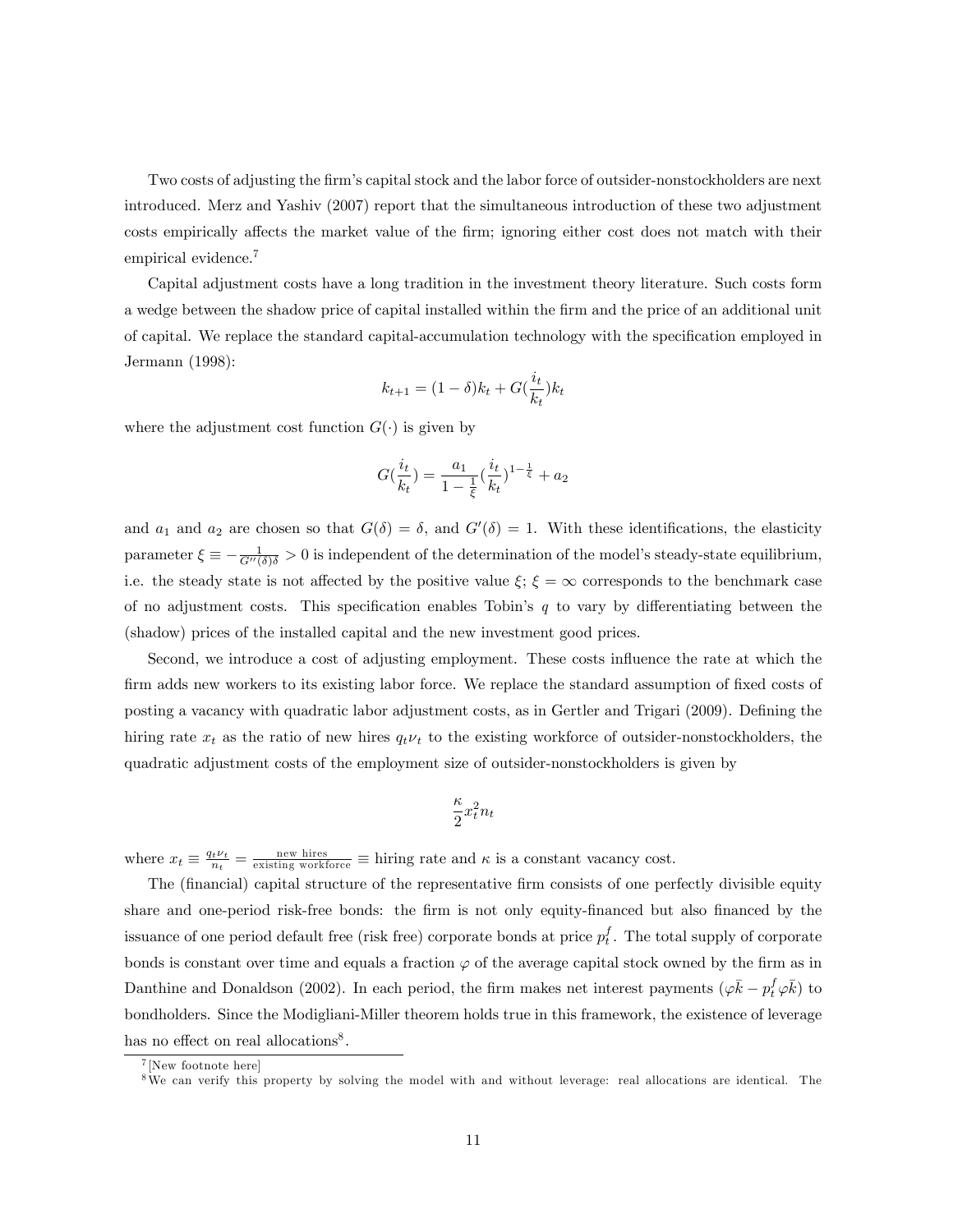The firm's decision problem is to maximize its pre-dividend stock market value  $d_t + p_t^e$  on a periodby-period basis given its information set  $\Omega_t^f = \Omega^f (k_t, \lambda_t, q_t, n_t)$ :

$$
\max_{\{i_t, h_t^s, x_t\}} d_t + p_t^e \equiv d_t + E(\beta \Lambda_{t,t+1}^s (p_{t+1}^e + d_{t+1}) \mid \Omega_t^f)
$$
\n(15)

s.t. 
$$
d_t \equiv f(k_t, \mu_s h_t^s, h_t^n n_t) z_t - i_t - w_t^s \mu_s h_t^s - w_t^n h_t^n n_t - \frac{\kappa}{2} x_t^2 n_t - \varphi \bar{k} + p_t^f \varphi \bar{k}
$$
  
\n $k_{t+1} = (1 - \delta) k_t + G(\frac{i_t}{k_t}) k_t$   
\n $n_{t+1} = (1 - \rho) n_t + q_t \nu_t$ .<sup>9</sup>

In the above problem,  $\Lambda_{t,t+1}^s$  is the marginal rate of substitution of the insider-stockholders,  $w_t^s$  is their competitive wage and  $w_t^n$  is the Nash bargaining wage for outsider-nonstockholders (specified later).

Letting  $V^f(\Omega_t^f) \equiv d_t + p_t^s$ , the recursive representation of the firm's problem is written as:

$$
V^f(\Omega_t^f) = d_t + \beta E(\Lambda_{t,t+1}^s V^f(\Omega_{t+1}^f) | \Omega_t^f).
$$

The necessary and sufficient first-order condition for the firm's optimal investment decision is given by:

$$
i_t
$$
:  $(-1) + \beta E(\Lambda_{t,t+1}^s V_{k_{t+1}}^f | \Omega_t^f) \frac{\partial k_{t+1}}{\partial i_t} = 0.$ 

By the envelope theorem,

$$
k_t: \frac{\partial V^f(\Omega_t^f)}{\partial k_t} = f_1(k_t, \mu_s h_t^s, h_t^n n_t) z_t + \beta E(\Lambda_{t,t+1}^s V_{k_{t+1}}^f \mid \Omega_t^f) \frac{\partial k_{t+1}}{\partial k_t} = 0.
$$

The investment Euler equation is thus represented as:

$$
1 = \beta E(\Lambda_{t,t+1}^s G'(\frac{i_t}{k_t}) [f_1(k_{t+1}, \mu_s h_{t+1}^s, h_{t+1}^n n_{t+1}) z_{t+1} + \frac{(1-\delta) + G(\frac{i_{t+1}}{k_{t+1}})}{G'(\frac{i_{t+1}}{k_{t+1}})} - \frac{i_{t+1}}{k_{t+1}}] |\Omega_t^f). \tag{16}
$$

The first-order condition for the firm 's optimal hiring decision of insiders is given by

$$
h_t^s : w_t^s = f_2(k_t, \mu_s h_t^s, h_t^n n_t) z_t,
$$
\n(17)

fundamental reason behind this neutral Modigliani-Miller outcome is that the firm's crucial intertemporal decisons are all in accord with the intertemporal marginal rate of substitution of the insider-stockholders; i.e. there is no agency problem between firm owners and managers in this environment. It turns out that the absence of corporate governance problems is important to deriving Nash wage bargaining between capitalists and workers.

<sup>&</sup>lt;sup>9</sup>Note that to choose the hiring rate  $x_t$  is to choose the number of vacancies  $v_t$ .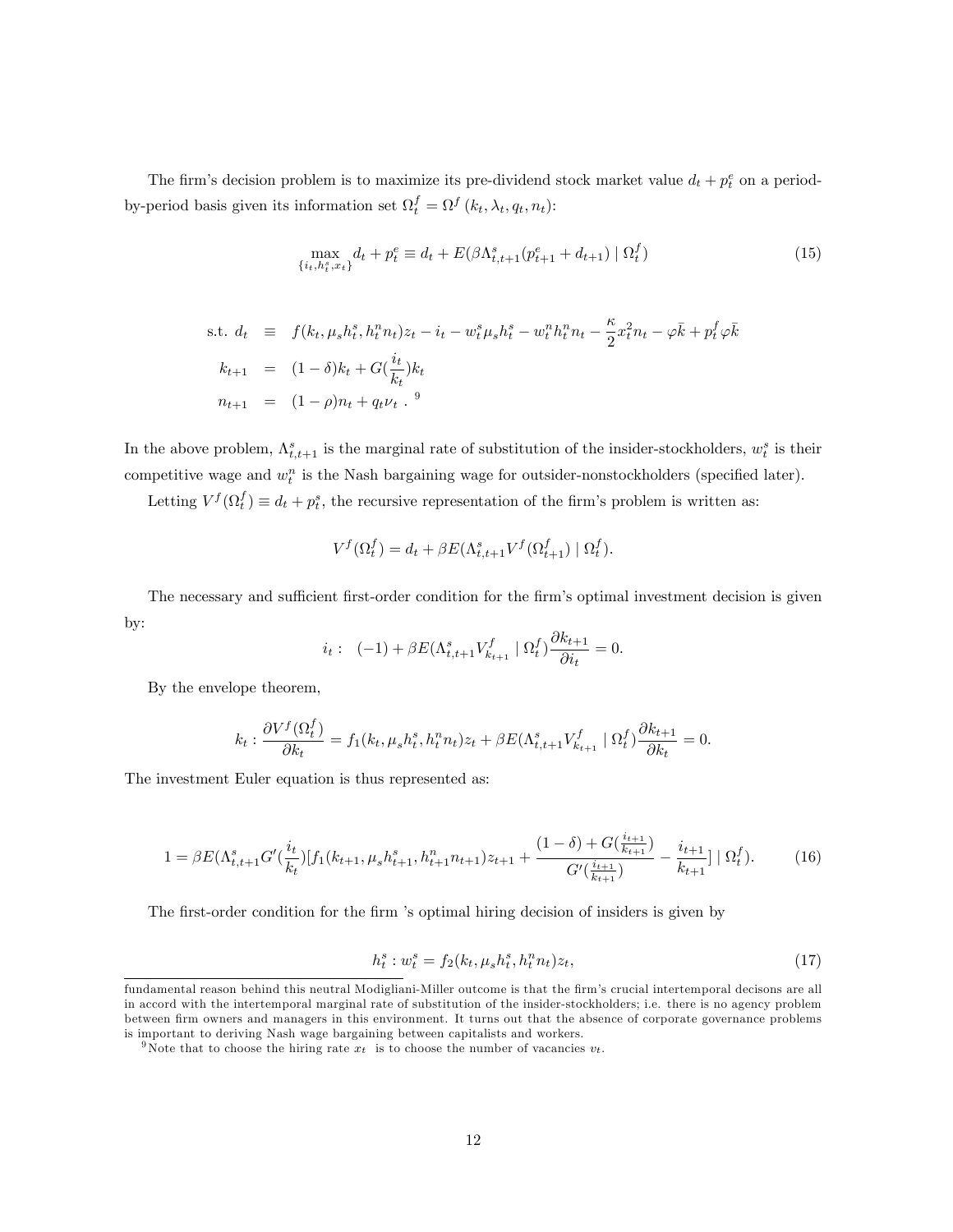while the first-order condition for the firm's optimal hiring rate for outsiders is given by

$$
x_t : \kappa x_t = \beta E_t \Lambda_{t,t+1}^s J_{t+1}
$$
\n<sup>(18)</sup>

where  $J_t \equiv \frac{\partial V^f(\Omega_t)}{\partial n_t}$  $\frac{\partial \{M_t\}}{\partial n_t}$  is the firm's shadow value of one additional outsider hired.

## 2.5 Characterizing the Nash bargaining problem<sup>10</sup>

In this section, we formalize the Nash wage bargaining process between the firm and the outsidernonstockholders. In this environment, there exists a wedge between capital owners' intertemporal marginal rate of substitution (IMRS) and workers' IMRS: the firm is the representative of the capital owners (insider-nonstockholders), not workers. Nevertheless, we show that the Nash wage bargaining solution can be constructed in a tractable way. In other words, the firm's matching surplus and the outsidernonstockholder's employment and unemployment values can be defined in terms of current consumption so as to make them consistent with the firm's shadow value of one added worker and the outsidernonstockholder's value of becoming employed, respectively. What emerges from this representation of the Nash bargaining problem in terms of current consumption is a tractable form of Nash bargaining which nests, as the special case, the standard Nash bargaining wage in the representative agent analogue.

Firm's shadow value of hiring one outsider Presuming that the firm's decision variables are chosen optimally, the firm's pre-dividend stock market value  $V^f(\Omega_t^f) \equiv V_t^f \equiv d_t + p_t^e$  can be represented recursively as follows:

$$
V_t^f = d_t + p_t^e
$$
  
=  $d_t + \beta E(\Lambda_{t,t+1}^s (p_{t+1}^e + d_{t+1}) | \Omega_t^f)$   
=  $d_t + \beta E(\Lambda_{t,t+1}^s V_{t+1}^f | \Omega_t^f)$ 

Let us be more specific about the structure of  $J_t = \frac{\partial V^f(\Omega_t^f)}{\partial n_t}$  $\frac{\sqrt{3}at}{\partial n_t}$ , the per-capita value to the firm of hiring one outsider in period t:

$$
J_t = h_t^n f_3(k_t, \mu_s h_t^s, h_t^n n_t) z_t - w_t^n h_t^n + \frac{\kappa}{2} x_t^2 + (1 - \rho) \beta E_t \Lambda_{t, t+1}^s J_{t+1}
$$

where  $h_t^n f_3(k_t, \mu_s h_t^s, h_t^n n_t) z_t$  defines the "extensive marginal product of outsiders' labor."<sup>11</sup>

 $10$  This model is essentially the same as one in which shareholder-workers directly manage the firm, as though it were a private company. As firm owners, they trade bonds with their workers. There is no explicit stock market under this formulation, and no MRSs to be conveyed by the shareholders to the firm as in the present "more realistic" formulation. Accordingly, the return on equity is measured as the marginal product of capital. The present formulation is more consistent with the recent literature.

 $11$ In the matching labour market for outsiders, we distinguish between the "extensive marginal product of outsiders' labour" and the "intensively marginal product of insiders' labour." Similarly, the intensive marginal product of labour,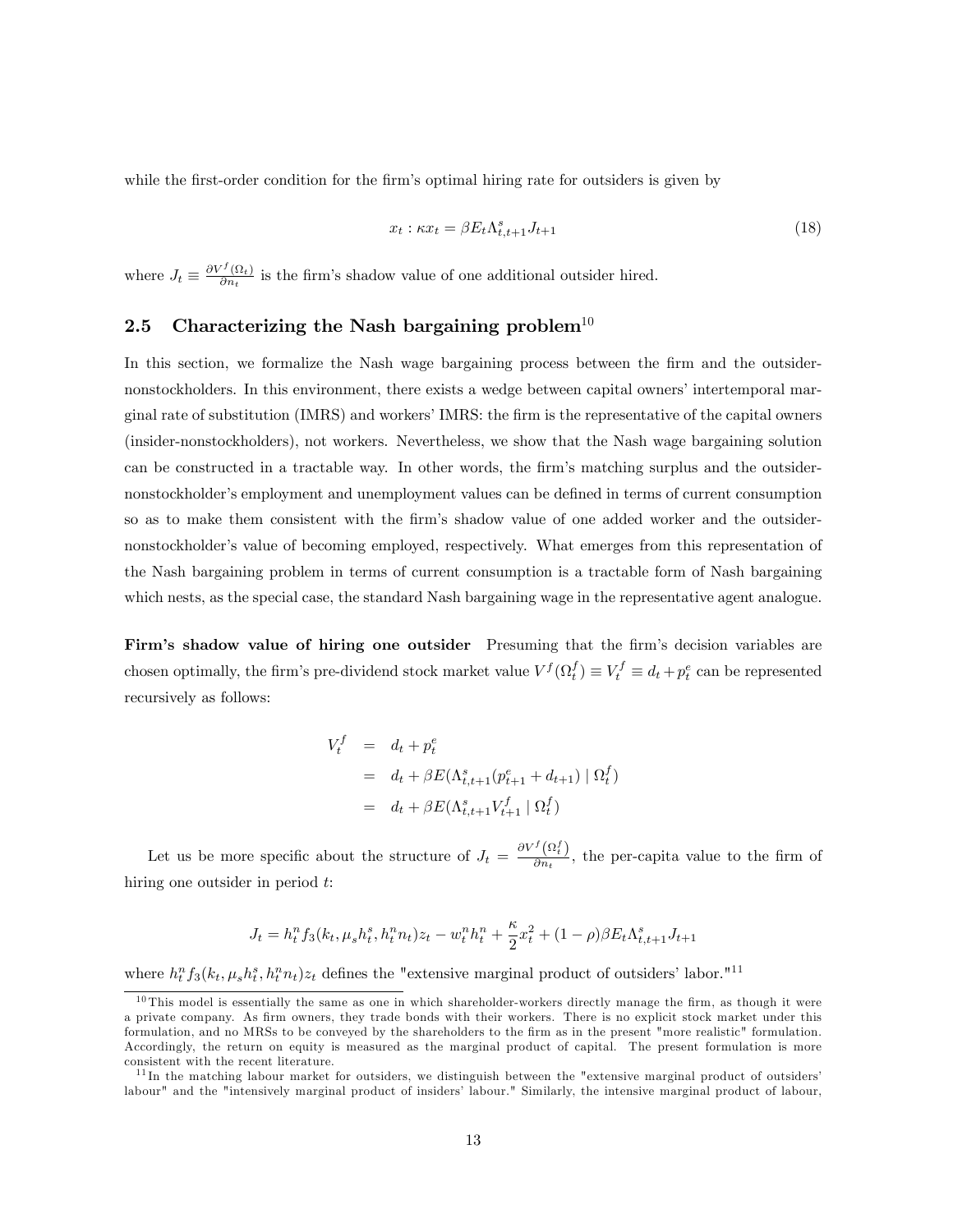The first-order condition for the hiring rate equates the marginal cost of adding an outsider with discounted marginal benefit:

$$
\kappa x_t = \beta E_t \Lambda_{t,t+1}^s J_{t+1}.\tag{19}
$$

Note that condition (19) is identical to the firm's optimal hiring decision for outsiders (18). Using the definition of  $J_t$ , we have the following equivalent optimality condition:

$$
\kappa x_t = \beta E_t \Lambda_{t,t+1} [h_{t+1}^n f_3(k_{t+1}, \mu_s h_{t+1}^s, h_{t+1}^n n_{t+1}) z_{t+1} - w_{t+1}^n h_{t+1}^n + \frac{\kappa}{2} x_{t+1}^2 + (1 - \rho) \kappa x_{t+1}].
$$

Distribution risk In equilibrium, the extent of partial risk sharing that results from insider-stockholders and outsider-nonstockholders interacting in the bond market will influence the outcome of the Nash wage bargaining process and will in turn be affected by it. To measure the cumulative effect we introduce the ratio between the insider-stockholder's marginal utility and the outsider-nonstockholder's marginal utility:

$$
\phi_t \equiv \frac{u_c((c_t^s - \chi c_{t-1}^s - H(h_t^s))}{v_c(c_t^n - n_t L(h_t^n))} = \frac{\lambda_t^s}{\lambda_t^n}.
$$
\n(20)

as characterizing the extent of risk-sharing between these two groups. If  $\phi_t$  is constant across time and in all states, the relation (20) coincides with the efficient risk-sharing condition. Alternatively, suppose that  $\phi_t$  is constant across period t states for each t but time-varying.<sup>12</sup> A larger  $\phi_t$  is evidence of a greater share of aggregate income to workers while a smaller  $\phi_t$  suggests a greater share to capital owners (shareholders). Suppose, in addition, that  $\phi_t$  is time-varying and countercyclical over the business cycle. This countercyclicality means that when a high-productivity state is realized, a smaller  $\phi_t$  is realized and insider-stockholders (capital owners) reap most of the benefits from that high productivity state; in comparison, when a low-productivity state is realized, a greater share of aggregate income goes to outsider-nonstockholders, i.e. the normally low payment to capital owners is further reduced by laborís priority claim on output. Accordingly, the countercyclicality of  $\phi_t$  captures the idea that the shares of income going to labor and capital are not equally risky and that insider-stockholders, via the institution of the Örm, are partially insuring the outsider-nonstockholders. This "distribution risk" (variation in  $\phi_t$ ) is largely borne by the firm and its owners.<sup>13, 14</sup>

 $MPL_{h_t^n}$ , is defined as  $\frac{\partial y_t}{\partial h_t^n} = n_t z_t f_3(k_t, \mu_s h_t^s \cdot 1, h_t^n \cdot n_t).$ 

<sup>&</sup>lt;sup>12</sup>Here the *optimal* contract is not necessarily optimal in the Pareto sense. In this case, relation (20) is reduced to the optimality condition of the Boldrin-Horvath (1995) type optimal contract.

 $^{13}$ Empirically, labour's share is much less risky than the share going to capital; labour's claim on output is largely fixed and negotiated prior to the actual realization of the output.

 $14$  In an earlier paper, Danthine and Donaldson (2002) posit that the observed variations in factor income shares are the result of exogenous changes in this ratio  $\phi_t$  which they refer to as *distribution risk* (hereafter we call the ratio  $\phi_t$ distribution risk). This risk is assumed to be uninsurable. They view  $\phi_t$  as capturing the relative bargaining power of the two parties at the time the contract is negotiated. The assumed countercyclicality of this distribution risk guarantees that labour's share is much less risky than the share going to capital. In comparison, our endogenous distribution risk measure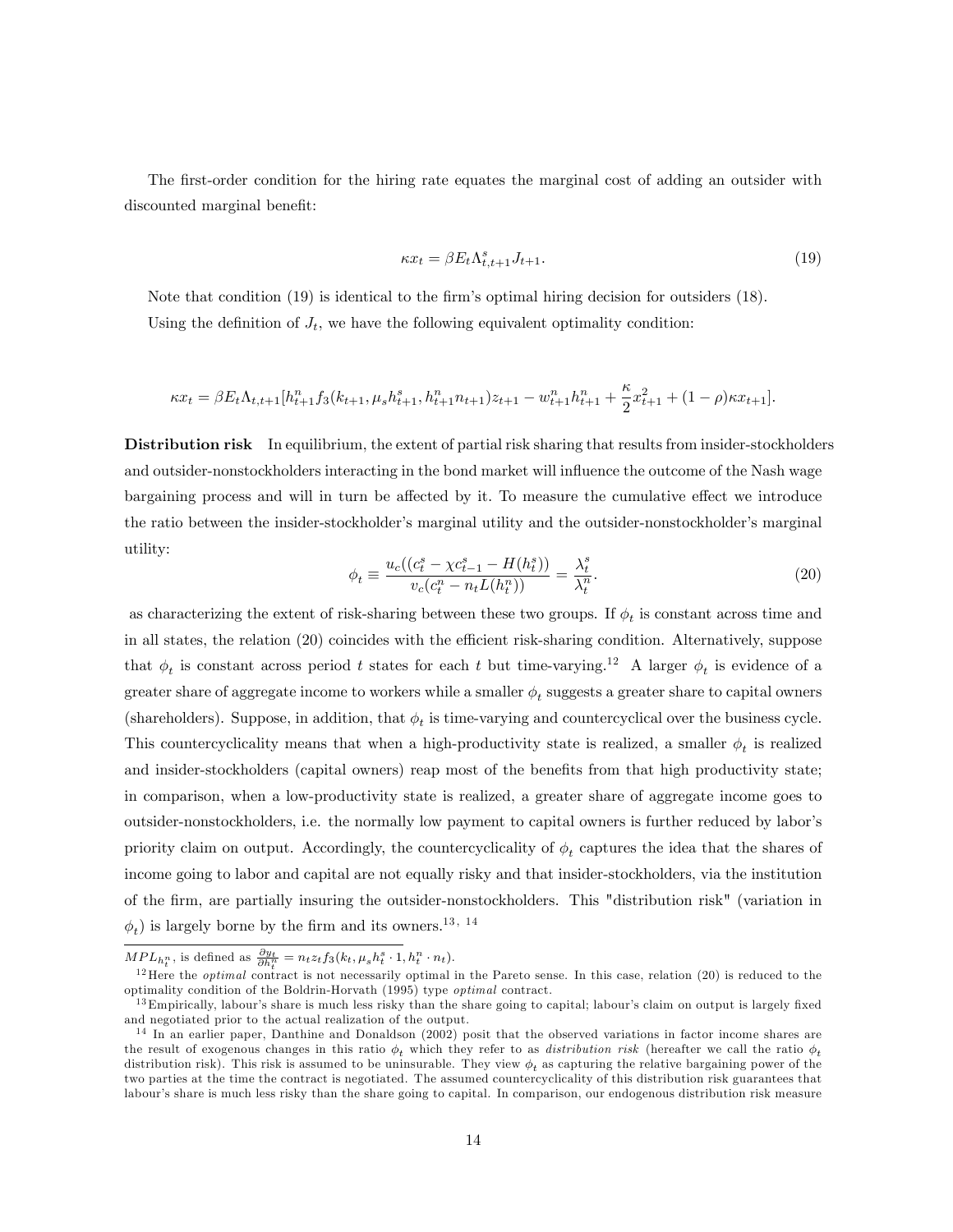We make no *a priori* assumption either about the cyclicality of distribution risk or about the source of this risk; rather, distribution risk in this economy is generated entirely endogenously in equilibrium: our economy features one source of uncertainty resulting from systemic risk (the economy-wide productivity shock). It turns out, however, that distribution risk (defined as per  $(20)$ ) is indeed *countercyclical* over the business cycle in the present model. Furthermore, our Nash bargaining wage contract between capitalists (insider-stockholders) and laborers (outsider-nonstockholders) precisely identifies distribution risk  $\phi_t$  with the balance of "bargaining power" between capitalists and laborers. As a result, we provide a structural specification of the source of distribution risk.

Outsider-nonstockholder's shadow value The present discounted value to an outsider of employment in terms of current consumption in period  $t$ ,  $W_t$ , is defined recursively as

$$
W_t = w_t^n h_t^n + (1 - \rho)\beta E_t \Lambda_{t,t+1}^n W_{t+1} + \rho \beta E_t \Lambda_{t,t+1}^n U_{t+1}
$$

where  $\Lambda_{t,t+1}^n \equiv \frac{\lambda_{t+1}^n}{\lambda_t^n}$  is the outsider-nonstockholder's IMRS.

We recursively define  $U_t$  as the present discounted value to an outsider of unemployment in terms of current consumption in period t:

$$
U_t = L(h_t^n) + b + s_t \beta E_t \Lambda_{t,t+1}^n W_{t+1} + (1 - s_t) \beta E_t \Lambda_{t,t+1}^n U_{t+1}.
$$

Here, the value of being unemployed depends upon the outsider's current disutility of supplying hours  $L(h_t^n)$  (measured in units of final good consumption), his unemployment benefits b, and the likelihood of his being employed or unemployed next period; an unemployed outsider has a chance of Önding a new job,  $s_t$ .

The outsider-nonstockholder's matching shadow value in terms of final good consumption,  $S_t^n$ , is therefore defined as the difference between the employment value and the unemployment value:

$$
S_t^n \equiv W_t - U_t
$$
  
=  $(w_t^n h_t^n - L(h_t^n) - b) + (1 - \rho - s_t) \beta E_t \Lambda_{t,t+1}^n S_{t+1}^n.$  (21)

Alternatively, the matching shadow value  $S_t^n$  can also be derived from the marginal benefit of a outsider-nonstockholder family from having an additional family member employed. The recursive is very different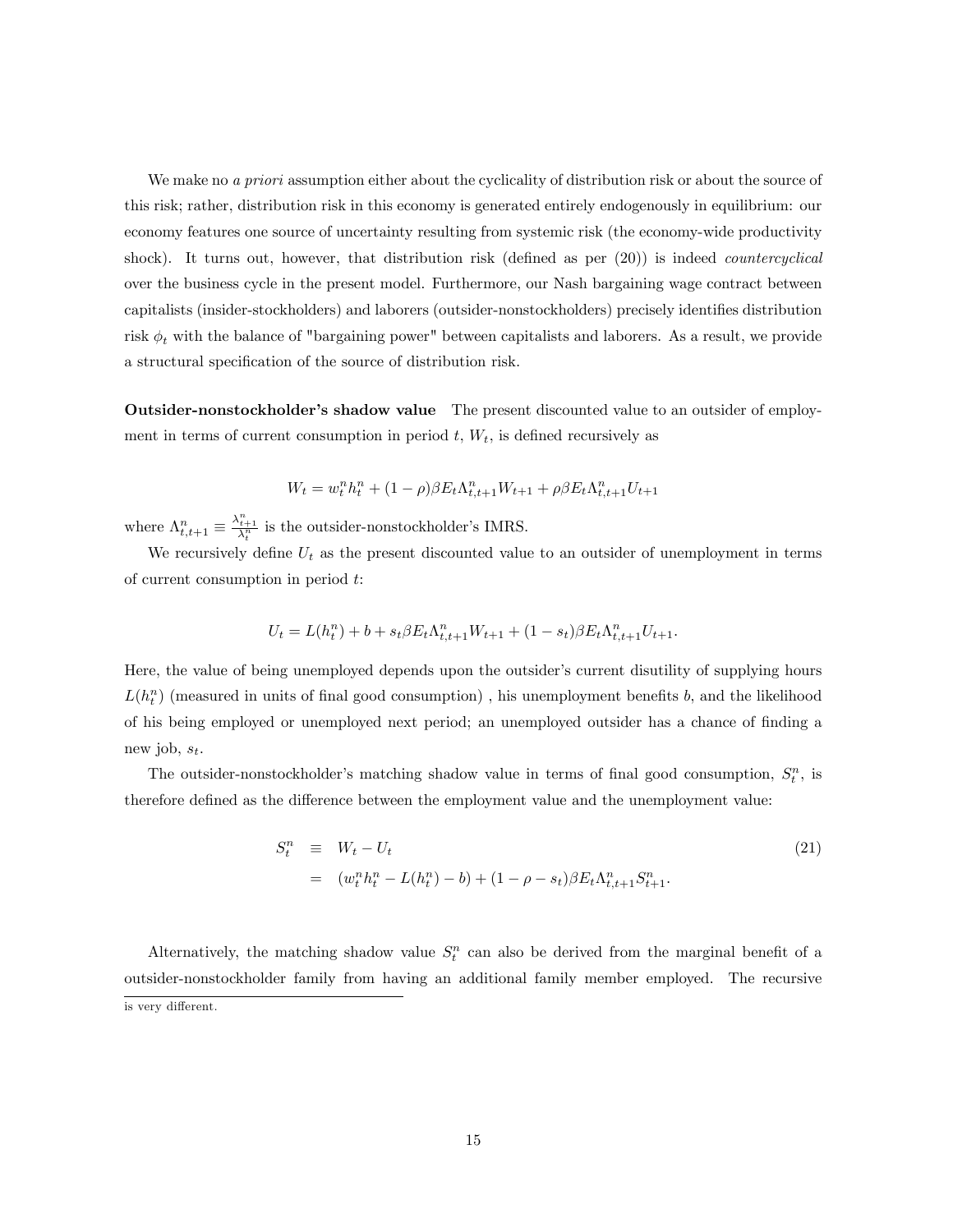representation of the outsider-nonstockholder's problem is:

$$
V_t^n \equiv V^n(\Omega_t^n) = \max_{\{b_{t+1}^n, b_t^n\}} \left[ \begin{array}{c} v(c_t^n - n_t L(h_t^n) - (1 - n_t)L(0)) \\ + \lambda_t^n (w_t^n h_t^n n_t + (1 - n_t)b + b_t^n - p_t^f b_{t+1}^n - c_t^n) \\ + \beta E(V^n(\Omega_{t+1}^n) | \Omega_t^n) \end{array} \right] \tag{22}
$$

 $n_{t+1} = (1 - \rho)n_t + s_t(1 - n_t).$ 

The marginal benefit of one hired worker,  $V_{n_t}^n \equiv \frac{\partial V_t^n}{\partial n_t}$ , can be obtained by applying the Envelope theorem to representation (22):

$$
\frac{\partial V_t^n}{\partial n_t} = w_t^n h_t^n \lambda_t^n - (L(h_t^n) + b)\lambda_t^n + \beta E_t \frac{\partial V_{t+1}^n}{\partial n_{t+1}} \frac{\partial n_{t+1}}{\partial n_t}
$$

where  $\frac{\partial n_{t+1}}{\partial n_t} = (1 - \rho - s_t).$ 

Define the outsider-nonstockholder's shadow value to the firm of one hired worker,  $S_t^n$ , as

$$
S_t^n \equiv \frac{1}{\lambda_t^n} \frac{\partial V_t^n}{\partial n_t}
$$
  
=  $(w_t^n h_t^n - L(h_t^n) - b) + (1 - \rho - s_t) \beta E_t \frac{\lambda_{t+1}^n}{\lambda_t^n} S_{t+1}^n.$  (23)

It follows immediately that the above shadow value,  $S_t^n$  in (23), exactly coincides with the outsidernonstockholder's matching shadow value  $(21)$ .

Nash wage bargaining Before formalizing the Nash bargaining wage contract between insiderstockholders and outsider-nonstockholders, first note that the firm's intertemporal decisions are all in accord with the intertemporal marginal rate of substitution of the insider-stockholders: there is no agency problem between firm owners and managers in this environment. Accordingly, the firm's matching surplus can thus be identified with the marginal benefit to the representative shareholder of adding one outsider-nonstockholder worker. In other words, the firm's matching surplus, denoted  $V_{n_t}^s$ , can be formulated as:

$$
V_{n_t}^s \equiv \frac{\partial V_t^s}{\partial n_t}
$$

where  $V_t^s \equiv V^s(\Omega_t^s)$  is the value function of insider-stockholders.

As shown in the previous section, the outsider-nonstockholder's matching surplus,  $V_{n_t}^n$ , can be readily identified with the marginal benefit (to the family) of one additional worker being hired:

$$
V_{n_t}^n \equiv \frac{\partial V_t^n}{\partial n_t}.
$$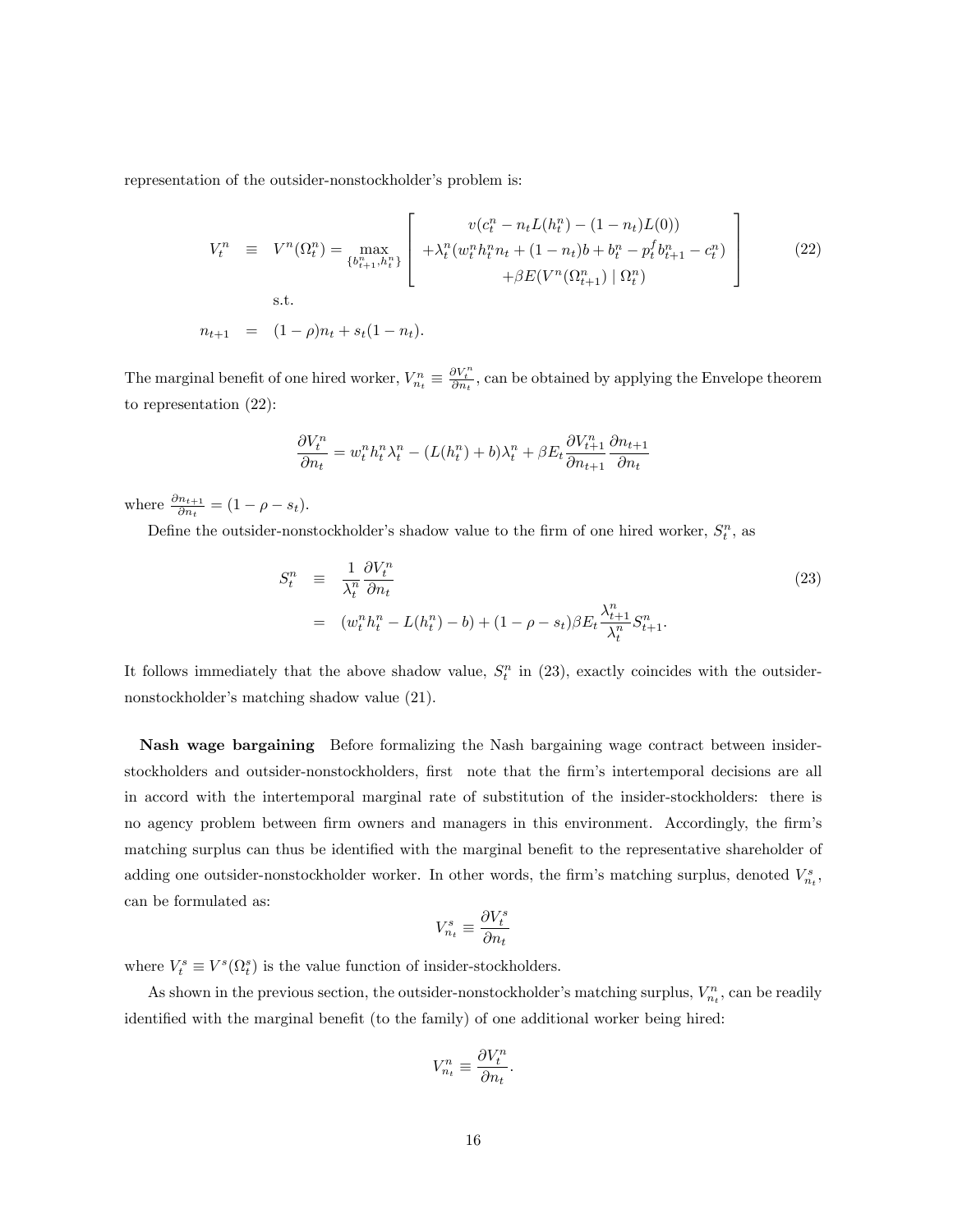Identifying each matching surplus with its marginal benefit is appropriate in the situation where two heterogeneous agents with different attitudes toward risk bargain over the wage. Indeed, the existing game theory literature holds that the division of a joint bargaining surplus can be significantly affected by heterogeneity in the agents' risk aversion coefficients<sup>15</sup>. We therefore argue that the matching surplus in this environment should be defined in terms of marginal benefits in a manner that captures the nontrivial effect of risk aversion on bargaining.

Based on previous reasoning, the Nash wage bargaining problem between capitalists and workers can be formulated in the following way:

$$
\max_{w_t^n} (V_{n_t}^s)^{1-\eta} \cdot (V_{n_t}^n)^{\eta} \tag{24}
$$

where  $\eta$  is the bargaining power parameter of the outsider-nonstockholder group viewed, for the moment, as exogenously given.

The optimization above takes into account that in each period, outsiders' hours worked is set according to the following condition:

$$
MRS_{c,l}^n = w_l^n \tag{25}
$$

where  $MRS_{c,l}^n$  represents the outsider-nonstockholder's marginal rate of substitution for leisure vs. consumption.

The advantage of condition (25) is that the determination of hours worked is independent of any definition of the joint matching surplus corresponding to the Nash wage bargaining. The more popular specification, namely, the efficient bargaining contract, requires that

$$
h_t^n \in \arg\max M_t \equiv V_{n_t}^s + V_{n_t}^n
$$

when the joint matching surplus,  $M_t$ , is defined as  $V_{nt}^s + V_{nt}^n$ . As Nash (1950) showed, however, the joint matching surplus  $M_t$  can be any (convex and compact) subset of the sum  $V_{nt}^s + V_{nt}^n$ , i.e.  $M_t \subset V_{nt}^s + V_{nt}^n$ . Hence we argue that the condition  $(25)$  does not sacrifice much generality.

This mechanism for determining outsider's hours worked, proposed by Christiano et al (2007), can be viewed as capturing the idea that outsiders are monopolistic suppliers of labor hours as favored by New Keynesian models. Alternatively, the same specification can be viewed as describing the situation where a generic agency problem between the firm and workers cannot be ignored; the firm cannot completely induce workers' efforts (hours worked) since hours worked are in the nature of "hidden action." Indeed, condition (25) is strengthened by the observed fact that the hours worked per employee is rarely the object of bargaining agreements.

The wage  $w_t^n$  which solves the bargaining problem (24) must satisfy the following optimality condi-

 $15$  For greater detail, see Roth and Rothblum (1982).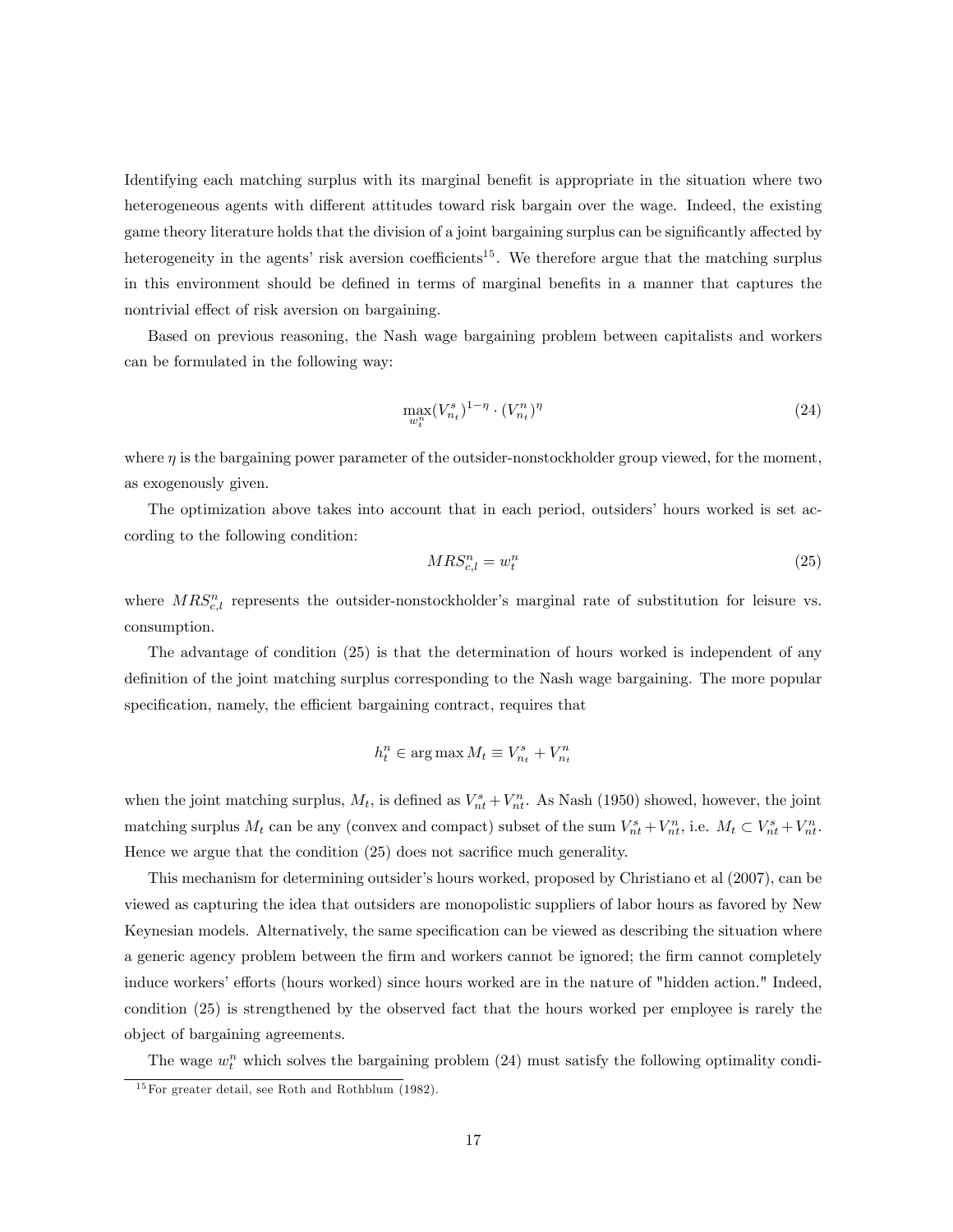$\text{tion}^{16}$ :

$$
\eta V_{n_t}^s = (1 - \eta) V_{n_t}^n. \tag{26}
$$

Condition (26) can be rewritten as:

$$
\eta \lambda_t^s J_t = (1 - \eta) \lambda_t^n (W_t - U_t). \tag{27}
$$

using the substitutions  $V_{n_t}^s = \lambda_t^s J_t$  and  $V_{n_t}^n = \lambda_t^n (W_t - U_t)$ . A standard calculation based on the condition (27) guarantees that the Nash bargaining wage between two heterogeneous groups is given by

$$
w_t^n = \frac{(1-\eta)\frac{1}{\phi_t}}{(1-\eta)\frac{1}{\phi_t} + \eta} \frac{[L(h_t^n) + b - F_t^n]}{h_t^n} + \frac{\eta}{(1-\eta)\frac{1}{\phi_t} + \eta} \frac{[h_t^n f_3(k_t, \mu_s h_t^s, h_t^n n_t)z_t + \frac{\kappa}{2}x_t^2 + F_t^s]}{h_t^n}
$$
(28)

where  $F_t^n \equiv \beta(1-\rho-s_t)E_t \frac{\lambda_{t+1}^n}{\lambda_t^n}(W_{t+1}-U_{t+1})$  and  $F_t^s \equiv \beta(1-\rho)E_t \frac{\lambda_{t+1}^s}{\lambda_t^n}J_{t+1}$  denote, respectively, the future net expected welfare benefits to the outsider-nonstockholders and to the firm (insider-stockholders) from one addidtional employed worker. By the very presence of the term  $\phi_t$  in expression (28) it is apparent that the Önancial market structure ináuences Nash bargaining wage determination.

Letting  $\eta_t \equiv \frac{\eta}{(1-\eta)}$  $\frac{\eta}{(1-\eta)\frac{1}{\phi_t}+\eta}$ , the solution (28) can be rewritten as:

$$
w_t^n = (1 - \eta_t) \frac{[L(h_t^n) + b - F_t^n]}{h_t^n} + \eta_t \frac{[h_t^n f_3(k_t, \mu_s h_t^s, h_t^n n_t) z_t + \frac{\kappa}{2} x_t^2 + F_t^s]}{h_t^n}.
$$
 (29)

This Nash bargained wage (29) is seen to nest the standard bargaining wage under the representative agent regime as a special case. In the case of the representative-agent construct, markets are complete so that  $\phi_t$  is equal to 1, and the solution (29) is reduced to the standard Nash bargaining solution  $(\eta_t = \eta)$ . This observation highlights the significant role of limited asset market participation in generating variable distribution risk  $\phi_t$ , and thus variable  $n_t$ .

More important, it can be shown that up to a first-order approximation,

$$
\hat{\eta}_t = (\text{constant}) \cdot \hat{\phi}_t.^{17}
$$

In other words, the notion of distribution risk can be identified with a Nash bargaining power shock up to a first-order approximation. Later it will be shown that distribution risk in this sense is countercyclical over the business cycle. Indeed, the countercyclicality of distribution risk in this model will play the key role in generating the unemployment fluctuations over the business cycle with the coveted properties: the countercyclicality of the distribution risk creates excessively smooth wages that induce a fixed wage income effect (the operating leverage effect), which encourages the observed volatility of key labor market

 $^{16}{\rm This}$  condition is called the *constant surplus sharing rule.* 

 $17 A$   $\degree$  on a variable denotes log deviations from the corresponding steady-state value.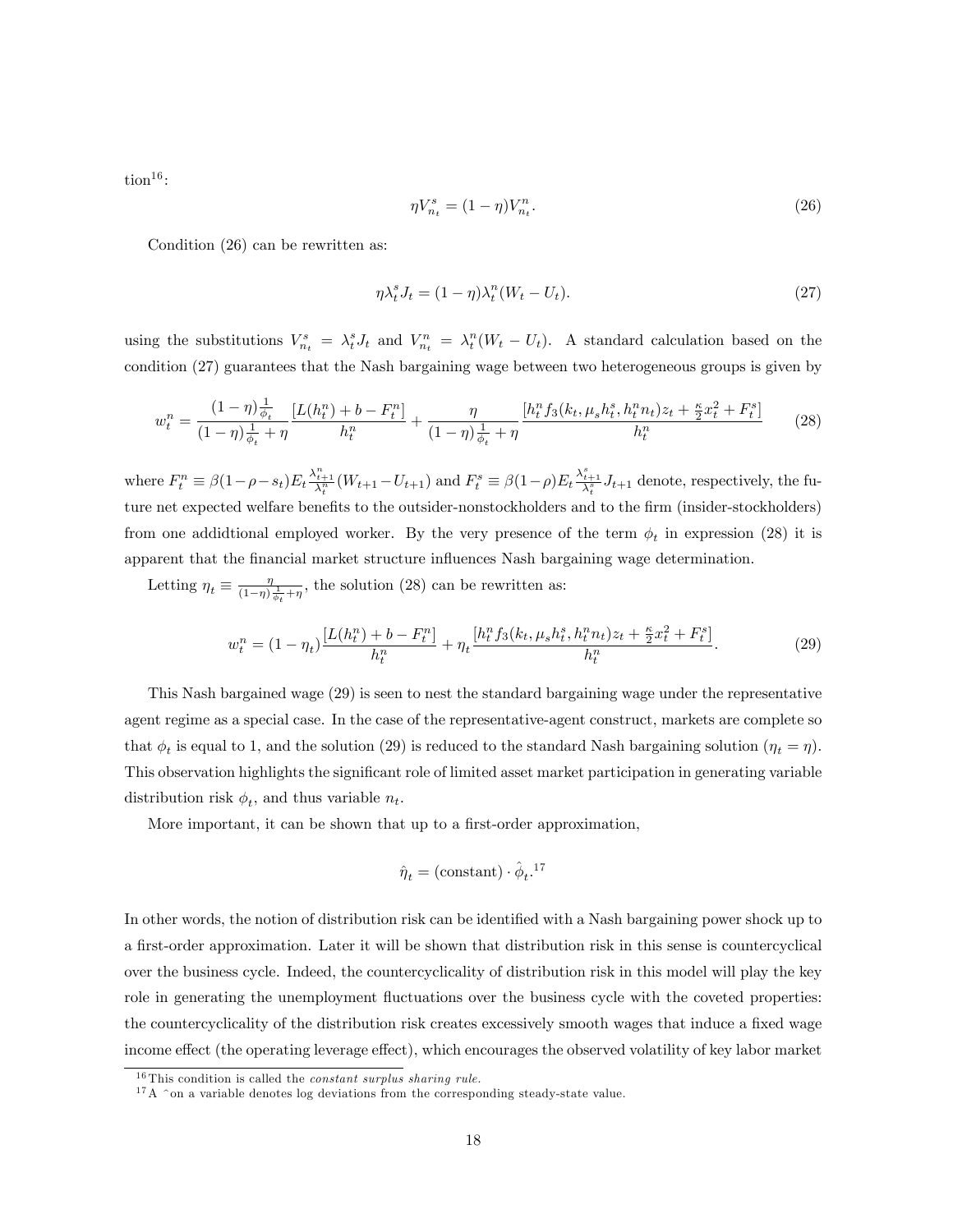variables of interest. Our sense of distribution risk is thus exactly the same as the Nash bargaining power shock Shimer took into account without invoking its source (Shimer, 2005). In fact, our work may be viewed as providing microfoundations for the Shimer's ad hoc Nash bargaining power shock. Note that the only exogenous driving force in our economy is an aggregate productivity shock which induces the countercyclicality of our distribution risk. This may be seen as a direct answer to Shimer's unanswered question, as stated in Shimer (2005): "It seems plausible that a model with a combination of wages and labor productivity shocks could generate the observed behavior of unemployment, vacancies, and real wages... the answered question is what exactly a wage shock is." Our model is a particular instance of what Shimer seeks. It also provides micro foundations for the exogenous distribution risk assumed in Danthine and Donaldson (2002).

## 2.6 Equilibrium

In this economy, market clearing requires that for all  $t$ ,

$$
e_t = \int e_t^s d\mathbf{x} = 1,
$$
  
\n
$$
\phi \bar{k} = \int b_t^s d\mathbf{x} + \int b_t^n d\omega,
$$
  
\n
$$
c_t = \int c_t^s d\mathbf{x} + \int c_t^n d\omega,
$$
  
\n
$$
y_t = c_t + i_t + \frac{\kappa}{2} x_t^2 n_t,
$$

where  $\times$  and  $\omega$  respectively stand for the measure of insider-stockholders and the measure of outsidernonstockholders. Lump sum transfers are taxed to balance the government budget constraint:

$$
T_t + (1 - n_t)b = 0.
$$

We define the equilibrium as follows:

**Definition 1** Under the above market-clearing conditions, a decentralized stationary recursive equilibrium is defined as: a set of decision rules  $\{c_t^s(\cdot), c_t^n(\cdot); h_t^s(\cdot), h_t^n(\cdot); e_{t+1}(\cdot); i_t(\cdot), h_t(\cdot); \nu_t(\cdot)\}$  and a set of wage and price functions  $\{w_t^s(\cdot), w_t^n(\cdot); p_t^e(\cdot), p_t^f, d_t(\cdot)\}\$  given the information set of aggregate states  $\Omega = \{k_t, n_t; \lambda_t\}$  such that (i)  $\{c_t^s(\cdot), h_t^s(\cdot); e_{t+1}(\cdot), b_{t+1}^s(\cdot)\}$  solves the intertemporal problem (1) given the information set  $\Omega_t^s$  (ii) $\{c_t^n(\cdot), h_t^n(\cdot); b_{t+1}^n\}$  solves the outsider-nonstockholder's intertemporal problem (8) given his information set  $\Omega_t^n$  (iii) $\{w_t^n(\cdot)\}$  satisfies the optimality condition (27) (iv)  $\{i_t(\cdot), x_t(\cdot)\}$ solves the firm's intertemporal problem given the information set  $\Omega^f$  (15) (vi)  $w_t^s(\cdot)$  satisfies the condition (17) (vii) $\{p_t^e(\cdot), d_t(\cdot)\}\$  satisfies the Lucas asset pricing equations (6), while  $\{p_t^f(\cdot)\}\$  satisfies the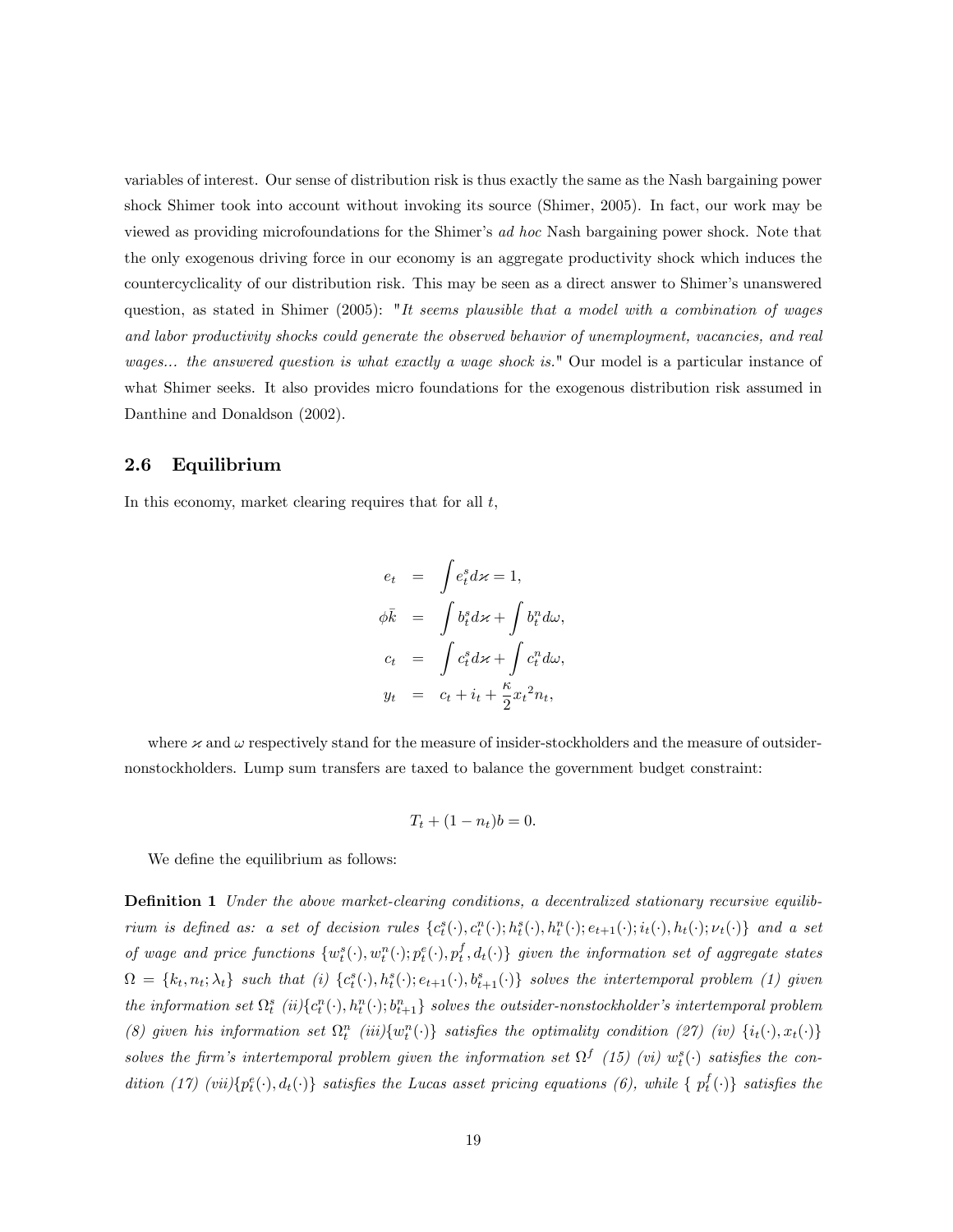equations (7) and (14) (ix) The economy follows two laws of motion:  $k_{t+1} = (1 - \delta)k_t + G(\frac{i_t}{k_t})k_t$  and  $n_{t+1} = (1 - \rho)n_t + q_t v_t$ . Rational expectations are assumed for all agents.

## 2.7 Asset Pricing

Under the decentralized stationary recursive equilibrium defined in Section 3.8, it is possible to define and compute equilibrium asset prices and returns. Using the dividend series, the conditional price  $p^e(\Omega_t)$ of an equity security is recursively computed according to the Lucas' (1978a) asset pricing equation:

$$
p^{e}(\Omega_{t}) = \beta E\left(\frac{\lambda_{t+1}^{s}}{\lambda_{t}^{s}}\left[p^{e}(\Omega_{t+1}) + d(\Omega_{t+1})\right] \mid \Omega_{t}\right),
$$

where  $\Omega_t = \{k_t, n_t; z_t\}$  is the aggregate state of economy and  $\lambda_t^s = u_c(c^s(\Omega_t), h^s(\Omega_t))$  is the shareholderworker's equilibrium marginal utility.

Using these prices, the time series of equity returns is computed in the conventional way:

$$
R_{t,t+1}^{e} = \frac{p^{e}(\Omega_{t+1}) + d(\Omega_{t+1})}{p^{e}(\Omega_{t})} - 1.
$$

In a similar fashion, the price of a one-period risk-free real bond is given by

$$
p^{f}(\Omega_t) = \beta E(\frac{\lambda_{t+1}}{\lambda_t} | \Omega_t)
$$

where  $\lambda_t = u_c(c^s(\Omega_t), h^s(\Omega_t))$  or  $\lambda_t = v_c(c^n(\Omega_t), h^n(\Omega_t))$ . Note that the risk free bond is available to all households. The one period risk-free rate of return,  $R_t^f$ , is then computed using

$$
R_t^f = \frac{1}{p^f(\Omega_t)} - 1.
$$

Given the aggregate state  $\Omega_t = \{k_t, n_t; z_t\}$ , the conditional term structure  $\{R_{t,n}^f\}$  can also be derived. Let  $p_n^f(\Omega_t) = \beta^n E(\frac{\lambda_{t+n}}{\lambda_t})$  $\frac{t+n}{\lambda_t} \mid \Omega_t$  denote the price of a risk free discount bond in period t that pays one unit of consumption in period  $t + n$ . Then  $\{R_{t,n}^f\}$  is defined according to

$$
R_{t,n}^{f} = \left[\frac{1}{p_n^f(\Omega_t)}\right]^{1/n} - 1,
$$

Appendix 1 details the strategy for computing these various rates.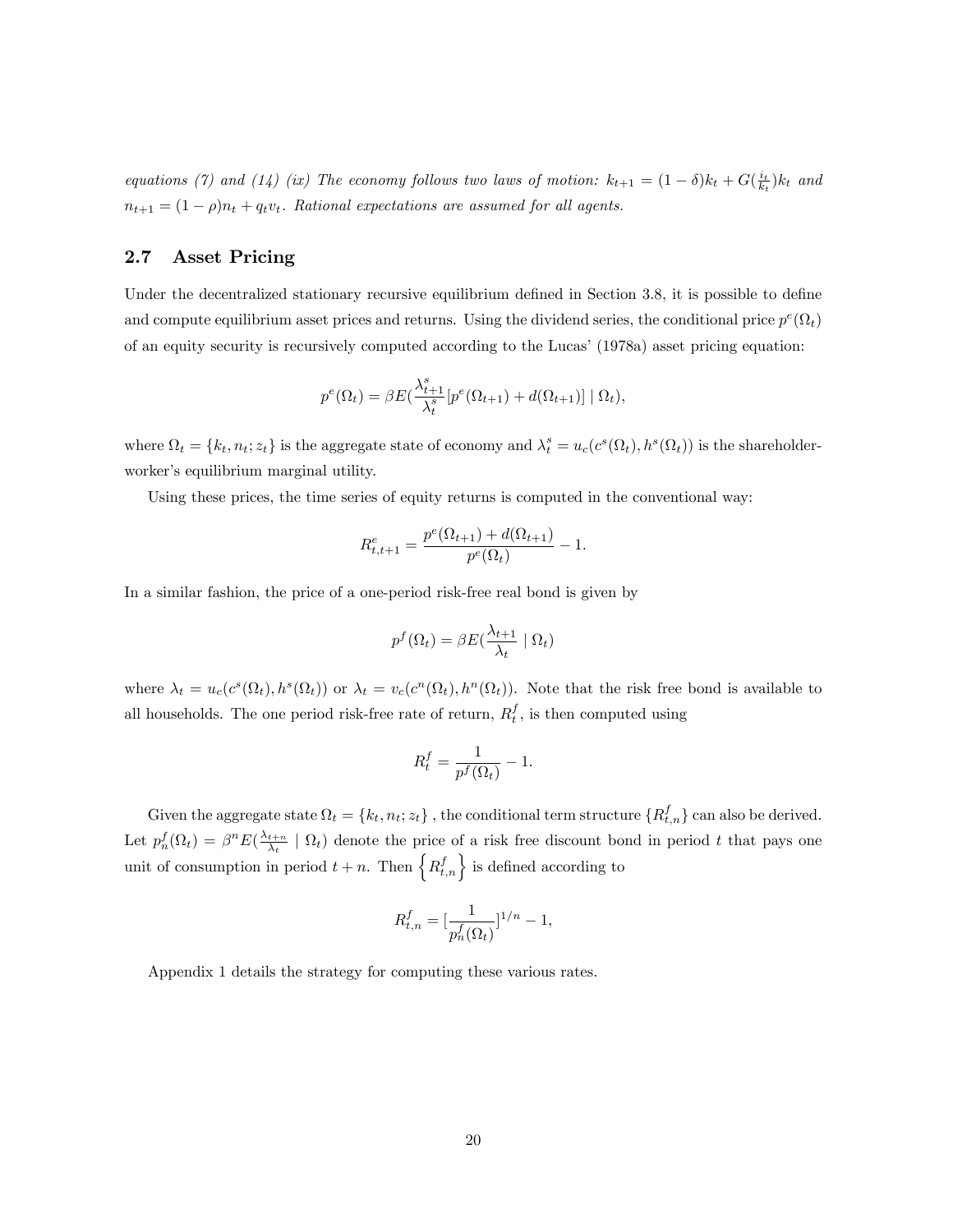## 3 Calibration

In this paper, the business cycle is characterized as deviations from a Hodrick-Prescott filtered trend. The time unit of the model is three months. To match the US Solow residual we calibrate the process for aggregate productivity shocks to match the quarterly AR(1) process found by Cooley and Prescott (1995). The productivity shock  $z_t$  thus evolves according to the law of motion:

$$
\log z_{t+1} = 0.95 \log z_t + \epsilon_{t+1}
$$

where  $\epsilon$  is distributed normally, with mean zero and standard deviation  $\sigma_{\epsilon}$ ; in what follows, the standard deviation of technology shock  $\sigma_{\epsilon}$  will be chosen by a procedure of "hyperparameter search."

For all simulation runs, the production function employed is the customary Cobb-Douglas function

$$
z_t f(k_t, h_t^s \cdot 1, h_t^n \cdot n_t) = z_t M k_t^{\alpha} ((\mu_s h_t^s \cdot 1)^{\mu} (h_t^n \cdot n_t)^{1-\mu})^{1-\alpha}
$$

where  $\mu \equiv \frac{\mu_s}{1+\mu}$  $\frac{\mu_s}{1+\mu_s}$ .

The parameter M serves as a scale parameter, while  $\mu = \frac{\mu_s}{1+\mu}$  $\frac{\mu_s}{1+\mu_s}$  and  $1-\mu$  are, respectively, the normalized measures of insider-stockholders and the outsider-nonstockholders. To allow for debt-financing while imposing the constraint that corporate debt is risk-free, we scale our production technology by setting  $M = 1.25$ . This makes the average output high enough to guarantee a uniformly positive dividend in all states of nature for empirically relevant calibrations of the firm's debt level. Following Guvenen (2003), the stock market participation rate,  $\mu_s$ , is set to be 25 percent, so that  $\mu$  equals 0.20.

The parameter  $\alpha$  is typically calibrated to reproduce the observed share of capital in total value added. We adopt the most commonly used value, 0.36. The subjective discount factor  $\beta$  is fixed at  $\beta = 0.99$ , corresponding to a steady state return on capital of 4%. Following Kydland and Prescott (1982), the quarterly capital depreciation rate  $\delta$  is 0.020.

The model economy assumes that search and matching frictions characterize the labor market only for outsider-nonstockholders. Therefore, we calibrate the labor market for outsider-nonstockholders using standard parameters for labor market search and matching.

The empirical literature provides several estimates of the US worker separation rate. We follow Davis, Haltiwanger and Schuh (1996) and fix the quarterly separation rate  $\rho$  at 8 percent. According to Petronglo and Pissarides (2001), the elasticity of matches to unemployment of outsiders  $1-\sigma$  falls within the range of plausible values of 0.5 to 0.7. We set  $1-\sigma$  to be 0.5. The mean quarterly unemployment rate of the model economy is set to 6%, which is customary in the literature (e.g. Merz (1995) and Christoffel and Kuester (2008)). Following, e.g. Cooley and Quadrini (1999), the steady state value of the vacancy-filling probability  $\bar{q}$  is set to be 0.7. The existing literature mostly suggests that the bargaining power parameter  $\eta$  is equal to 0.5; we follow suit.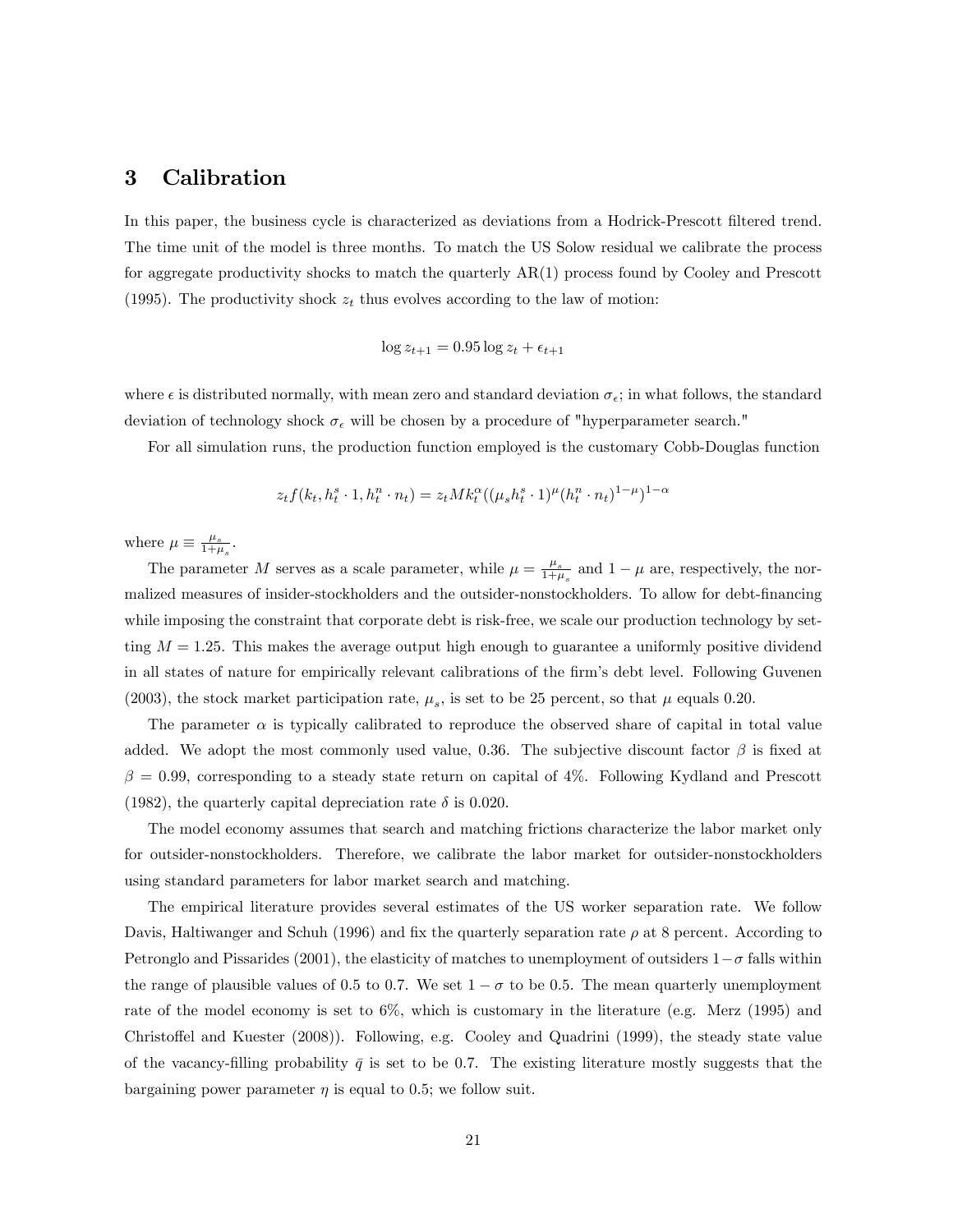The choice of the unemployment benefit b is controversial. In Shimer (2005), the unemployment benefit  $b$  is set to 0.40 so that average "replacement rate," i.e., the ratio of benefits to average wages, is 0.41. This value implies that the matching model cannot account for the observed fluctuations of unemployment. In Hagedon and Manovskii  $(2006)$ , the unemployment benefit b is set to 0.95 so that the average replacement rates are 0.98, which contributes to the opposite conclusion that the standard search model is consistent with the data. The main reason behind these conflicting conclusions is that higher unemployment benefits  $b$  make workers indifferent to the substitution between working and not working. This indifference significantly dampens the variations of the standard period-by-period Nash bargaining wage over the business cycle. In short, Shimer's critique is not extremely robust to the choice of the parameter b.

To avoid the above controversy, we put more restrictions on the choice of b. The OECD (1996), in particular, computes the average replacement rates across countries, and finds that average replacement rates are at most 0.20 in the United States (Hornstein et al, 2005). For this reason, we choose b to be consistent with this empirical evidence;  $\frac{b}{\bar{w}^n} = 0.20$ . Table 1 summarizes the prior discussion.

Table 1: Unemployment benefit as a fraction of the average wage income of outsider-nonstockholders: various estimates

|                                        |            | US Data This paper Shimer Hagedon & Manovskii Hall |  |
|----------------------------------------|------------|----------------------------------------------------|--|
| $\frac{b}{\overline{m}n\overline{b}n}$ | $\rm 0.20$ | 0.98                                               |  |

The vacancy cost  $\kappa$  is chosen endogenously so that the steady state ratio of adjustment costs to output  $\frac{\frac{\kappa}{2} \bar{x}^2 \bar{n}}{\bar{n}}$  $\frac{y}{\bar{y}}$  is 0.01. This ratio is a widely accepted upper bound in the business cycle literature. The period utility function of the representative insider-stockholder is postulated as

$$
u(c_t^s - X_t - H(h_t^s)) = \frac{(c_t^s - X_t - B_s(h_t^s)^{\psi_s})^{1-\gamma_s} - 1}{1 - \gamma_s}
$$

where  $\gamma_s$  is the coefficient of insider-stockholder's relative risk aversion,  $\psi_s$  is the insider-stockholder's disutility parameter of labor hours, which controls the Frisch elasticity of labor, and  $H(h_t^s) = B_s(h_t^s)^{\psi_s}$ . The disutility parameter  $B_s$  is obtained from the steady state calculation.<sup>18</sup>

The preference of the representative outsider-nonstockholder is postulated as

$$
v(c_t^n - n_t L(h_t^n) - (1 - n_t)L(0)) = \frac{(c_t^n - n_t B_n(h_t^n)^{\psi_n})^{1 - \gamma_n} - 1}{1 - \gamma_n}
$$

where  $\gamma_n$  is the coefficient of outsider-nonstockholder's relative risk aversion,  $\psi_n$  is the outsider-nonstockholder's disutility parameter of labor hours and  $L(h_t^n) = B_n(h_t^n)^{\psi_n}$ . The disutility parameter  $B_n$  is also obtained

<sup>&</sup>lt;sup>18</sup> $B_s$  (and  $B_n$  below) are chosen so that  $\overline{h}^s = \overline{h}^n = 1/3$ .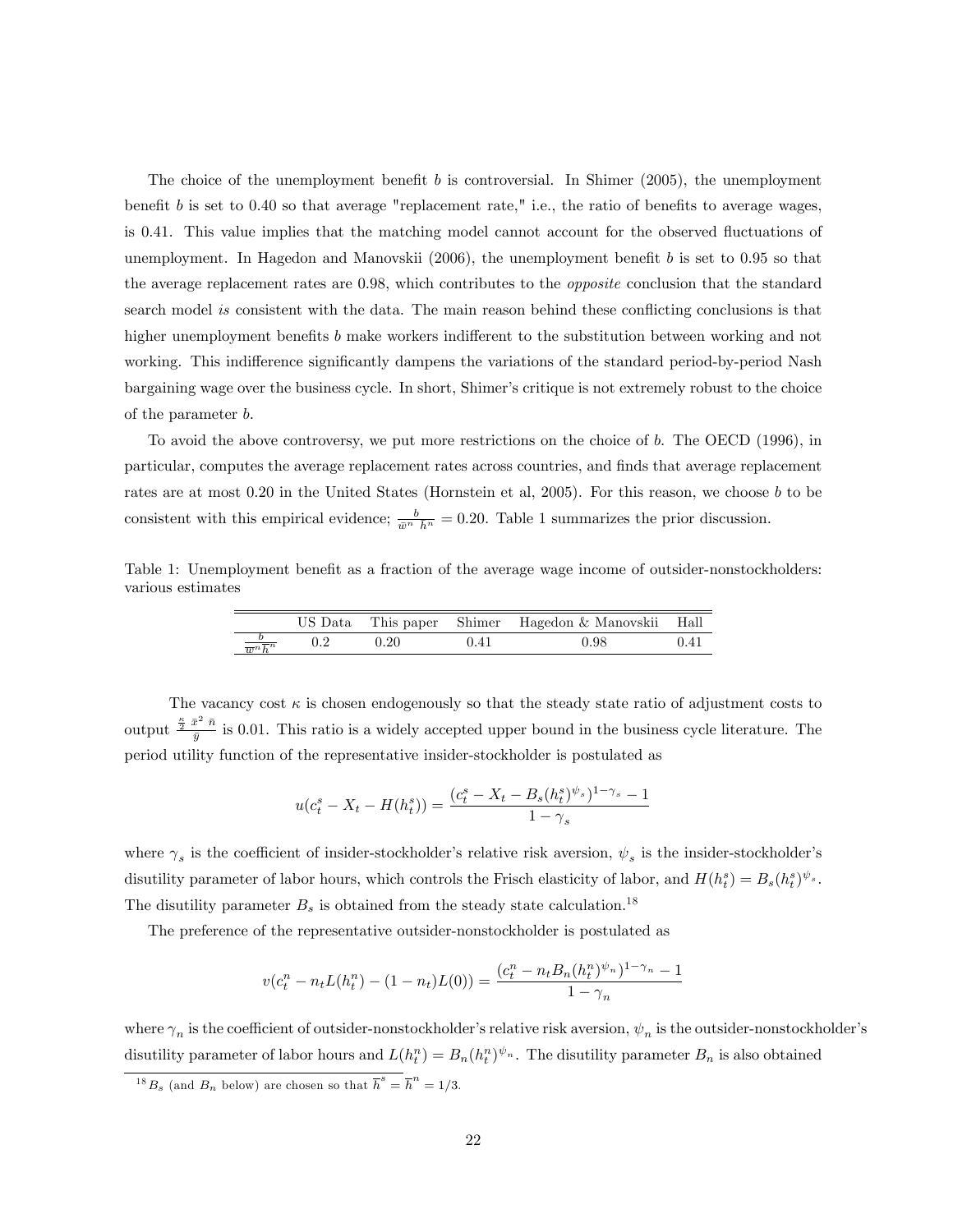from the steady state calculation. We assume that  $\gamma_s$  is equal to  $\gamma_n$  and  $\psi_s$  is equal to  $\psi_n$  with  $\gamma$  denoting the economy-wide coefficient of relative risk aversion (i.e.  $\gamma_s = \gamma_n \equiv \gamma$ ) and  $\psi$  as the economy-wide disutility-of-labor parameter (i.e.  $\psi_s = \psi_n \equiv \psi$ ). With these identifications, none of the results cited below can be attributed to differential risk aversion.<sup>19</sup>

It is well known that empirical studies do not offer much precise guidance when it comes to calibrating the habit formation parameter  $\chi$ , the capital adjustment cost  $\xi$  and the coefficients of relative risk aversion  $\gamma$ . It is also widely known that the standard deviation of the technology shock innovation,  $\sigma_{\epsilon}$ , is difficult to measure from available data since this number, usually identified with the direct estimate of the volatilty of Solow residual for the post war period, is significantly affected by measurement error. Furthermore, a high value of  $\sigma_{\epsilon}$  suggests a probability of technological regress that is implausibly large. Lastly, we add the disutility-of-labor parameter  $\psi$  to our list of free parameters. Although it is believed to be less than 0.5 (e.g., McCurdy (1981)), the estimate of the Frisch elasticity of labor supply is not conclusive. Indeed, Imai and Kean (2004) recently estimated the Frisch elasticity of labor supply as 3.8, which is much higher than what is generally believed.

The lack of clarity in parameter determination leads us to conduct a "hyperparameter search" for the parameters that are free at this point  $(\chi, \xi, \gamma, \psi, \sigma_{\epsilon})$  to match a set of empirical targets of interest. This amounts to minimizing an equally weighted quadratic criterion function written in the deviation from each empirical target in the manner of Jermann (1998). For the baseline calibration, we choose the free parameters  $(\chi, \xi, \gamma, \psi, \sigma_{\epsilon})$  to match four empirical targets: (i) the relative standard deviation of unemployment (a ratio of unemployment volatility to to output volatility) (ii) the risk-free rate volatility (iii) the mean risk-free rate and (iv) the equity premium. Practically, we restrict our hyperparameter search to a grid of values for  $\chi \in [0, 0.9], \xi \in [0.23, \infty), \sigma_{\epsilon} \in [0.0037, 0.00712], \psi \in [1, 2]$  and  $\gamma \in [1, 7]$ . These intervals encompass most estimates from the literature. For the baseline calibration, the minimum is achieved for  $\sigma_{\epsilon} = 0.006$ ,  $\chi = 0.9$ ,  $\xi = 0.23$ ,  $\psi = 1.4$  and  $\gamma = 3.6$ . A value of  $\psi = 1.4$  implies that the Frisch elasticity of labor supply in this economy is  $\frac{1}{1.4-1} = 2.5$  as in Jaimovich and Rebelo (2008). Our Frisch elasticity of labor supply is thus higher than its traditional estimate but is less than the Imai-Kean estimate of 3.8. At 0.6%, the value of the innovation standard deviation is much smaller than the values used by other macro-asset pricing models, e.g., Boldrin, Christiano and Fisher (2001), Danthine and Donaldson (2002), and Guvenen (2003). These models value the innovation standard deviation per quarter at close to 2%. For instance, Boldrin, Christiano and Fisher (2001) use permanent shocks with a standard deviation of 1.8% per quarter. Indeed, our value is even smaller than the direct estimate of the volatility of Solow residuals for the post war period, which is about 0.7%. We view a reduced reliance on large technology disturbances as a favorable attribute of the model. The model is then solved using the log-linearization methods widely employed in the business cycle literature. Log-normal formulae are

 $19$ This being said, we recognize that habit formation makes the insider-stockholder effectively more risk averse than the outsider-nonstockholder.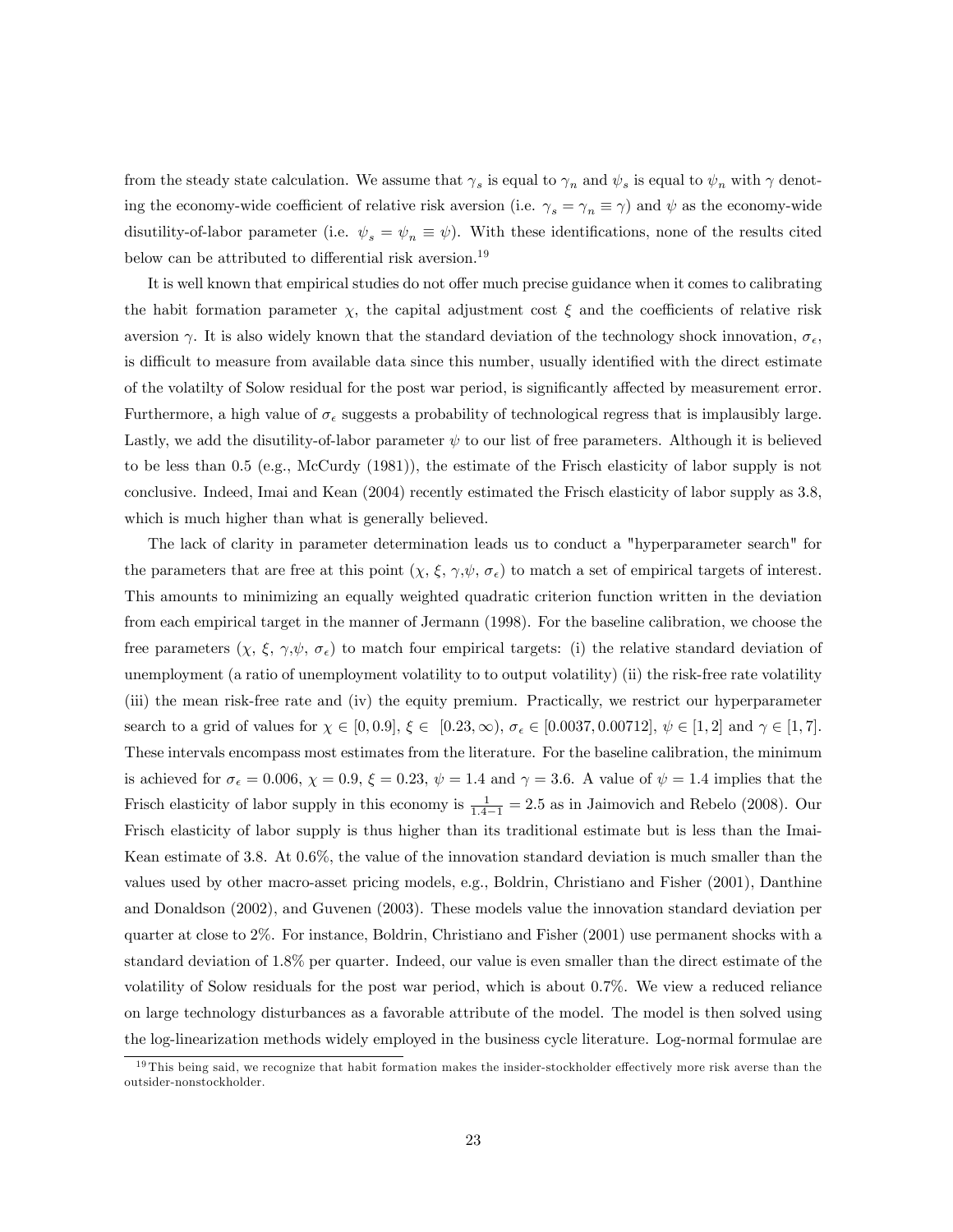applied to price the relevant asset returns (see e.g. Uhlig (1999) or Jermann (1998) and Appendix 1).<sup>20</sup> 21

## 4 Results

#### 4.1 Model Results

**Reassessing Shimer's critique:** Before reporting the quantitative results for the baseline model, we raise several issues as to how Shimer's critique might be best represented in (real) business cycle models with labor-market search, and modify it accordingly. In his seminal paper, Shimer claims that the incorporation of the standard search model into a real business cycle framework with intertemporal substitution of leisure, capital accumulation, and other extensions such as the Merz (1995) or Andolfatto (1996) models does not invalidate his critique. In his words, "Neither paper can match the negative correlation between unemployment and vacancies, and both papers generate real wages that are too flexible in response to productivity shocks" (p.45). Indeed, the Andolfatto model does not pass the litmus test for the unemployment volatility puzzle Shimer raises: the model allows for a real wage that is too áexible in response to productivity shocks with the result that the volatility of job vacancies is too low to match its empirical counterpart. The Merz model, however, is hard to reject on this basis alone. Table 2 in her paper shows that the model with Öxed search intensity can replicate, quite well, the basic stylized facts of labor market volatility; the wage is indeed rigid in terms of its relative standard deviation ( $\frac{\sigma_w}{\sigma_y}$  = 0.34) and the job vacancies are reasonably volatile ( $\frac{\sigma_\nu}{\sigma_y}$  = 6.38). Both models generate the negative correlation between unemployment and vacancies, although that correlation is only weakly negative. Furthermore, it can be shown, up to a first-order approximation, that the Merz model with fixed search intensity is isomorphic to the Andolfatto model with inelastic labor supply of hours. The relative success of the Merz model (with Öxed search intensity) in generating realistic labor market statistics rides not only on wage stickiness, however, but also on the absence of variations at the intensive margin. If the Merz model were to allow for variations at the intensive margin, its ability to explain labor market volatility might be significantly compromised; the representative firm now could substitute between hours per incumbent and hiring new workers. This substitution effect is not negligible over the business cycle, and explains why the Andofatto model performs so poorly on the dimensions of the labor market business cycles: it allows both variations. Accordingly, a DSGE model's ability to resolve the unemployment volatility puzzle may depend upon the extent to which the labor

 $^{20}\mathrm{Log}\textrm{-}$  normal formulae can be found in the Appendix 1.

<sup>&</sup>lt;sup>21</sup> Given the generally accepted parameter choices from earlier macro studies and the parameters arising from the hyperparameter search, we solve for all the steady state variables under the added assumption that  $\overline{n} = .90, \overline{u} = .10$ (unemployment),  $\overline{q} = .7$ , and  $\overline{h}^s = \overline{h}^n = 1/3$ . These latter choices, commonplace in the literature, in turn determine  $B_s$ ,  $B_n$ ,  $\sigma_n$ , etc.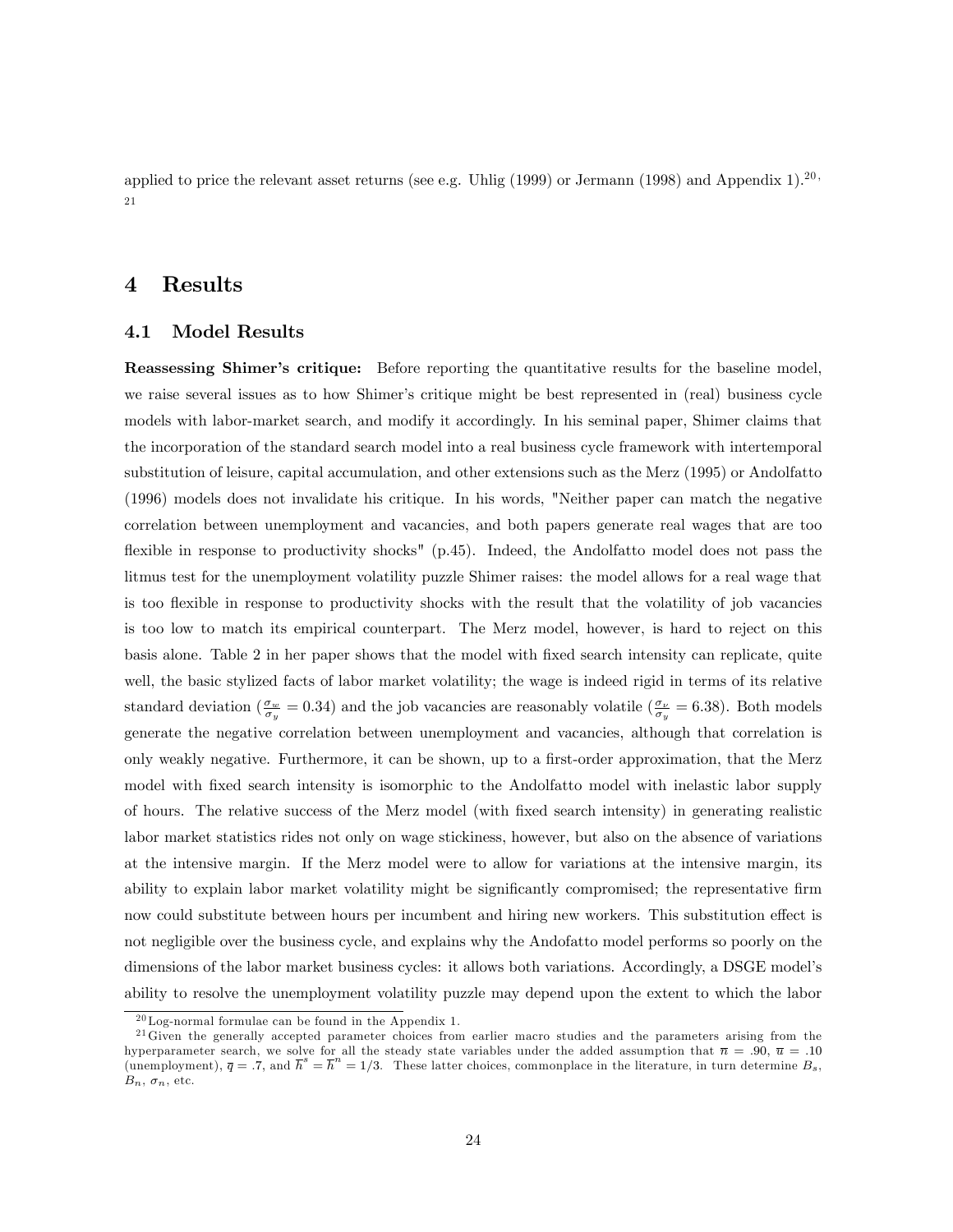supply of hours is elastic. To see if (quarterly) business cycle models with labor-market search can pass a litmus test for the resolution of the unemployment volatility puzzle, a consideration of variations at both the intensive margin and at the extensive margin is required.

We propose the following expansion of Shimer's critique: (i) a quarterly business cycle model with labor-market search must generate the absolute amplitude of the standard deviations of key variables in the labor market activities as well as their relative magnitude vis-a-vis the standard deviation of output; (ii) the model must allow for variations at the intensive margin and at the extensive margin simultaneously; and (iii) the negative correlation between unemployment and vacancies must be substantially consistent with the data.<sup>22</sup> The present model possesses all of these features.

Table 2 reports the second moments of endogenous aggregate variables as implied by the model, namely unconditional standard deviations, and their contemporaneous correlation with output, alongside the moments implied by the data. Table 4 reports the associated Önancial statistics implied by the model alongside the financial statistics implied by the data (Mehra and Prescott, 1985). These results are discussed below.

|                  |                                         |                     | <b>Business Cycle Statistics</b> |                    |       |                |         |
|------------------|-----------------------------------------|---------------------|----------------------------------|--------------------|-------|----------------|---------|
| Variable         | Meaning                                 | Std                 |                                  | Std. to $\sigma_u$ |       | Corr. with $y$ |         |
|                  |                                         | Data <sup>(i)</sup> | Model                            | Data               | Model | Data           | Model   |
| $\mathcal{Y}$    | output                                  | 1.59                | 1.47                             |                    |       |                |         |
| $\mathfrak{c}$   | consumption                             | 1.23                | 1.39                             | 0.77               | 0.95  | 0.83           | 0.94    |
| i                | investment                              | 4.87                | 2.22                             | 3.06               | 1.51  | 0.91           | 0.86    |
| $h^{total}$      | total hours <sup><math>(i)</math></sup> | 1.51                | 1.34                             | 0.95               | 0.91  | 0.92           | 0.90    |
| $\hbar$          | hours per worker $(iii)$                | 0.69                | 0.65                             | 0.43               | 0.44  | 0.62           | 0.90    |
| $h^s$            | hours per insider                       |                     | 1.05                             | -                  | 0.71  |                | 1.00    |
| $h^n$            | hours per outsider                      |                     | 0.56                             |                    | 0.38  |                | 0.87    |
| w                | wage(iii)                               | 0.70                | 0.37                             | 0.44               | 0.25  | 0.68           | 0.88    |
| $w^s$            | wage per insider                        |                     | 0.42                             |                    | 0.29  |                | 1.00    |
| $w^n$            | wage per outsider                       |                     | 0.23                             |                    | 0.16  |                | 0.87    |
| $\boldsymbol{n}$ | employment                              | 1.02                | 0.90                             | 0.64               | 0.61  | 0.78           | 0.98    |
| $\boldsymbol{u}$ | unemployment                            | 11.01               | 10.36                            | 6.92               | 7.05  | $-0.87$        | $-0.84$ |
| $\nu$            | vacancy                                 | 13.15               | 13.42                            | 8.27               | 9.13  | 0.91           | 1.00    |
| $\theta$         | tightness                               | 21.66               | 22.52                            | 13.62              | 15.32 | 0.90           | 0.98    |
| (i)<br>$h^{tot}$ | $= u h^s + n_t h^n$                     |                     |                                  |                    |       |                |         |

Table 2: Aggregate business cycle statistics: the baseline model

(i)  $h_t^{tot} = \mu_s h_t^s + n_t h_t^n$ <br>(ii)  $h_t = h_t^{tot} / n_t + \mu_s$ 

(*iii*)  $w_t = \mu_s w_t^s + n_t + w_t^n$ 

 $^{22}$ The Merz model (with fixed search intensity) cannot pass Shimer's (2005) litmus test for the resolution of the unemployment volatility puzzle. For instance, the amplitude of the standard deviation of vacancies is 6.85% while it empirical counterpart is around 13.15%; it also violates the condition (iii); the correlation between unemployment and vacancies  $(-0.15)$  falls short of its realism  $(-0.89)$ ; and the Merz model allows only for variations at the extensive margin.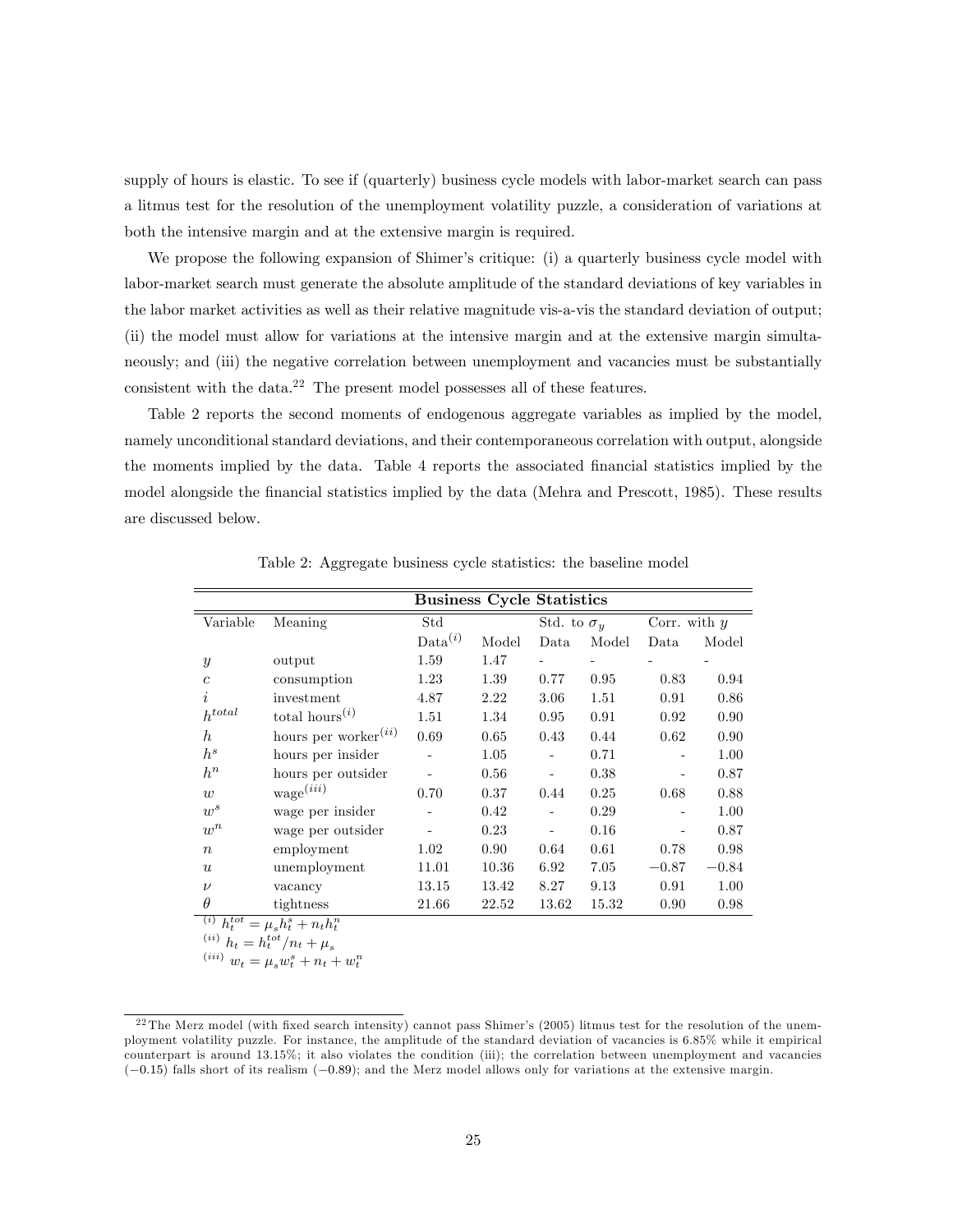Labor market volatility: The model reproduces the substantial fluctuations in the key variables of labor market activity found in the data and emphasized by Shimer (2005) and Hall (2005). In particular, in terms of the (absolute) volatility, the model comes remarkably close to the (absolute) volatilities of the key labor market variables including unemployment  $u$ , vacancies  $\nu$ , and the market tightness measure  $\theta \equiv \frac{\nu}{u}$ . This indicates that the propagation mechanism in this model economy is quite powerful since the standard deviation of the productivity shock required to produce the observed variations in the labor market variables of interest is 0.006, which is smaller than the direct estimate of the volatility of Solow residuals from the post war data (about 0.007).

A distinguishing feature of our analysis is that we can disentangle the variations at the intensive margin from the variations at the extensive margin. Fortunately, the model comes close to matching precisely both the relative volatility of total hours (0.91 versus 0.95 in the data) and hours per worker (0.44 versus 0.43 in the data). Although the correlation of hours per worker with output is too procyclical, the model nevertheless captures the basic reality of the labor market as displayed in the data.<sup>23</sup> As a consequence, the statistical behavior of employment also comes reasonably close to its empirical counterpart.

Along the wage dimensions, however, the model somewhat overstates or understates the empirical analogues: the real hourly wage is insufficiently volatile and the contemporaneous correlation of hourly wage with output is too procyclical. The departure of hourly wage volatility from its empirical magnitude is in a way predictable. The Nash bargaining wage (wage per outsider) in this model economy is significantly affected by the countercyclicality of endogenous distribution risk or Nash bargaining power shock. This effect dampens the variations in the Nash bargaining wage over the business cycle. Indeed, the endogenous distribution risk is both highly volatile and strongly countercyclical, and thus the equilibrium wage is less volatile over the business cycle. Nevertheless, the correlation of the wage per outsider with output is still procyclical. The wage per insider is also less volatile, but its root cause is quite different: it is determined by the marginal product of labor. This mechanism for wage determination usually results in low volatility and strong procyclicality. In the indivisible RBC model of Hansen (1985), where the wage coincides with the marginal product of labor, for example, the relative standard deviation of the real wage is 0.28 and the correlation of the wage with output is 0.88.

Additional insight into the resolution of the unemployment volatility puzzle can be obtained by examining the model's impulse response functions to estimate how a positive 1% productivity shock

<sup>&</sup>lt;sup>23</sup> For the U.S. historical period 1964:1 - 2002:1, Cheron and Langot (2004) report that corr(w, y) = .28, a much lower value than we report in Table 2 (corr(w,  $y$ ) = .68). In order to achieve a wage-output contemporaneous correlation this low these authors employ a Rogerson and Wright (1988) utility specification of the form

 $\frac{(c_t^n - n_t L(h_t^n))^{1-\gamma}}{1-\gamma} + ac_t^n, a > 0.$ 

They work, however, with a representative agent formulation similar to Andolfatto (1996). We suspect that this modification of worker preferences would, in our context, work towards the same goal. It has the added feature that if the constant  $a > 0$  is properly chosen the utility of the non-shareholder workers who are employed will exceed that of their unemployed family members.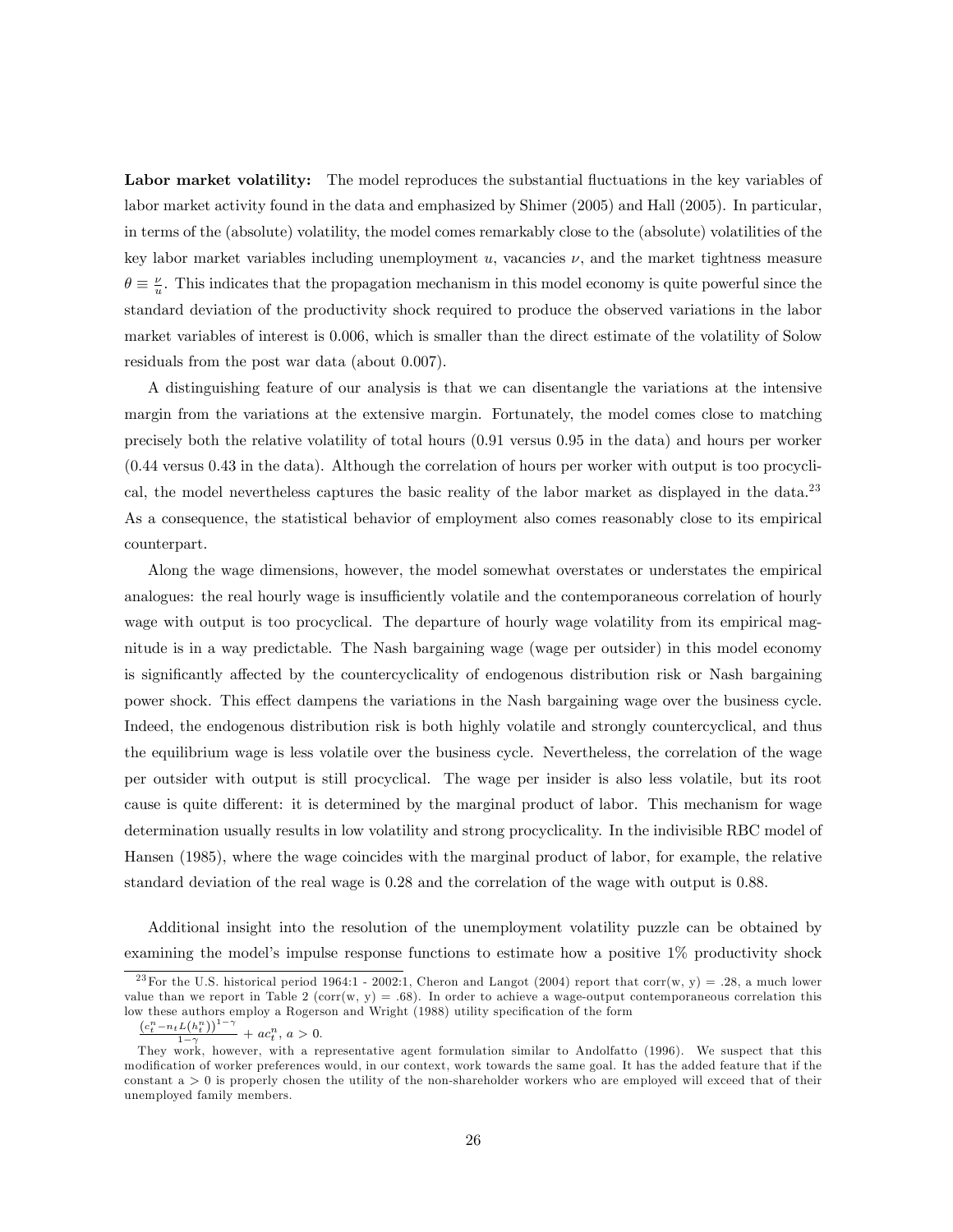affects the key decision variables in the benchmark model. Using the method of undetermined coefficients proposed by Campbell (1994), the key detrended endogenous variables are expressed as a linear function of the state variables (in logs). For instance, consumption in the baseline model can be expressed as:

$$
\hat{c}_t = \eta_{cz}\hat{z}_t + \vec{\eta}_{cs} \cdot \vec{s}_t.
$$

Here  $\eta_{xy}$  denotes the elasticity of endogenous variable "x" with respect to state variable "y",  $\vec{s_t}$  is the vector of state variables itself and  $\vec{\eta}_{cs}$  is the corresponding vector of the elasticities of endogenous variable "x" with respect to the vector  $\vec{s_t}$ . Table 3 summarizes the elasticities of the endogenous variables of interest with respect to productivity shock z.

Table 3: Equilibrium elasticities for the baseline model

|          | luz      | $l\lambda^s z$                  | $^{\prime}$ l $wz$ | $\eta_{w_1}$ | $\eta_{hz}$ | $\eta_{\nu z}$              | $\eta_{wiz}$ | $\eta_{lsz}$    | $\eta_{dz}$ | $\eta_{\phi z}$ |
|----------|----------|---------------------------------|--------------------|--------------|-------------|-----------------------------|--------------|-----------------|-------------|-----------------|
| Model    |          |                                 |                    |              |             |                             |              |                 |             |                 |
| Baseline | $1.07\%$ | $-19.84\%$ $-0.001\%$ $-0.02\%$ |                    |              |             | $0.12\%$ 11.706\% $-0.07\%$ |              | $-1.08\%$ 3.78% |             | $-10.23$        |

In response to a positive 1% productivity shock, Nash wage bargaining between capital owners (insiders) and workers (outsider-nonstockholders) makes it possible for capital owners to provide workers with limited insurance against their labor income variations. Indeed, the distribution risk, namely workers' bargaining power,  $\phi_t$ , immediately drops down by 10.23%, signalling a dramatic decrease of workersí bargaining power. This in turn dampens the volatility of Nash bargaining wage (outsidernonstockholder's wage)  $w_t^n$  and thus the bargaining wage only decreases slightly (by 0.02%). In turn, the overall average wage in this economy is almost acyclical; in response to a positive 1% productivity shock, the average wage  $w_t$  varies by  $-0.001\%$ . Note that 80 percent of the workforce in this economy comes from the outsider-nonstockholders. Since outsider's labor hours supplied are dependent on the determination of Nash bargaining wage, they too are dampened and the overall hours supplied merely increase by 0.12%. As a result, aggregate wage income,  $wi_t \equiv \mu_s w_t^s h_t^s + w_t^n h_t^n n_t$ , is nearly acyclical; i.e. it drops by  $0.07\%$  while the labor income share drops significantly by 1.08%. This fixed wage effect (via the operating leverage mechanism) amplifies the firm's free cash flow: indeed, the dividends increase by a substantial 3.78%.

To smooth their consumption, capital owners (insider-stockholders), who already face both a high level of volatility of marginal rates of substitution  $(\eta_{\lambda^s z} = -19.84\%)$  and the frictional reallocation of capital due to the a priori specified cost of adjusting capital, now must deal with the additional frictions of reallocating labor inputs due to the distribution risk and the resulting bargaining wage for any given magnitude of workers (outsider-nonstockholders) employed. Therefore, in the last resort, capital owners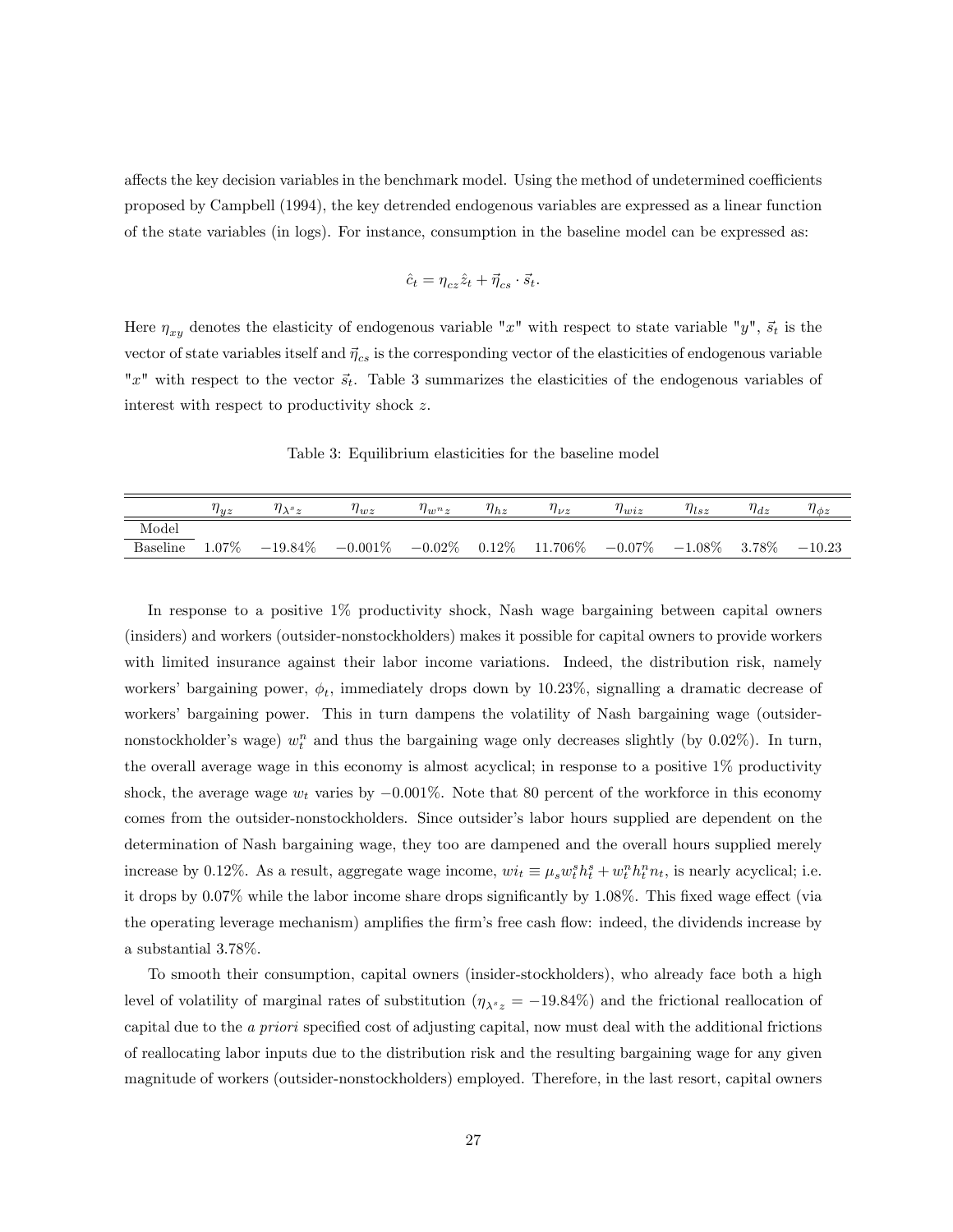

Figure 1: Employment fluctuations: baseline model

end up seeking to increase employment in the next period,  $n_{t+1}$ , by enormously increasing job vacancy postings; in other words, expecting trading frictions due to imperfect job matches in the labor market for outsider-nonstockholders, capital owners (firms) increase job vacancies by 11.706%. As they build up the employment level of workers in the following period, market tightness also increases dramatically while the unemployment decreases persistently (See Figure 1). As capital owners build up the labor stock of workers, however, wage income gets more risky than output, and, after one year, the rise of wage income exceeds that of output; in other words, the operating leverage effect or the fixed wage income effect is completely destroyed after one year. We conclude that our operating leverage channel is a short-run mechanism for shifting workers' labor income risk on to the capital owners.

In sum, we argue that the short-run operating leverage channel is the key mechanism for resolving the unemployment puzzle. Distribution risk plays a key role in generating this short-run operating leverage channel: the countercyclical distribution risk (workersíbargaining power) dampens the resulting equilibrium bargaining wages significantly, creating the rigid wage income effect.

Aggregate volatilities: Qualitatively, the model respects the basic business cycle stylized facts quite well: investment volatility exceeds that of output which, in turn, exceeds that of consumption. Aggregate hours volatility is only slightly less than output, as in the data. As Table 2 shows, however, there is a downside: the absolute volatilities of consumption and investment depart from their empirical counterparts. Total consumption has 95 percent of the volatility of output and investment is only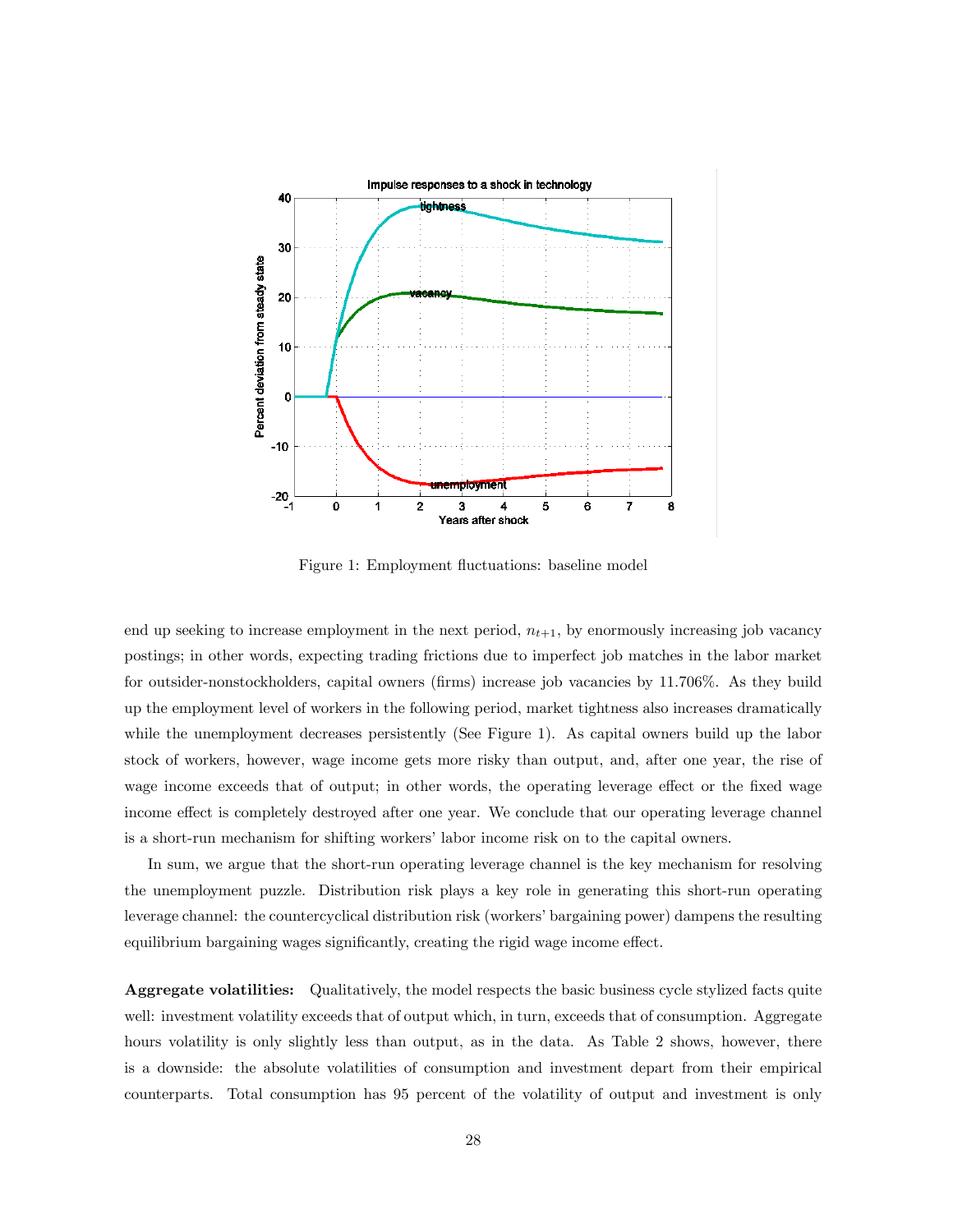one and half times as volatile as output. These results may be laid at the feet of our modelís capital adjustment costs. As well documented in Jermann (1998), capital adjustment costs make it more costly to smooth consumption through changing the capital stock, resulting in a lower volatility of investment. Consumers end up taking more consumption risk (higher volatility of total consumption).

Financial statistics: the equity premium: For the basic return statistics related to the equity premium – the short rate (or one-period risk free rate), the return on equity, and the premium itself (all averages)  $-$  the model provides a quite reasonable match of theory to data (see Table 4). Return volatilities are especially close to their empirical counterparts (the Mehra and Prescott (1985) statistics). As is typical of this style of model, the mean risk free rate is a bit too high and the mean equity return about one and one-half percentage points too low relative to the period (1889-1978) studied by Mehra and Prescott (1985). For the expanded period 1871-1993, however, Campbell and Cochrane (1999) report a U.S. equity premium of 3.9% which is very similar to its model generated counterpart.

Table 4: Financial statistics: the baseline model

|       | <b>Financial Statistics</b> |       |                |       |       |  |  |  |  |  |
|-------|-----------------------------|-------|----------------|-------|-------|--|--|--|--|--|
|       | Variable Meaning            | Mean  |                | Std   |       |  |  |  |  |  |
|       |                             | Data. | - Model - Data |       | Model |  |  |  |  |  |
| $R^f$ | risk-free bond return       | 0.80  | 1.24           | 5.67  | 6.48  |  |  |  |  |  |
| $R^e$ | equity return               | 6.98  | 5.48           | 16.54 | 17.71 |  |  |  |  |  |
| $P^p$ | equity premium              | 6.18  | 4.28           | 16.67 | 17.40 |  |  |  |  |  |

Financial statistics: the term structure: It is well documented that standard RBC models (e.g., the indivisible labor model of Hansen (1985)) with persistent technology shocks generate a downwardsloping average real term structure, as shown in the 4th column of Table 5 (the "RBC model"). In contrast, the average real term structure generated by the present model is upward sloping with volatility declining with a longer time to maturity (Benchmark calibration in Table 2). Based on return data for U.S. traded TIPS, McCullough's web page reports that the average real term structure for the U.S. is also upward sloping, a fact confirmed by Sinha (2010) using an expanded TIPS data set (Table 5). Using much more extensive U.K. inflation indexed security returns Sinha (2010) also confirms an upward sloping real term structure for that nation as well. Mishkin's (1990) conclusion that the real and nominal term structures move together also argues for an upward sloping real term structure. While the present model does well regarding the replication of this particular term structure shape, and the declining volatilities, the absolute level of returns and return volatilities remain somewhat excessive vis-a-vis the data.

The intuitive explanation behind the positive slope is as follows: Although our preference specifica-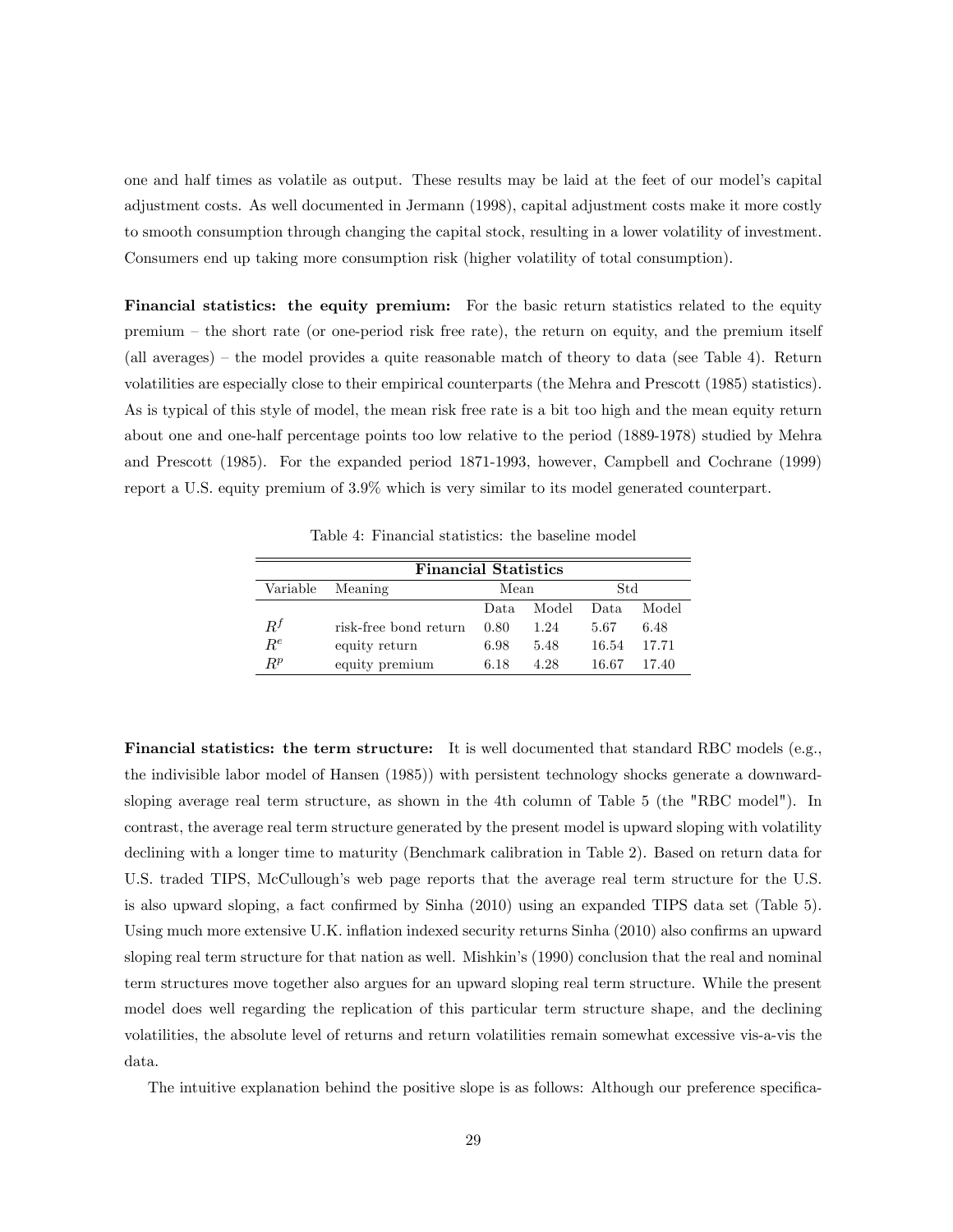tion does not belong to a class of "generalized expected utility" preferences, the baseline model conveys the sense that there is strong preference for late resolution of uncertainty among agents in the model economy: in other words,  $CRRA = \gamma = 3.6 \ll \frac{1}{EIS} = \frac{1}{0.0307} = 25.25$ . Here the EIS is understood as the model-implied aggregate EIS, computed as per Appendix 2. When there is a preference for a late resolution of uncertainty, agents prefer to buy short maturity bonds and roll them over instead of buying long maturity bonds, which pay off only in a single distant time period. As a result, the demand for short term bonds is high while the demand for long term bonds is low; consequently, the prices of short term bonds are high relative to the prices of long term bonds.

The same intuition is found in Binsbergen et al. (2008); in their estimated DSGE model with fully specified Epstein-Zin preferences, they estimate a low elasticity of intertemporal substitution (around 0.06) from upward-sloping (nominal) yield curve data and macro data. Their estimates also satisfy the condition that  $CRRA \ll \frac{1}{EIS}$ , which further supports the hypothesis that there is strong preference for a late resolution of uncertainty.

|                |      |                                | US Data  |              | Model |                                  |        |           |  |  |
|----------------|------|--------------------------------|----------|--------------|-------|----------------------------------|--------|-----------|--|--|
|                |      | McCullogh Data<br>Nominal Data |          |              |       | Benchmark (this paper)<br>Hansen |        |           |  |  |
| Maturity       | Mean | $^{Std}$                       | Mean     | $_{\rm Std}$ | Mean  | <b>SD</b>                        | Mean   | <b>SD</b> |  |  |
| $\overline{4}$ | 5.60 | 2.93                           | $1.06\,$ | 1.61         | 1.39  | 6.32                             | 4.0387 | 0.31      |  |  |
| 8              | 5.81 | 2.89                           | 1.39     | 1.37         | 1.76  | 5.72                             | 4.0375 | 0.27      |  |  |
| 12             | 5.98 | 2.82                           | 1.69     | 1.23         | 2.10  | 4.98                             | 4.0370 | 0.25      |  |  |
| 16             | 6.11 | 2.79                           | 1.95     | 1.15         | 2.37  | 4.30                             | 4.0368 | 0.23      |  |  |
| 20             | 6.19 | 2.74                           | 2.16     | 1.09         | 2.57  | 3.72                             | 4.0366 | 0.22      |  |  |

Table 5: Term structure: the baseline model<sup>(i)</sup>

 $(i)$  Maturity in quarters. Nominal data is from Wachter (2006).

McCullogh data is drawn from Piazzesi and Schneider (2006).

**Shimer's Calibration:** The baseline model also replicates the observed fluctuations in unemployment and job vacancies at the business cycle frequencies computed in Shimer (2005). In constructing his statistics, Shimer chooses a much smoother trend component, corresponding to an HP filter smoothing parameter of  $10^5$ . Accordingly, we do the same for both data and model generated statistics. Since a  $\lambda = 10,000$  gives rise in the data to a  $\sigma_y = 2\%$ , the model's  $\sigma_{\epsilon}$  must be correspondingly increased to match this figure for the model's detrended output. A choice of  $\sigma_{\epsilon} = .812\%$  accomplishes this goal; otherwise, all the parameter choices are taken from the benchmark parameter parameterization.

Table 6 replicates the results of this exercise. As would be expected, all volatilities are higher under this new decomposition. Nevertheless, the match of model statistics to data continues to be very close.

#### 4.2 Attribution of Results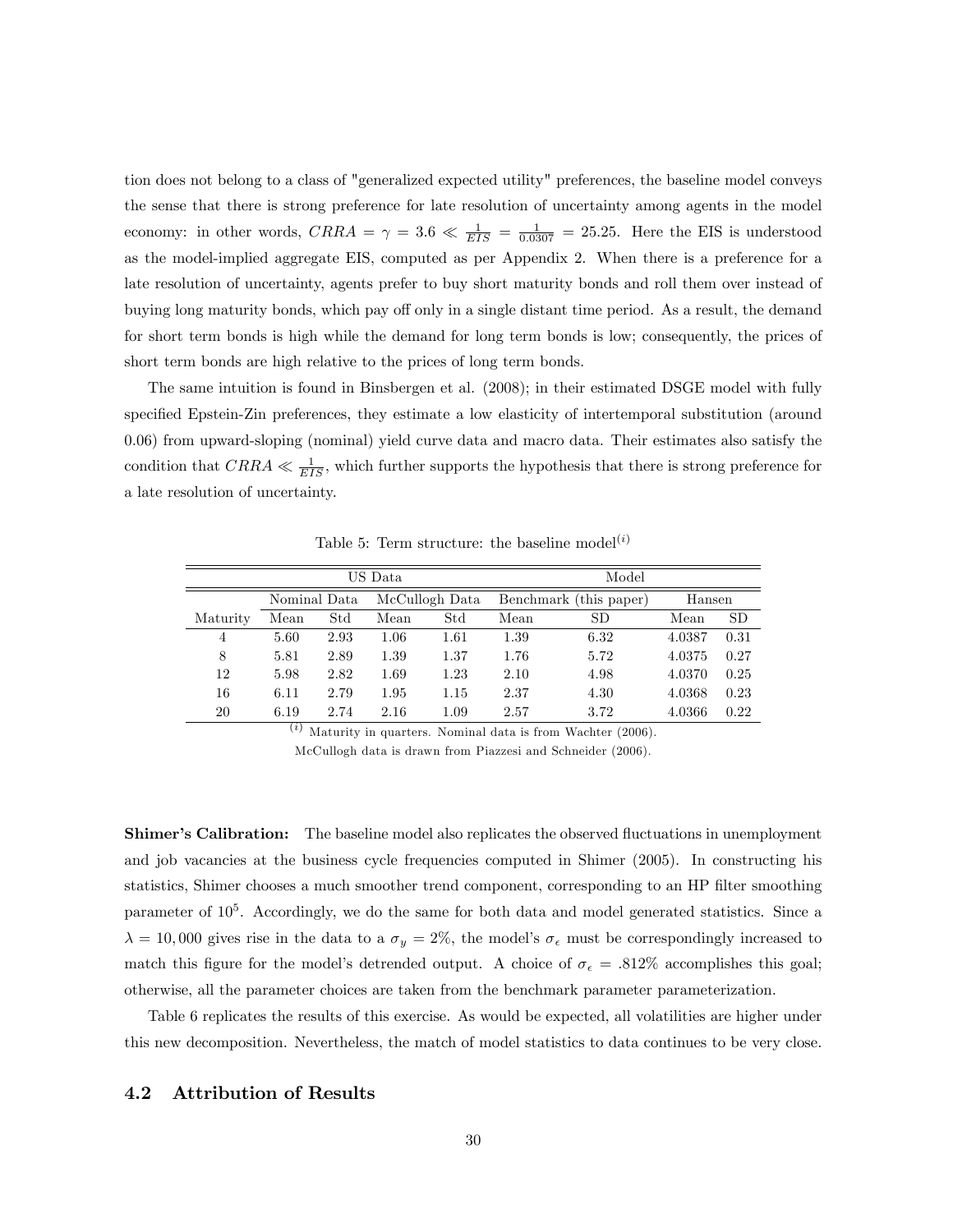|                          |   | U                        |                      |                 |
|--------------------------|---|--------------------------|----------------------|-----------------|
| Standard deviation       |   | 17.3(19.0)               | 22.3(20.2)           | 37.6(38.2)      |
| Quartely autocorrelation |   | 0.94(0.936)              | 0.88(0.940)          | 0.94(0.941)     |
|                          | U |                          | $-0.80$ ( $-0.894$ ) | $-0.94(-0.971)$ |
| Correlation matrix       |   | $\overline{\phantom{a}}$ |                      | 0.96(0.975)     |
|                          |   | $\overline{\phantom{0}}$ | -                    |                 |

Table 6: Labor market volatility: the baseline model with Shimer's detrending parameter

In this section we seek to measure the relative contributions of the baseline model's principal features to its overall performance. These features include (1) search and matching frictions for outsidernonshareholders, (2) Nash wage bargaining for determining the wage of the insider-nonstockholders, and (3) "distribution risk" arising from incomplete Önancial markets and the resulting provision of income insurance to the outsider-nonstockholders by the insider-stockholders. Initially the discussion will focus on macro quantities and then move to the determinants of the equity premium.

To do this we analyze three simplified versions of the benchmark model and contrast the results obtained with those of the benchmark itself. They are: Model  $A - a$  standard (no search, no Nash bargaining, complete asset markets) representative agent RBC model with competitive labor markets for both insiders and outsiders; Model  $B - a$  model which is otherwise identical to that in Model A but with search and matching frictions in the market for the labor of outsiders; asset markets are also complete; and Model  $C - a$  model that is in every way identical to the benchmark but which allows both insiders and outsiders to trade the same subset of securities (bonds and stocks only). Model B is essentially the model of Andolfatto (1996); Model C is described more fully in Appendix 2 (as are all versions). For business cycle related aggregate volatilities, the results of this exercise can be found in Table 7. In Table 8, the current benchmark model is also analyzed under the added requirement of no-habit formation; i.e.,  $\chi = 0$ .

Model Aís results noticeably fail to replicate the stylized facts of the business cycle: consumption is more volatile than output, while investment is much less so. In a standard RBC formulation otherwise to Model A (but with CRRA utility-of-consumption and no COA for capital), one would expect to see an extremely smooth consumption with  $\sigma_c$  much less than  $\sigma_y$  and  $\sigma_i > \sigma_y$ . This follows from the fact that Model A admits three tools for consumption smoothing:  $\{h_t^s\}$ ,  $\{h_t^n\}$  and  $\{i_t\}$  all may be freely adjusted to stabilize consumption.

Under the present formulation of Model A, these smoothing effects are much weaker for two principal reasons. First, under GHH preferences, there is no wealth effect influence on labor supply with the equilibrium consequences of substantial hours variation (restrained only by the convexity of labor disutility). with the high procyclicality of both hours and wages, the result is high labor income volatility. Since dividend income, in magnitude, is small relative to labor income, total income volatility is high for both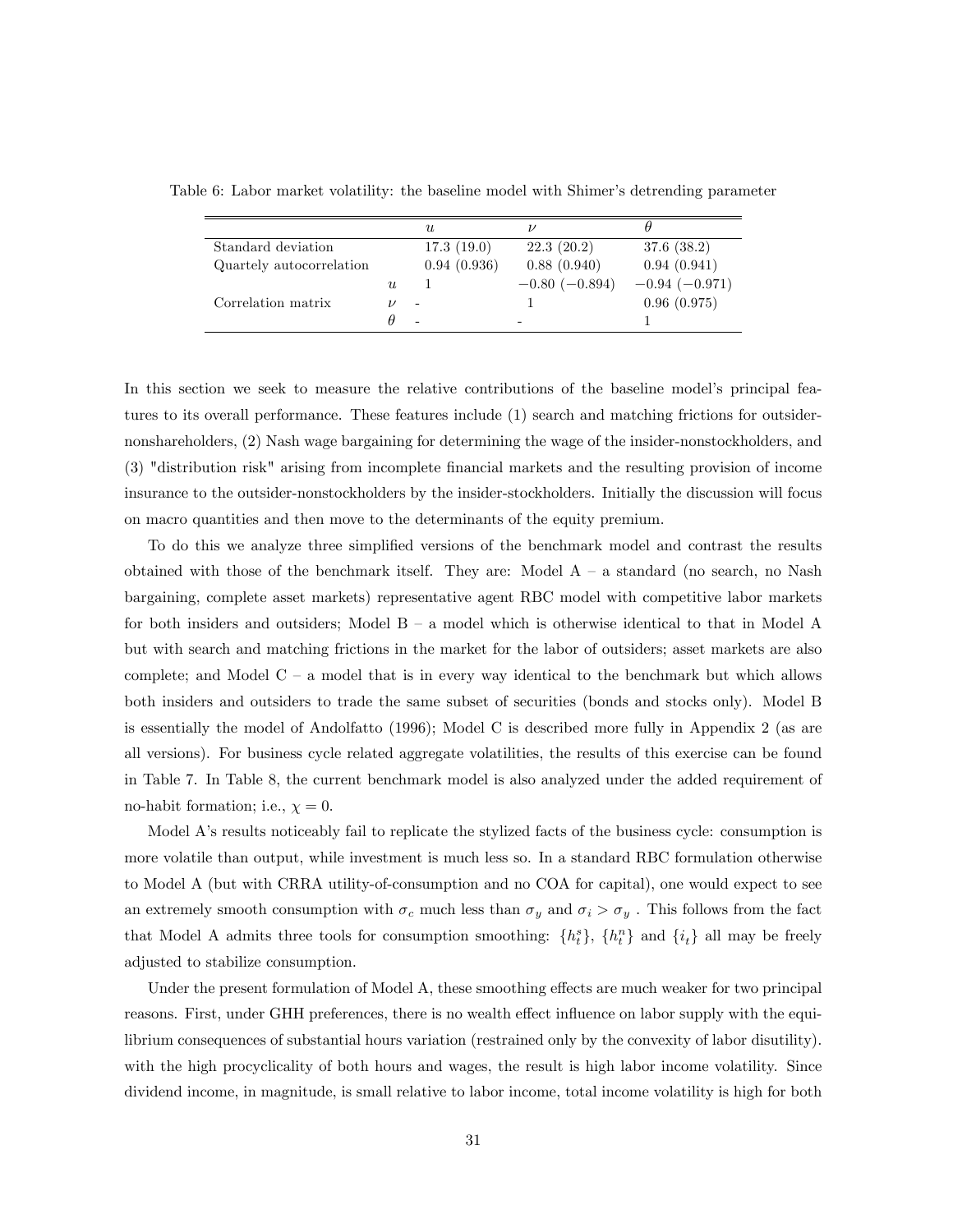|                        |       |            |         |      |                             | Aggregate Statistics        |    |                                   |     |     |                          |     |         |                    |     |
|------------------------|-------|------------|---------|------|-----------------------------|-----------------------------|----|-----------------------------------|-----|-----|--------------------------|-----|---------|--------------------|-----|
|                        |       | $\it Data$ |         |      | $\operatorname{Model}$ A    |                             |    | $\textbf{Model} \ \mathbf{B}$     |     |     | $\operatorname{Model}$ C |     |         | $\textbf{Model}~4$ |     |
|                        |       |            |         |      |                             |                             |    |                                   |     |     |                          |     |         | (baseline)         |     |
|                        | (a)   | (b)        | (c)     | (a)  | (b)                         | (c)                         | a) | (b)                               | (c) | (a) | (b)                      | (c) | (a)     | (b)                | (c) |
| $\boldsymbol{y}$       | 1.59  |            |         | 1.59 |                             |                             |    |                                   |     |     |                          |     | 1.47    |                    |     |
| $\boldsymbol{c}$       | 1.23  | .77        | .83     | 1.70 | 1.07                        | 1.00                        |    |                                   |     |     |                          |     | 1.39    |                    |     |
| $\dot{\imath}$         | 4.87  | $3.06\,$   | $.91\,$ | 1.26 | $.79\,$                     | $1.00\,$                    |    |                                   |     |     |                          |     | 2.22    |                    |     |
| $\boldsymbol{k}$       |       |            |         |      |                             |                             |    |                                   |     |     |                          |     |         |                    |     |
| $\boldsymbol{h}^{tot}$ | .69   | .05        | .92     |      |                             |                             |    |                                   |     |     |                          |     | 1.34    |                    |     |
| $\boldsymbol{h}^s$     |       |            |         | 1.13 | .71                         |                             |    |                                   |     |     |                          |     | 1.05    |                    |     |
| $\boldsymbol{h}^n$     |       |            |         | 1.13 | .71                         |                             |    |                                   |     |     |                          |     | .56     |                    |     |
| $\boldsymbol{w}$       | .70   | .44        | .68     |      |                             | 1.00                        |    |                                   |     |     |                          |     | .37     |                    |     |
| $w^s$                  |       |            |         | .46  | $.29\,$                     |                             |    |                                   |     |     |                          |     | $.42\,$ |                    |     |
| $w^n$                  |       |            |         | .46  | $.29\,$                     | $\overline{\phantom{0}}$    |    |                                   |     |     |                          |     | .23     |                    |     |
| $\, n$                 | 1.02  | .64        | .78     |      |                             | $\overline{\phantom{0}}$    |    |                                   |     |     |                          |     | .90     |                    |     |
| $\boldsymbol{u}$       | 11.01 | $6.92\,$   | $-.87$  |      |                             |                             |    |                                   |     |     |                          |     | 10.36   |                    |     |
| $\boldsymbol{v}$       | 13.15 | $8.27\,$   | .91     |      |                             |                             |    |                                   |     |     |                          |     | 13.42   |                    |     |
| $\theta$               | 21.66 | $13.62\,$  | .90     |      |                             |                             |    |                                   |     |     |                          |     | 22.52   |                    |     |
| $\phi$                 |       |            |         |      |                             |                             |    |                                   |     |     |                          |     |         |                    |     |
| $\epsilon$             | .712  |            |         | .668 |                             |                             |    |                                   |     |     |                          |     |         |                    |     |
|                        |       |            |         |      |                             | <b>Financial Statistics</b> |    |                                   |     |     |                          |     |         |                    |     |
|                        |       | Data       |         |      | $\textbf{Model}~\textbf{A}$ |                             |    | $\operatorname{\mathsf{Model}}$ B |     |     | Model $\overline{C}$     |     |         | $\textbf{Model}~4$ |     |
| $E[R_t^e]$             |       | 6.98       |         |      | 3.80                        |                             |    |                                   |     |     |                          |     |         | 5.48               |     |
| $\sigma[R_f^e]$        |       | $16.54\,$  |         |      | 2.91                        |                             |    |                                   |     |     |                          |     |         | 17.71              |     |
| $E[R_t^f]$             |       | $.80\,$    |         |      | 3.59                        |                             |    |                                   |     |     |                          |     |         | 1.24               |     |
| $\sigma[R_t^f]$        |       | $5.67\,$   |         |      | $.96\,$                     |                             |    |                                   |     |     |                          |     |         | $6.48\,$           |     |
| $E[R_t^p]$             |       | 6.18       |         |      | .21                         |                             |    |                                   |     |     |                          |     |         | 4.28               |     |
| $\sigma[R_t^p]$        |       | 16.67      |         |      |                             |                             |    |                                   |     |     |                          |     |         | 17.40              |     |

Table 7: Relative aggregate volatilities for a variety of related models

(i) (a) standard deviation, (b) s.d./ $\sigma_y$ , (c) corr(x, y) for all aggregates "x"

(*ii*)For all cases  $\gamma = 3.6$ ,  $\beta = .99$ ,  $\alpha = .36$ ,  $\mu_s = .20$ ,  $\psi = 1.4$ ,  $\xi = .23$ ,  $\sigma = .5$ ,  $b/\overline{w}^n\overline{h}^n = .9$ ,  $\rho = .08$   $n = .5$ ,  $\overline{q} = .7$ , etc. as applicable.

agent groups. With savings being undertaken exclusively by the firm under our decentralization scheme, consumption volatilitly for both agents is high relative to output.<sup>24</sup> Second, the COA on capital makes it expensive for the planner to smooth consumption via investment variation. Discouraged from doing so he selects a smooth investment series. While high hours volatility would naturally go in tandem with low wage volatility (as observed), wage variation is conterfactually low.<sup>25</sup> Finally, with full employment at all times, there is no unemployment as vacancy volatility. All in all, Model A can be judged to fail

<sup>&</sup>lt;sup>24</sup>Note that for Model A,  $\gamma$ ,  $\psi$ ,  $B_n$  and  $B_s$  are the same for both agents. Under complete financial markets, there is perfect income insurance and  $c_t^n = c_t$  with competitive labor markets and identical utility parameters, wages and the wage bill are perfectly correlated with output and proportional to one another. With perfect risk sharing,  $\phi_t \equiv 1$ , and displays no volatility.

 $^{25}$ This low wage volatility, however, holds promise that GHH preferences will be a significant determinant of any resolution to Shimer's puzzle.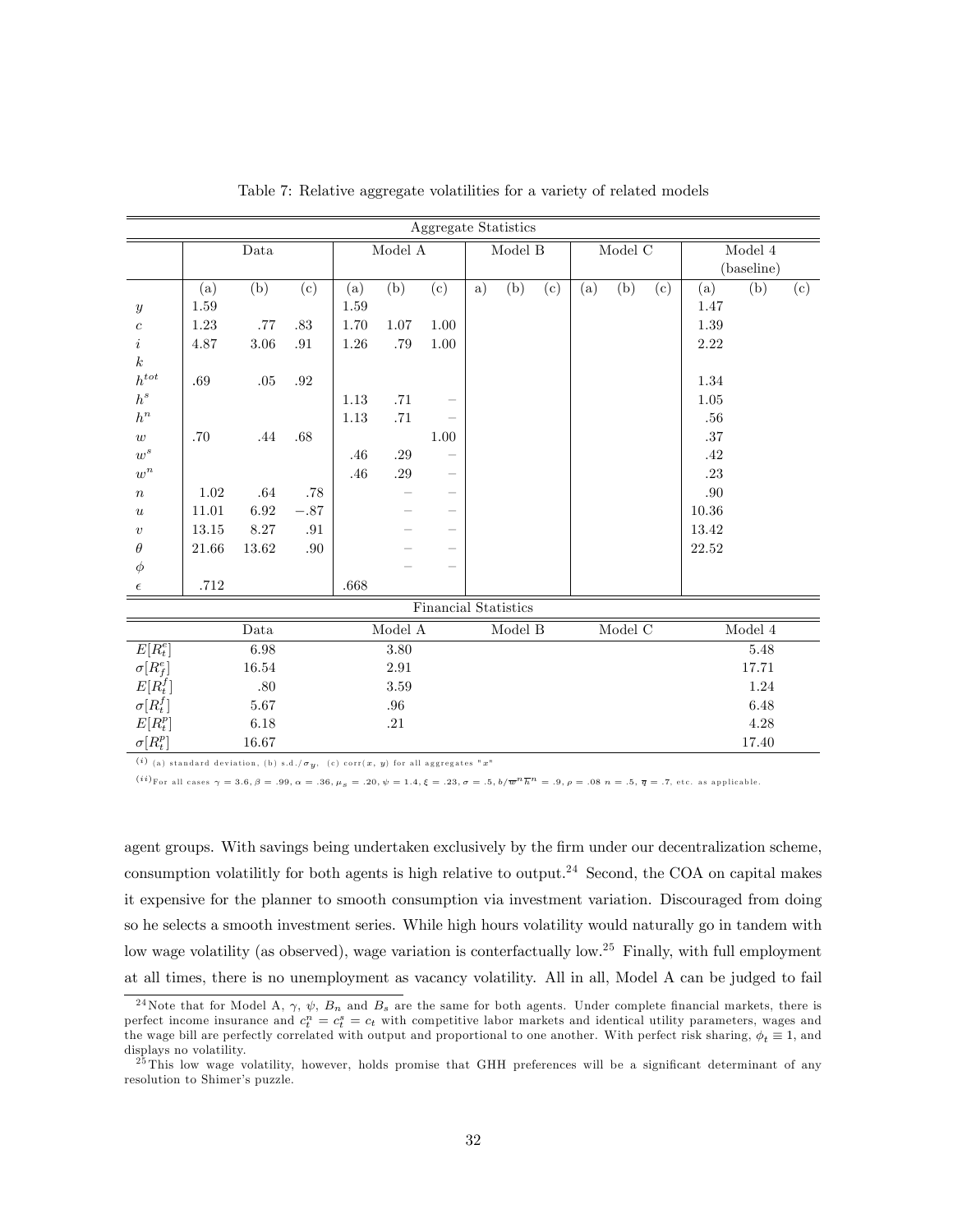along the aggregate dimensions, especially those of special interest in the present paper.

The same comment applies to the financial dimensions of the model. While consumption volatility is high on a relative basis, it is still low in an absolute sense with the result that both agents view the equity and debt securities as pretty much equivalently risky. Accordingly, the premium is a miserable .21% and all return volatilities are dramatically too low.

Table 8: Robustness: business cycles

|                 | $\sigma_u/$<br>$\sigma_{\overline{u}}$ | $\sigma_{\nu}/\sigma_{y}$ | $\sigma_{\theta}/\sigma_{u}$ | $\rho(u,\nu)$ | $\sigma_{th}/\sigma_{y}$     | $\sigma_h/\sigma_u$ | $\sigma_{w}$<br>$\sigma_u$ | $\sigma_{\phi}/\sigma_{y}$ | $\rho(\phi, y)$          | $\rho(ls, y)$ |
|-----------------|----------------------------------------|---------------------------|------------------------------|---------------|------------------------------|---------------------|----------------------------|----------------------------|--------------------------|---------------|
| Data            | 6.92                                   | 8.27                      | 13.62                        | $-0.88$       | 0.95                         | 0.43                | 0.44                       |                            |                          | $-0.053*$     |
| Model           |                                        |                           |                              |               |                              |                     |                            |                            |                          |               |
|                 |                                        |                           |                              |               | Limited participation models |                     |                            |                            |                          |               |
| <b>Baseline</b> | 7.05                                   | 9.13                      | 15.32                        | $-0.79$       | 0.91                         | 0.44                | 0.25                       | 5.38                       | $-0.89$                  | $-0.03$       |
| No habit        | 5.82                                   | 7.57                      | 12.66                        | $-0.78$       | 0.75                         | 0.37                | 0.20                       | 4.77                       | $-0.95$                  | $-0.39$       |
|                 |                                        |                           |                              |               | Full participation models    |                     |                            |                            |                          |               |
| SH model        | 0.675                                  | 2.58                      | 3.01                         | $-0.55$       | 0.69                         | 0.67                | 0.45                       | $\Omega$                   | $\overline{\phantom{m}}$ | 0.98          |
| Andolfatto      |                                        |                           |                              |               |                              |                     |                            |                            |                          |               |
| Hansen          |                                        |                           |                              |               | 0.77                         | 0.77                | 0.28                       | $\theta$                   |                          |               |
|                 |                                        |                           |                              |               |                              |                     |                            |                            |                          |               |

|                    | $E[R_t^f]$ | $\sigma[R_t^J]$ | $E[R_{t,t+1}^e]$             | $\sigma[R_{t,t+1}^e]$ | $E[R_{t,t+1}^e]$<br>$-R_t^J$ | $\sigma[R_{t,t+}^e$ |
|--------------------|------------|-----------------|------------------------------|-----------------------|------------------------------|---------------------|
| Data               | 0.80       | 5.67            | 6.98                         | 16.54                 | 6.18                         | 16.67               |
| Model              |            |                 |                              |                       |                              |                     |
|                    |            |                 | Limited participation models |                       |                              |                     |
| <b>Baseline</b>    | 1.24       | 6.48            | 5.48                         | 17.71                 | 4.28                         | 17.40               |
| Optimized          | 0.11       | 5.98            | 4.96                         | 17.47                 | 4.89                         | 17.00               |
| No habit           | 2.205      | 2.706           | 3.82                         | 8.33                  | 1.61                         | 7.77                |
| Danthine-Donaldson | 2.46       | 4.05            | 5.92                         | 22.20                 | 3.46                         | 22.34               |
|                    |            |                 | Full participation models    |                       |                              |                     |
| SH model           | 1.93       | 5.04            | 4.65                         | 13.93                 | 2.76                         | 14.44               |
| Andolfatto         |            |                 |                              |                       |                              |                     |
| Hansen             | 4.10       | 0.37            | 4.11                         | 0.52                  | 0.01                         |                     |

Table 9: Robustness: financial statistics for a variety of models

To analyze the effect of our distribution risk and the interaction between our distribution risk and limited asset market participation, we compare our benchmark model with a business cycle model with search but which allows all to have the full access to the financial market, i.e. in which there is no limited asset market participation, although segmented labor markets are retained. This is Model 3. This search model is the representative agent (family) model that shares with our baseline model the preference specification of agents (a hybrid of GHH preference and external habit formation), the presence of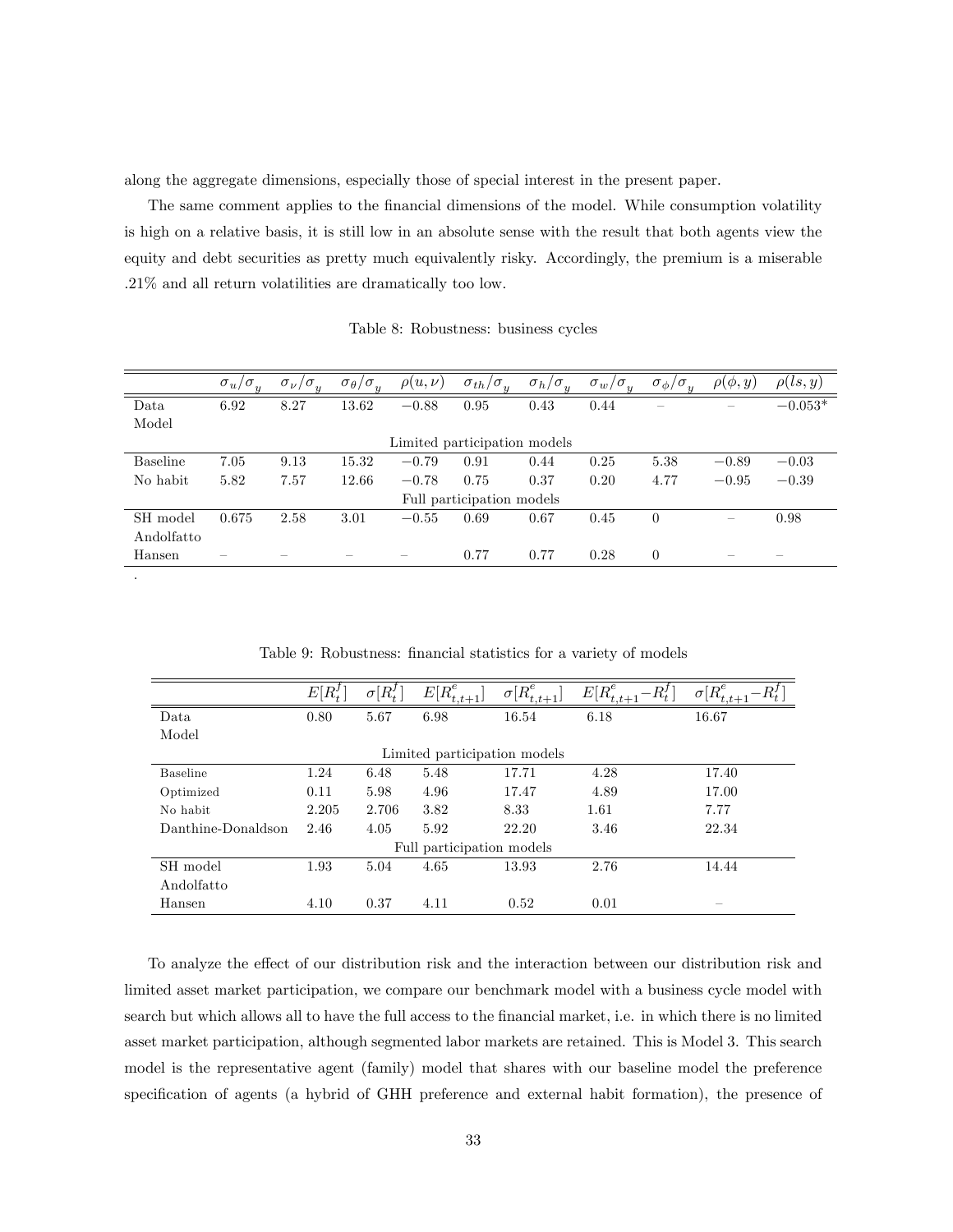two segmented labor markets including search-matching labor market and the capital accumulation technology with adjustment cost except the limited asset market participation. The model also can generate a sizable equity premium. Therefore, the model is a good reference point to analyze the effect of limited asset market participation in our context<sup>26</sup>.

The contribution of habit formation to model performance can be inferred from the data presented in Tables 8 and 9. Comparing the "baseline" and "no habit" lines of Table 8, we see that habit formation contributes significantly to model volatility, particularly as regards the labor market: unemployment, tightness, vacancies, and wage volatility all decline with the habit feature, and it alone, is removed. With the exception of  $\rho(\ell^s, y)$ , the correlation structure, however, is not much changed.

This result has its origins in the interaction of the Nash-bargaining wage determination with the partial income insurance mechanism arising from the asymmetrical security trading opportunities. Under habit formation, the insider-shareholders display a much-heightened desire to stabilize their marginal utility of consumption. In response the Örm acts in a manner to stabilize its aggregate wage bill by reducing the volatility of vacancies, wages, and hours.<sup>27</sup> Reduced volatility in employment and labor market tightness follows as an equilibrium consequence. With both insider-shareholder and outsidernonshareholder income volatility reduced, the volatility of the distribution risk measure simultaneously declines. Accordingly, there is less need for implicit income insurance; the volume of bond trading declines (not shown) and the share of income to worker nonstockholders increases.

#### 4.3 Relative Model Performance: Comparisons with the Literature

Unemployment volatility puzzle We begin by comparing the results of our benchmark model with those of two other leading business cycle models with search and matching frictions, namely, Gertler and Trigari (2005) and Christoffel and Kuester (2008). We also compare our model with the existing benchmark business cycle models with search such as Andolfatto (1996) and Merz (1995) and the standard RBC model of Hansen (1985).

Table 10 shows that our model and the two models with staggered Nash bargaining wage can account well for the observed volatility in the key labor market variables emphasized by Shimer (2005) and Hall  $(2005)$ . In addition, our model and the Christoffel-Kuester  $(2008)$  model capture variations at the intensive margin as well as at the intensive margin. These latter models account especially well for the amplitude of the volatilities of the key labor market indicators including unemployment and vacancies.

Nevertheless, Table 10 could reasonably support the assertion that the model of this paper best replicates the stylized facts of the U.S. labor market; at least as regards the critical volatilities and

 $^{26}$ It deserves being mentioned that a direct representation of the baseline model without limited asset market participation is not trivial; this results from the definition of Nash bargaining wage between capitalists and workers, which requires that the firm's crucial intertemporal decisons be all in accord with the intertemporal marginal rate of substitution of the capitalists only.

 $^{27}$ Because of capital costs of adjustments it is more costly to stabilize consumption by allowing more investment volatility.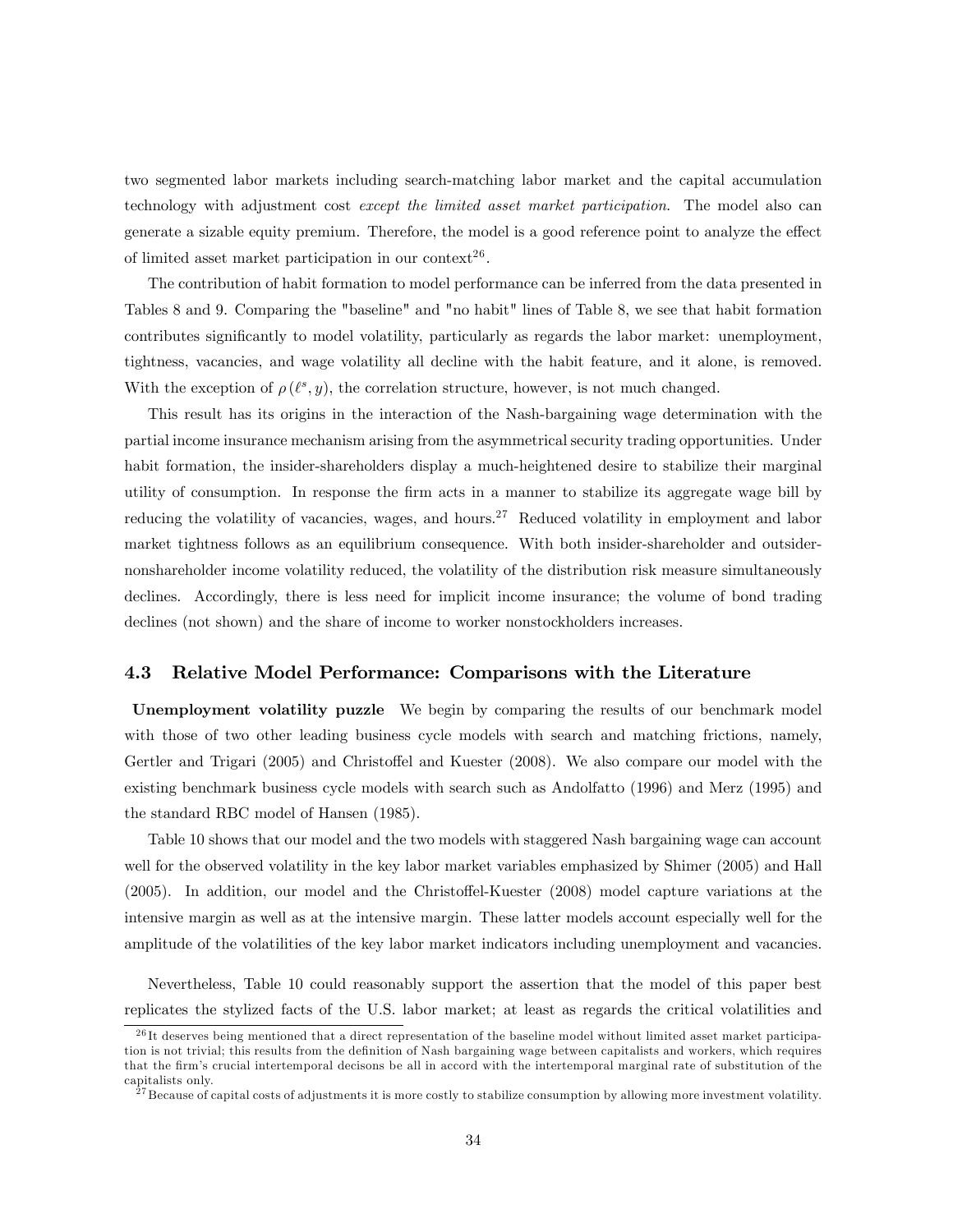|                     | $\sigma_y$        | $\sigma_u/\sigma_u$             | $\sigma_{\nu}/\sigma_{y}$ | $\sigma_{\theta}/\sigma_{y}$ | $\sigma_y$<br>$\sigma_n/$ | $\sigma_{h^{total}}/\sigma_{y}$ | $\sigma_h/\sigma_y$      | $\sigma_w/\sigma_s$      | $\rho(w, y)$ | $\rho(u,\nu)$            |
|---------------------|-------------------|---------------------------------|---------------------------|------------------------------|---------------------------|---------------------------------|--------------------------|--------------------------|--------------|--------------------------|
| Data                | 1.59              | 6.92                            | 8.27                      | 13.62                        | 0.64                      | 0.95                            | 0.43                     | 0.44                     | 0.68         | $-0.88$                  |
| This paper          | 1.47              | 7.05                            | 9.13                      | 15.32                        | 0.61                      | 0.91                            | 0.44                     | 0.25                     | 0.88         | $-0.79$                  |
| Gertler-Trigari     | $\hspace{0.05cm}$ | 5.68                            | 7.28                      | 12.52                        | 0.44                      | $\overline{\phantom{a}}$        | $\overline{\phantom{a}}$ | 0.48                     | 0.55         | $\overline{\phantom{a}}$ |
| Christoffel-Kuester | 1.91              | 5.74                            | 7.23                      |                              |                           | 1.09                            | 0.78                     | 0.22                     | 0.09         | $\overline{\phantom{a}}$ |
| Merz                | 1.07              | 4.63                            | 6.38                      | 1.67                         | $\hspace{0.05cm}$         | $\hspace{0.05cm}$               | 0.51                     | $\overline{\phantom{m}}$ | 0.95         | $-0.15$                  |
| Andolfatto          | 1.45              | $0.68*$                         | $3.20*$                   | 2.64                         | 0.51                      | 0.59                            | 0.22                     | 0.39                     | 0.95         | $-0.19$                  |
| Hansen              | 1.76              | $\hspace{0.1mm}-\hspace{0.1mm}$ |                           |                              |                           | 0.77                            | 0.77                     | 0.28                     | 0.87         | $\overline{\phantom{a}}$ |

Table 10: Comparison: labor market volatility

Notes: The statistics from Gertler and Trigari (2005) are from their model with the staggeredness  $\lambda =11/12$ , i.e 4 quarters. The statistics from Merz (1995) are from her model with Öxed search intensity. \*numbers in the Andolfatto model are the ones reproduced by Costain and Reiter (2008).

correlations. There are exceptions, however; e.g., Christoffel and Kuester (2008) dominate on the relative wage volatilitiy dimension,  $\frac{\sigma_w}{\sigma_y}$ . On the basis of labor market related quantities, the evidence supports our assertion that limited asset market participation is an important ingredient for understanding observed labor market behavior.

Gertler and Trigari (2009) embed the standard Nash bargaining wage contracting into the framework of (Calvo-type) staggered multiperiod wage contracting while retaining a setting of complete Önancial markets. Their wage contract ends up taking the form of a fixed wage over an exogenously given horizon. The Gertler-Trigari (2009) model is quite successful in accounting for the overall volatility in the data when average wage contract length is assumed to be four quarters (the fourth row of Table 10). The model, however, is silent about how variations at the intensive margin affects its quantitative validity; in other words, the model completely abstracts from variable labor hours. As observed in the Andolfatto (1996) and Merz (1995) models, we cannot exclude the possibility that the output of the Gertler-Trigari (2009) model is extremely sensitive to variations of labor hours.

Christoffel and Kuester (2008) incorporate search frictions in the labor market into a New Keynesian framework characterized by price rigidities in the goods market. Building on the concept of right-tomanage Nash wage bargaining proposed by Trigari (2006), the Christoffel-Kuester model can account for the observed variations of key indicators of labor market activity, including vacancies and unemployment, as well as the variations at the intensive margin (fifth row of Table 10). To reproduce the empirically pronounced áuctuations in the level of unemployment over the business cycle, the model must rely on (i) multiple shocks including productivity shocks, monetary policy shocks, government spending shocks, and a risk premium shock, (ii) an exogenously specified duration of the wage contract (five months) and (iii) exogenously specified fixed costs of maintaining an existing job which amplify profit fluctuations for any given degree of wage fluctuations. A notable feature of the Christoffel-Kuester (2008) model is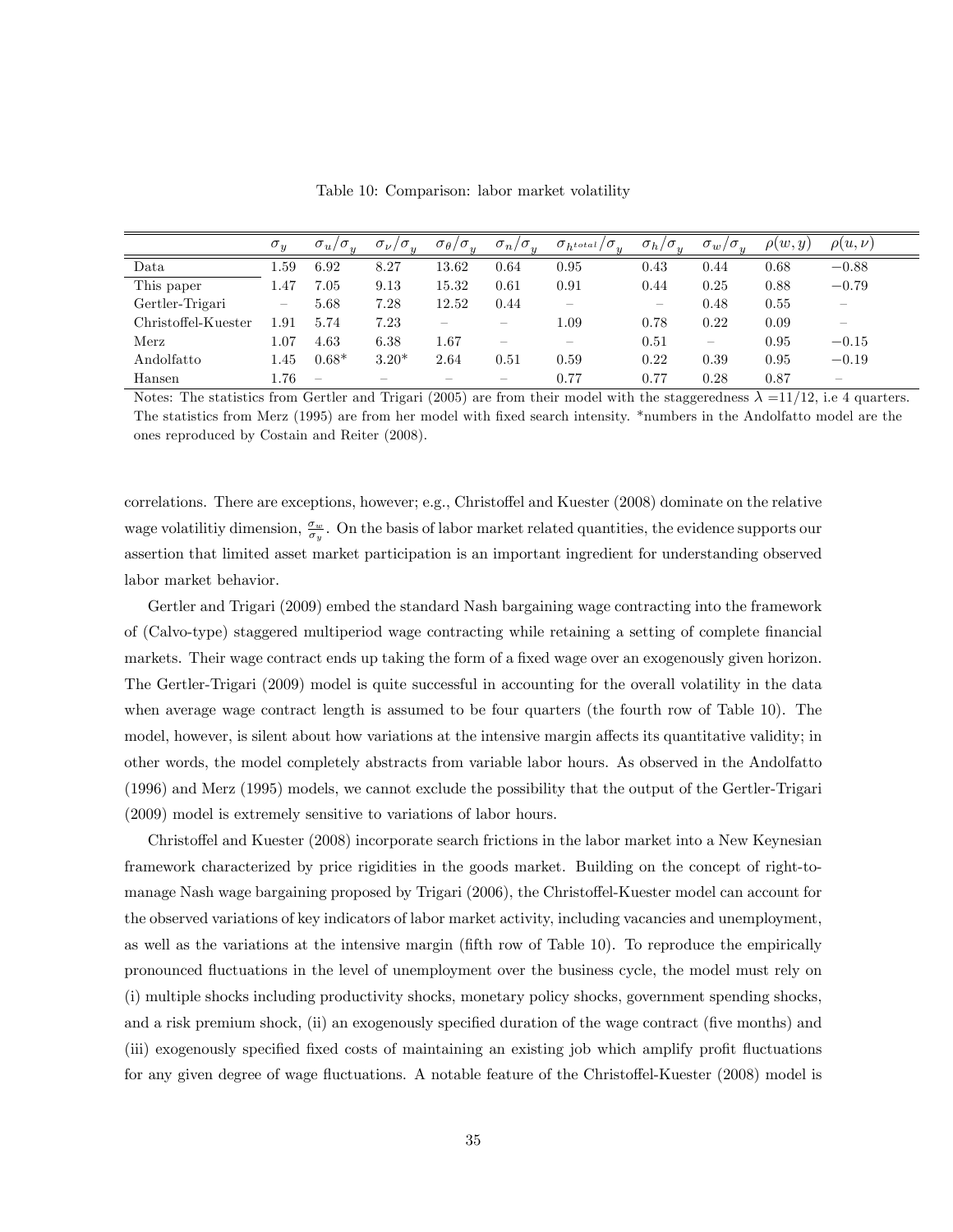that it requires the same operating leverage channel to give a satisfactory replication of the pronounced fluctuations of unemployment. Without an exogenous risk premium shock or ad hoc fixed costs of job maintenance, profit fluctuations for any given degree of wage fluctuations are completely destroyed, i.e. the operating leverage is completely absent. In contrast, our model completely endogenizes the operating leverage channel. Table 11 summarizes the features of the Gertler and Trigari (2009) and Christoffel and Kuester (2008) models as compared to our benchmark formulation.

Table 11: Comparative model features

|                                           | This paper                     | Gertler-Trigari | Christoffel-Kuester |
|-------------------------------------------|--------------------------------|-----------------|---------------------|
| Productivity shock                        | Yes                            | Yes             | Yes                 |
| Government spending shock                 | No                             | No              | Yes                 |
| Monetary policy shock                     | No                             | No              | Yes                 |
| Risk premium shock                        | No (endogenous risk premium)   | No              | Yes                 |
| Duration of Nash bargaining wage contract | one quarter                    | 3-4 quarters    | 5 months            |
| Extensive margin                          | Yes                            | Yes             | Yes                 |
| Intensive margin                          | Yes                            | No.             | Yes                 |
| Model type                                | RBC model with real rigidities | RBC model       | NK model            |

From the perspective of model parsimony, Table 11 certainly suggests that the model formulation of the present paper dominates Christoffel and Kuester (2008). With respect to hours variation at the intensive margin, it is quite possible that the addition of this feature will compromise the results in Gertler and Trigari (2009). Nevertheless, the features of this latter model by which the Nash bargained wage is renegotiated approximately at annual frequencies is admittedly more realistic than the present model's quarterly scenario. Unfortunately, none of the alternative models discussed thus far provides financial statistics. The financial performance of the model must thus be judged under a different set of benchmarks.

Equity premium puzzle In this section, we begin by comparing the output of our model with that of several leading macro-asset pricing models proposed in the existing literature; in particular, Boldrin, Christiano and Fisher (2001), Danthine and Donaldson (2002), Givenen (2003) and Jermann (1998).

To maximize the model's ability to match stylized financial statistics, we now set up a hyperparameter search slightly different from the baseline calibration. Assuming that  $\chi = 0.9$  and  $\xi = 0.23$ , we conduct a hyperparameter search for the reduced number of free parameters  $(\gamma, \psi, \sigma_{\epsilon})$  to match a smaller number of financial statistics of interest. Specifically, we choose the free parameters  $(\gamma, \psi, \sigma_{\epsilon})$  to match three empirical targets: (i) a risk-free rate volatility (iii) the mean risk-free rate and (iv) the equity premium. Practically, we restrict our hyperparameter search to a grid of values for  $\sigma_{\epsilon} \in [0.0037, 0.00712], \psi \in [1, 2]$ and  $\gamma \in [1, 7]$ . We then minimize a weighted quadratic criterion function written in the deviation from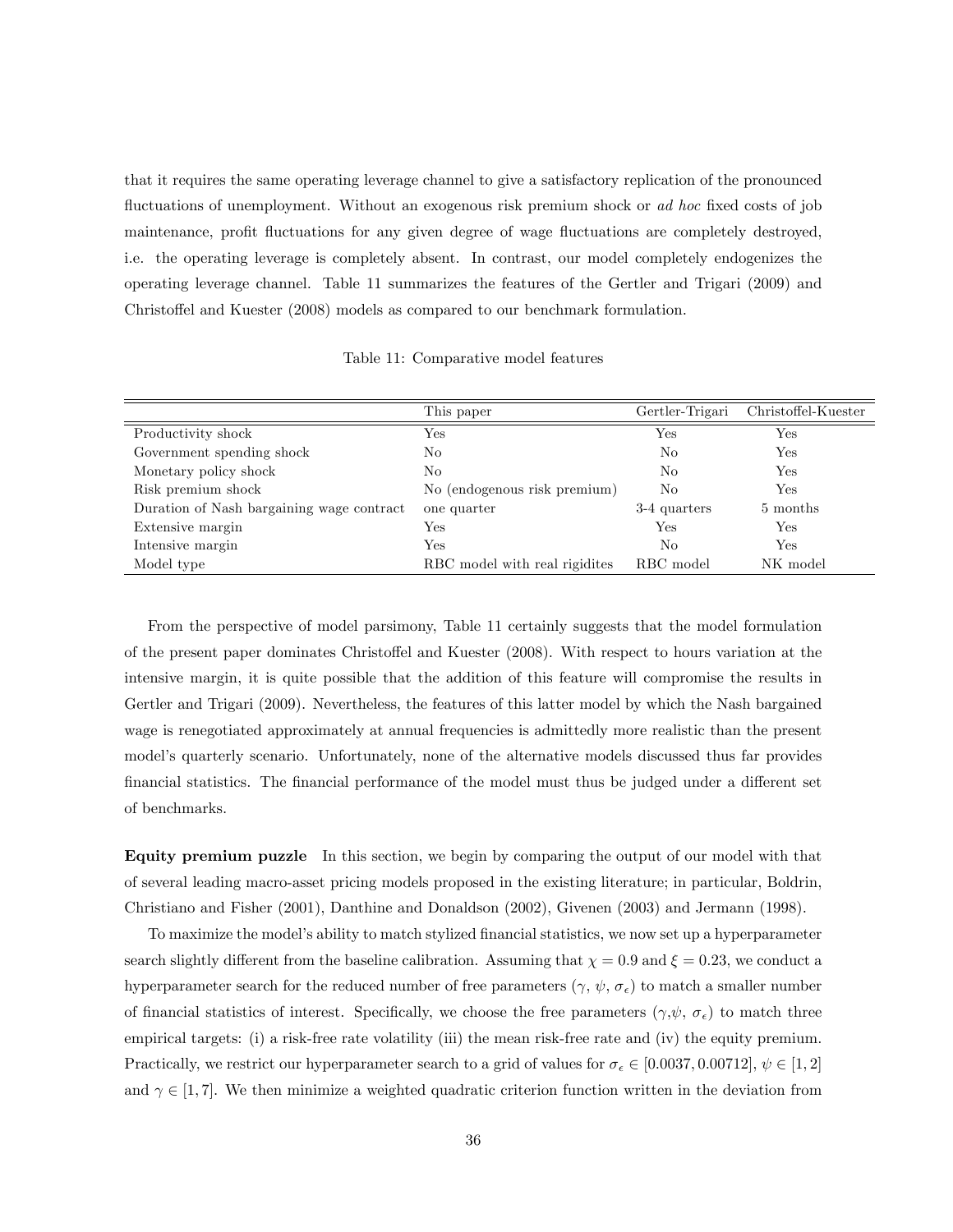each empirical target with common weight of 1 with the exception of a weight of 10 for risk-free rate volatility. The minimum is achieved for  $\sigma_{\epsilon} = 0.0052$ ,  $\psi = 1.26$  and  $\gamma = 4.5$ . The coefficient of relative risk aversion jumps to 4.5 from the benchmark case of 3.6;  $\psi = 1.26$  implies that the Frisch elasticity of labor supply in this economy is  $\frac{1}{1.26-1} = 3.846$  which is similar to the Imai-Kean estimate of 3.8. Our value of the innovation standard deviation,  $\sigma_{\epsilon}$ , is 0.52%, which is even smaller than the value of our benchmark model, 0.6%.

Tables 12 and 13 display the statistics from the simulated models along with their empirical counterparts from US data. The model optimized by the above method of hyperparameter search (hereafter the "optimized model") generates an equity premium of 4.89%, which, not surprisingly, is higher than the baseline model. The standard deviation of excess returns is 17.00%, which is broadly consistent with the empirical magnitude of the standard deviation of excess returns found in the US data—the standard deviation of excess returns is estimated to be 16.67%. The volatility of the average risk-free rate is 5.98%, which achieves a satisfactory replication of its empirical counterpart, 5.67%. The average risk-free rate, however, is 0.11%, which is too low vis-a-vis its empirical target of 0.80% in the US data.

|                                 | $E\vert$<br>$R_{\ast}^{J}$ | $R^{J}_{\ast}$<br>$\sigma$ | $E[R_{t,t+1}^e]$ | $\sigma[R_{t,t+1}^e]$ | $E[R_{t,t+}^e]$ | $\sigma[R_{t,t+}^e]$     |
|---------------------------------|----------------------------|----------------------------|------------------|-----------------------|-----------------|--------------------------|
| Data                            | .80                        | 5.67                       | 6.98             | 16.54                 | 6.18            | 16.67                    |
| Model                           |                            |                            |                  |                       |                 |                          |
| <b>Baseline</b>                 | 1.24                       | 6.48                       | 5.48             | 17.71                 | 4.28            | 17.40                    |
| Optimized (Shimer's parameters) | 0.11                       | 5.98                       | 4.96             | 17.47                 | 4.89            | 17.00                    |
| Danthine-Donaldson              | 2.46                       | 4.05                       | 5.92             | 22.20                 | 3.46            | 22.34                    |
| Guvenen $(2003)$                | 1.98                       | 5.73                       | 5.30             | 14.10                 | 3.32            | 14.70                    |
| Boldrin-Christiano-Fisher       | 1.20                       | 24.6                       | 7.83             | 18.4                  | 6.63            |                          |
| Jermann                         | 0.82                       | 11.64                      | 7.00             | 19.86                 | 6.18            | $\overline{\phantom{a}}$ |
| Hansen                          | 4.05                       | 0.46                       | 4.04             | 0.48                  | 0.01            | .0013                    |

Table 12: Model comparision: financial statistics

Most finance-cum-production models require that the capital owner display a strong desire to smooth his consumption intertemporally while simultaneously acting in a context that makes it difficult to reallocate labor or capital to that same end. The frictions attendant to reallocating labor or capital are key to generating a high equity premium. Essentially, they substitute for some form of market incompleteness: in either case, agents are prevented from smoothing their consumption across states and dates. Both our baseline model and its optimized cousin are in this tradition: capital owners, who already face a high level of MRS volatility and the costly reallocation of capital due to the capital adjustment costs, now must also deal with the additional friction of reallocating labor inputs.

A distinguishing feature of our mechanism is that the model still can achieve a satisfactory replication of the stylized Önancial statistics despite allowing for variations at both the intensive and the extensive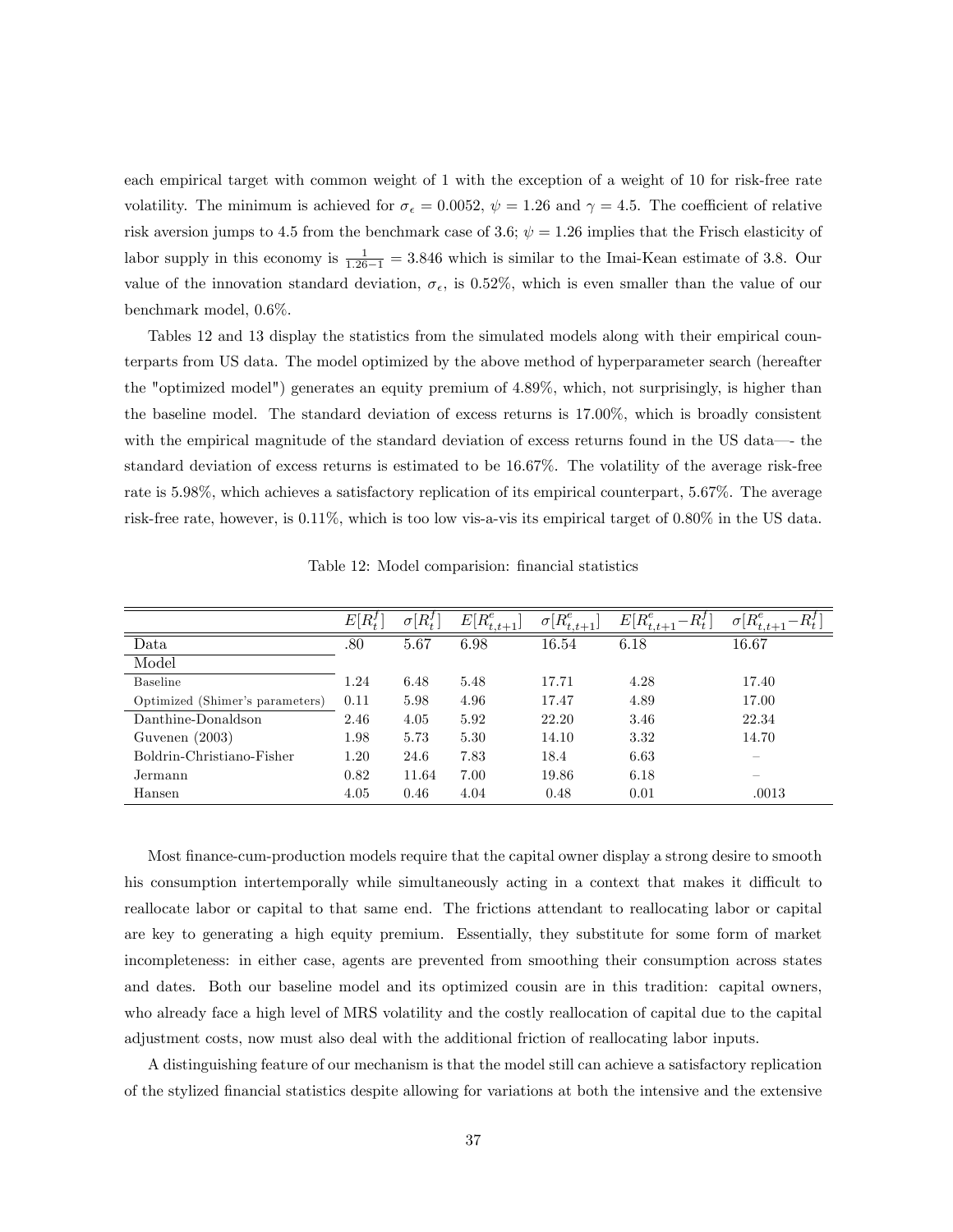|                           | $\sigma_y$ | $\sigma_y$<br>$\sigma_c/$ | $\sigma_i/\sigma_y$ | $\sigma_{h^{tot}}/\sigma_{y}$ | $\sigma_h/\sigma$ | $\rho(c,y)$ | $\rho(i,y)$ | $\rho(th,y)$ | $\rho(h,y)$ |
|---------------------------|------------|---------------------------|---------------------|-------------------------------|-------------------|-------------|-------------|--------------|-------------|
| Data                      | 1.59       | 0.77                      | 3.09                | 0.95                          | 0.43              | 0.83        | 0.91        | 0.92         | 0.62        |
| Model                     |            |                           |                     |                               |                   |             |             |              |             |
| Baseline                  | 1.47       | 0.95                      | 1.51                | 0.91                          | 0.44              | 0.94        | 0.86        | 0.90         | 0.94        |
| Optimized                 | 1.28       | 0.96                      | 1.73                | 1.02                          | 0.23              | 0.89        | 0.82        | 0.88         | 0.86        |
| Danthine-Donaldson        | 1.77       | 0.82                      | 1.72                |                               |                   | 0.96        | 0.93        |              |             |
| Guvenen $(2003)$          | 2.40       | 0.96                      | 1.13                | $\overline{\phantom{a}}$      |                   |             |             |              |             |
| Boldrin-Christiano-Fisher | 1.97       | 0.69                      | 1.67                | 0.51                          | 0.51              | 0.95        | 0.97        | 0.86         | 0.86        |
| Jermann                   | 1.76       | 0.49                      | 2.64                |                               |                   |             |             |              |             |
| Hansen                    | 1.76       | 0.29                      | 3.24                | 0.77                          | 0.77              | 0.87        | 0.99        | 0.98         | 0.98        |

Table 13: Model comparison: aggregate volatilities

margins. Most macro-asset-pricing models assume that the labor supply is inelastic or, when endogenous labor supply choice is incorporated, the models usually display low volatility of total hours worked, which comes close to the observed volatility of hours per worker rather than that of total hours. Therefore, variations at the extensive margin are frequently ignored in this class of the models.

The essence of our mechanism for generating a substantial equity premium, partial risk-sharing manifest as endogenous distribution risk, generates less risky shares of income going to labor in the short run: wage bills vary less than output, falling proportionately less in recessions and increasing less during expansions relative to an uninsured scenario. As a result, the risk in the firm's free cash flow and derived dividends increases substantially due to the semi-fixed wage bill.

As in the previous section, additional insight as to the source of the equity premium can be obtained by examining the model's impulse response functions. In what follows, we emphasize that the operating leverage effect is the key to generating a high equity premium. Table 14 summarizes the elasticities of the endogenous variables of interest with respect to a productivity shock z. As reference points, we summarize the elasticities of the endogenous variables from the benchmark model and the standard RBC model of Hansen (1985).

Table 14: Comparative elasticities

|                 | $\eta_{yz}$   | $\eta_{\lambda^s z}$                                                             | $\eta_{wz}$ | $\eta_{w_1}$ | $\eta_{hz}$ | $\eta_{\nu z}$           | $\eta_{wiz}$        | $\eta_{lsz}$ | $\eta_{dz}$ | $\eta_{\phi z}$          |
|-----------------|---------------|----------------------------------------------------------------------------------|-------------|--------------|-------------|--------------------------|---------------------|--------------|-------------|--------------------------|
| Model           |               |                                                                                  |             |              |             |                          |                     |              |             |                          |
| <b>Baseline</b> | 1.07%         | $-19.84\%$ $-0.001\%$ $-0.02\%$ $0.12\%$ $11.706\%$ $-0.07\%$ $-1.08\%$ $3.78\%$ |             |              |             |                          |                     |              |             | $-10.23\%$               |
| Optimized       | $\sim 0.96\%$ | $-27.05\%$ $-0.05\%$ $-0.07\%$ $-0.05\%$ 17.05%                                  |             |              |             |                          | $-0.34\%$ $-1.21\%$ |              | $0.33\%$    | $-20.07\%$               |
| Hansen          | 1.94\%        |                                                                                  | $0.47\%$    | $\equiv$     | $1.37\%$    | $\overline{\phantom{m}}$ | 1.94%               | $\sim$       | $-8.62\%$   | $\overline{\phantom{a}}$ |

Figure 2 presents the impulse response functions from the optimized model. As in the benchmark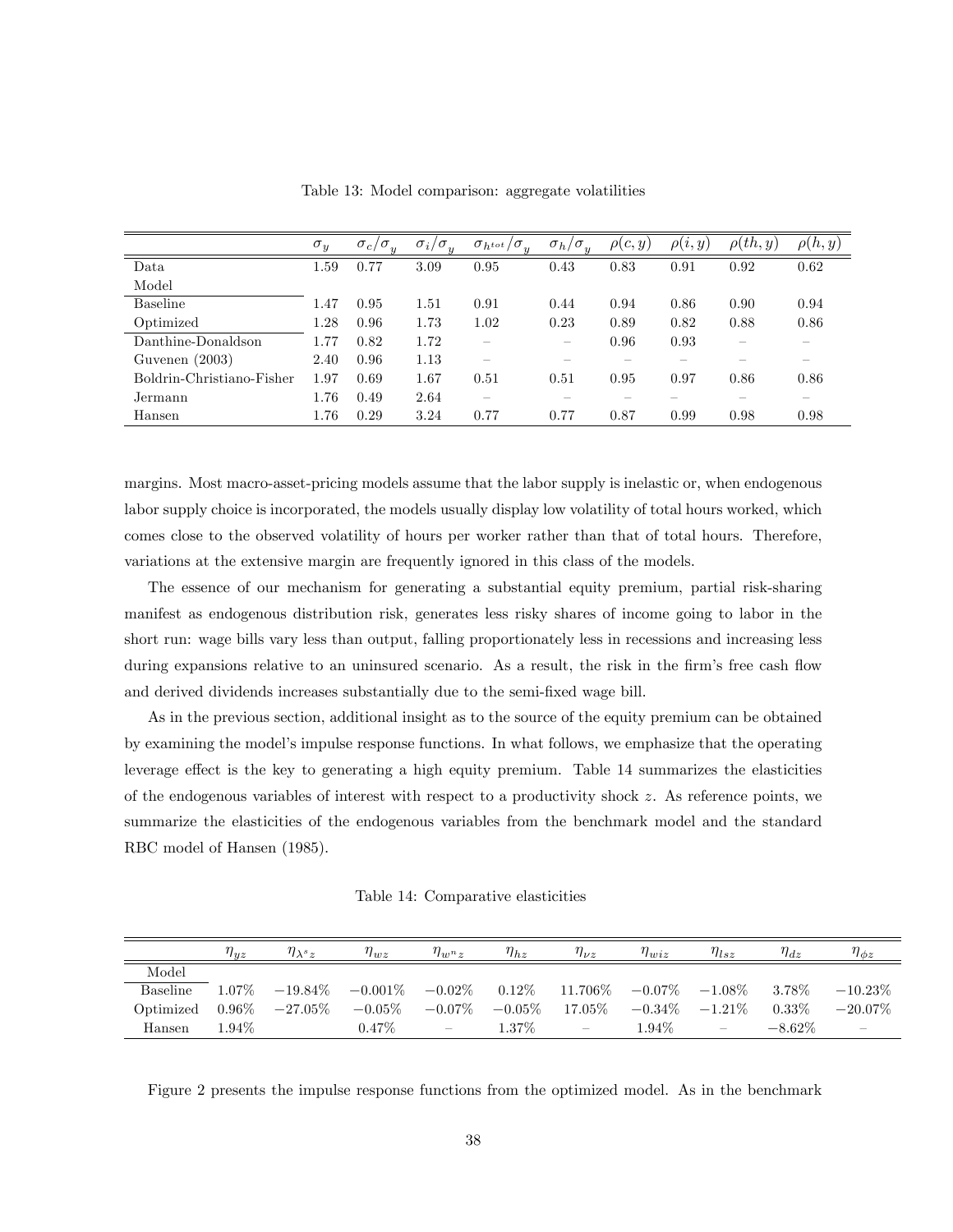

Figure 2: Impulse response of macroaggregates to a one time positive productivity disturbance: optimized model

model, the optimized version highlights the significance of the operating leverage effect. In response to a positive 1% productivity shock, the optimized model displays a 20.07% decrease of the distribution risk  $\phi_t$  sensitivity to a positive productivity shock,  $\eta_{\phi z}$ , thereby dampening wage income sensitivity by 0.34%. Furthermore, as Figure 2 clearly indicates, this operating leverage effect is more persistent in the "optimized model" than in the benchmark case: after approximately one and half years, the wage income is more affected than output (the increase in wage income exceeds the increase in output).

Intuitively, high-productivity shocks coincide with the situations where the bargaining power of capitalists is high and the bargaining power of workers is low. As a result, the high residual payment to capitalists due to the high-productivity realization is further magnified by the decrease of the labor income share. Accordingly, the firm's free cash flow and derived dividends increase during the boom. Conversely, low productivity shocks reduce further the already low residual payment to capitalists. We have argued that the persistent procyclicality of the residual payments to capitalists can generate a sizable equity premium.

Let us summarize these remarks. There are several main channels to achieving a high equity premium cited in the existing literature.<sup>28</sup> First, there is the operating leverage channel with idiosyncratic distribution risk, as advocated by Danthine and Donaldson (2002) and the present model, which postulates

<sup>&</sup>lt;sup>28</sup> As noted earlier, these leading macro-asset-pricing models abstract from the wedge between variations at the intensive margin and at the extensive margin. In other words, variations at the extensive margin are ignored in this class of the models.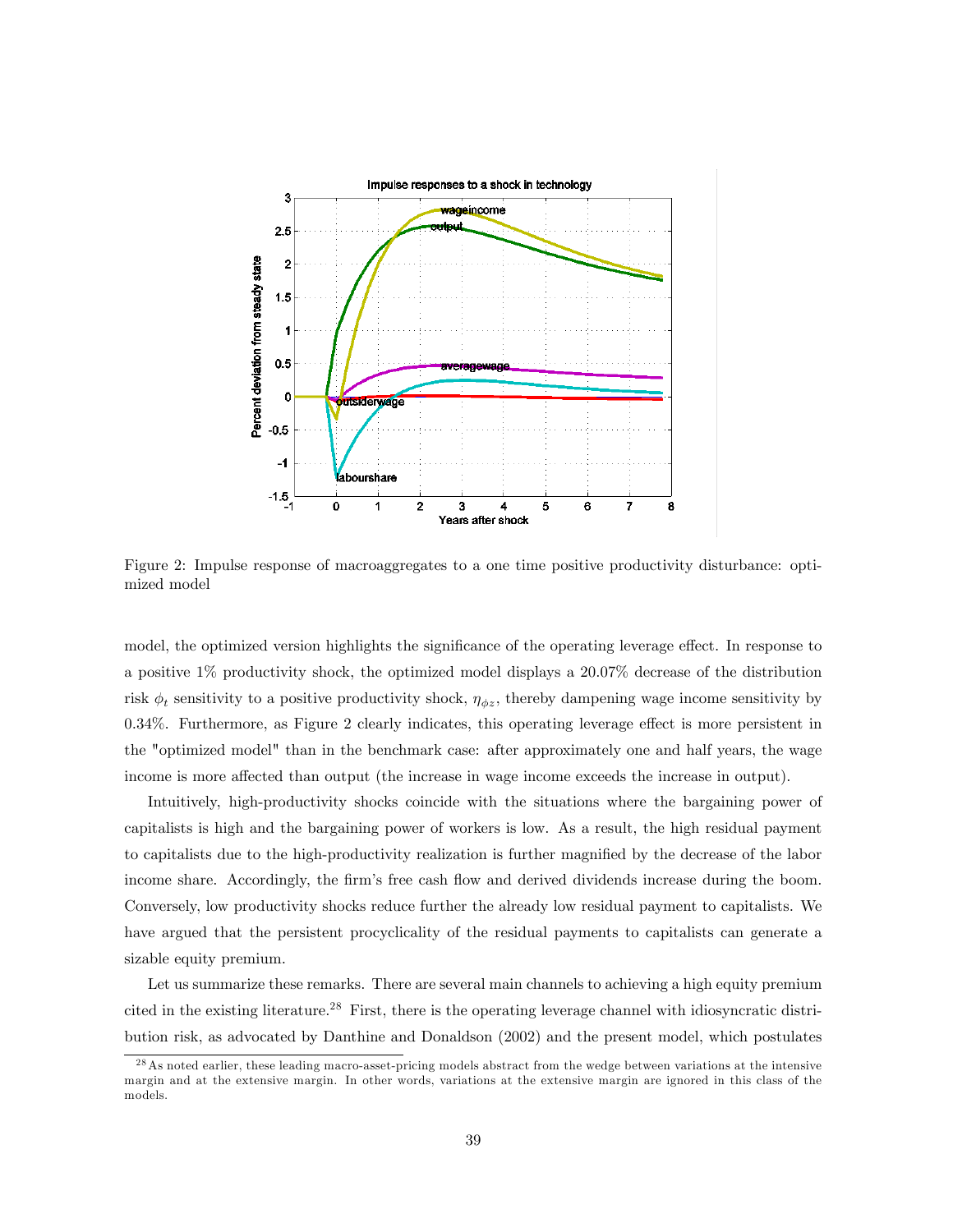that capital owners effectively provide nonshareholder-workers with insurance against the latter group's income variation as a byproduct of security trading. This risk-sharing mechanism, ceteris paribus, creates a high level of volatility of shareholder consumption. This occurs in a setting where the shareholders can themselves mitigate high consumption volatility via the posting of vacancies and the management of the capital stock. Yet, they are discouraged from doing so by high adjustment costs at each margin. As a result, the risk properties of the residual payments to firm owners, in equilibrium, are magnified and a substantial risk premium is achieved.

This channel originates from limited participation in the stock market and heterogeneity in the elasticity of intertemporal substitution in consumption. Insider-shareholders participate in both stock and bond markets while more risk-averse outsider-nonshareholders trade only bonds. Since bond trading is their only mechanism for consumption smoothing, nonshareholders bid up bond prices, resulting in a low risk-free rate. In equilibrium, insider-shareholders end up insuring non-shareholders by increasing their own debt holdings exactly when a low-productivity realization reduces both agents' income. As such, bond market events serve to smooth the consumption of non-stockholders and amplify the volatility of shareholder consumption. As a result, stockholders demand a large premium for holding aggregate risk (Guvenen (2003)).

Second, the magnitude of the equity premium is enhanced by the strong consumption smoothing motives of the insider-shareholders arising from habit formation preferences. This feature has nothing to do with outsider-nonshareholder income insurance, but reinforces the effects of it to increase further the volatility of the insider-shareholder's marginal rate of substitution.

Third, given the strong insider-shareholder motives for consumption smoothing arising from channels one and two above, these same agents are discouraged from doing so by the costs of adjusting capital and labor (the latter in the form of the cost of adjusting vacancies).

## 5 Concluding Remarks

In response to the unsatisfying empirical performance of the conventional model of unemployment dynamics due to Mortensen and Pissarides, a recent body of studies (Merz (1993), Andolfatto (1996) and Gertler and Trigari (2009)) has emphasized the importance of the degree of wage rigidity in accounting for observed volatility in variables characterizing labor market activity over the business cycle. In this paper, we extend the Mortensen and Pissarides model with Nash wage bargaining to an environment where the asset market is incomplete and perfect risk-sharing between capital owners and workers cannot be guaranteed. We develop period-by-period Nash wage bargaining between capitalists and workers in a macro model with two key features: limited participation in the stock market and laborforce heterogeneity (permanently employed insiders and outsiders subject to employment variation).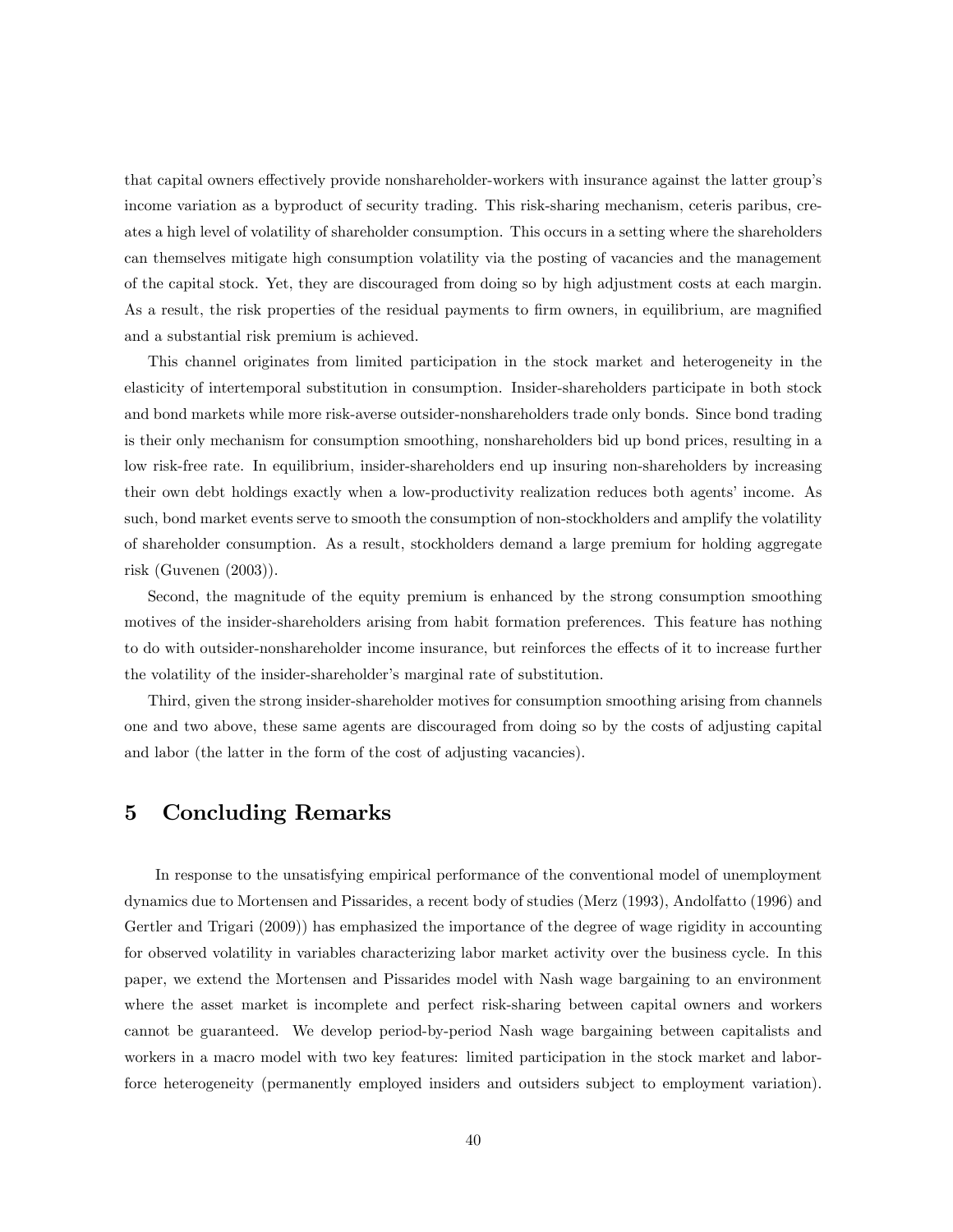What emerges from these considerations is a short-run operating leverage effect which substantively assists in overcoming the unemployment volatility puzzle emphasized by Shimer (2005) and Hall (2005). Specifically, the operating leverage effect may be interpreted as serving the role of an endogenous Nash bargaining power shock perfectly analogous to the exogenous Nash bargaining power shock proposed by Shimer (2005). As such, our model can be viewed as an attempt to provide microfoundation for Shimer's proposed Nash bargaining power shock. This operating leverage effect simultaneously provides a mechanism for generating a sizable equity premium. In summary, a reasonable calibration of the resulting model, which successfully replicates the basic Önancial statistics, also accounts well for not only for aggregate áuctuations in unemployment and vacancies and their negative correlation, but also for the observed wedge between variations at the intensive margin (hours per worker) and at the extensive margin (total hours) over the business cycle. In contrast to existing leading macro-asset-pricing models, the model is unique in the sense that without compromising the overall performance on the financial front, it can pretty much fully reproduce the stylized business cycle facts of the labor market activity.

Many years of research on the properties of DSGE models suggest that it is the allocation of risks across the various economic participants that determines the ability of models to explain jointly the Önancial stylized facts and the basic properties of macro aggregates. With respect to the latter, the replication of labor market related statistics has historically proven to be generally the most challenging. Clearly, the assignment of risks cannot be separate from the financial market structure confronting a model's economic agents. It is in this spirit that we have elected to impose upon a DSGE model with well understood labor market features (search and matching cum Nash wage bargaining) an empirically realistic incomplete Önancial market structure.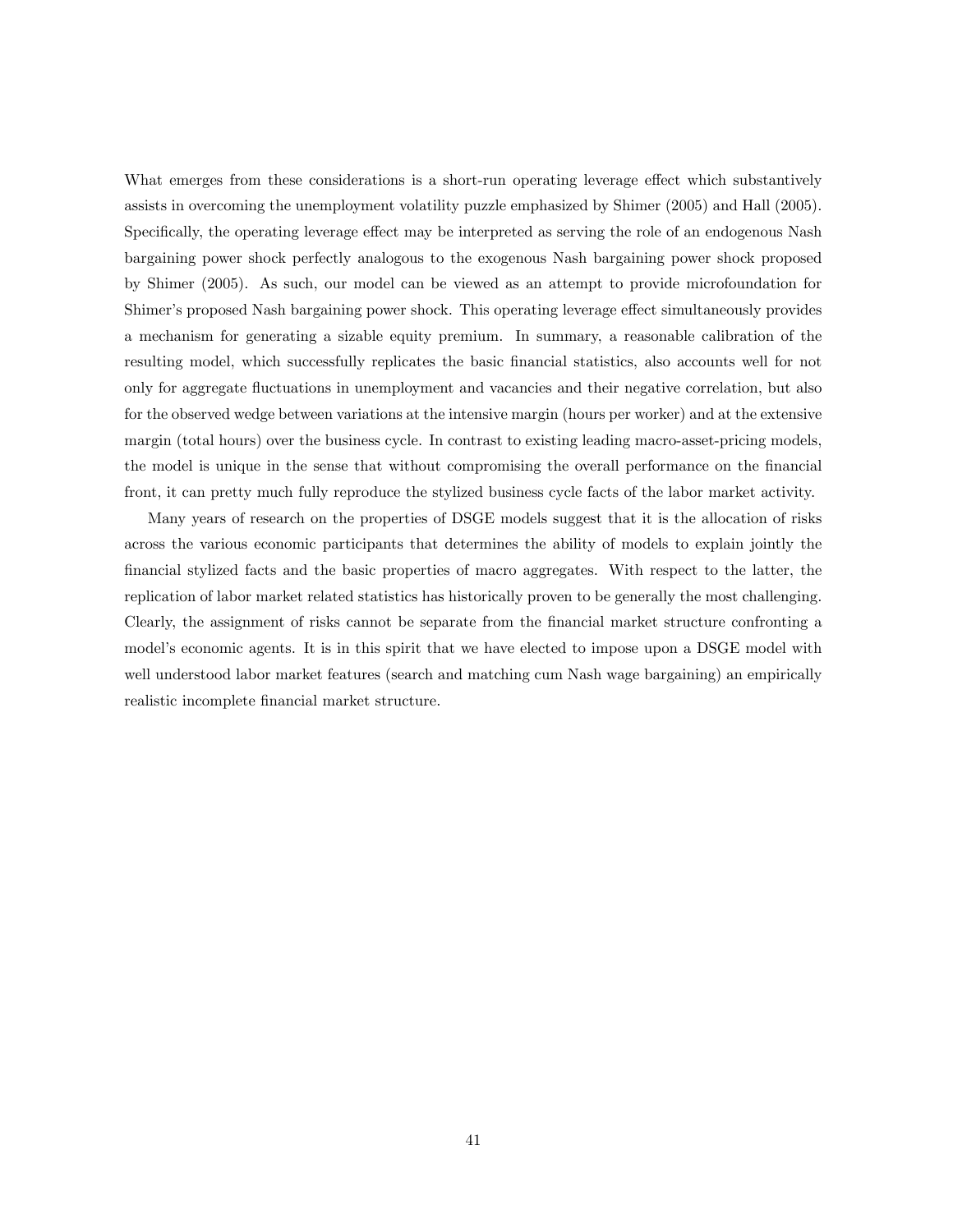## References

Abel, A. B. 1990. "Asset Prices under Habit Formation and Catching Up with the Joneses," American Economic Review 80:38-42.

Andolfatto, D.1996. "Business Cycles and Labor Market Search," American Economic Review 86:112-132.

Barro, R. J. 1977. "Long-term Contracting, Sticky Prices, and Monetary Policy," Journal of Monetary Economics 3:305-316.

Binsbergen, J. H. v., J. Fernandez-Villaverde, R. S. J. Koijen, and J. F. Rubio-Ramirez. 2008.

"Working with Epstein-Zin Preferences: Computation and Likelihood Estimation of DSGE Models with Recursive Preferences," mimeo.

Boldrin, M., L. J. Christiano, and J. D. M. Fisher. 2001. "Habit Persistence, Asset Returns, and the Business Cycle," American Economic Review 91:149-166.

Boldrin, M., and M. Horvath. 1995. "Labor Contracts and Business Cycles," Journal of Political Economy 103:972-1004.

Campbell, J. Y. 1994. "Inspecting the Mechanism: an Analytical Approach to the Stochastic Growth Model," Journal of Monetary Economics 33:463-506.

Campbell, J.Y., and J. Cochrane. 1999. "By Force of Habit: A Consjmption Based Explanation of Aggregate Stock market Behavior," Journal of Political Economy 107: 205-251.

Chéron, A., and F. Langot. 2004. "Labor Market Search and Real Business Cycles: Rconciling Nash Bargaining with Real Wage Dynamics," Review of Economic Dynamics 7:476-493.

Christiano, L. J., C. Ilut, R. Motto, and M. Rostagno. 2007. "Monetary Policy and Stock Market Boom-Bust Cycles," mimeo.

Christoffel, K., and K. Kuester. 2008. "Resuscitating the Wage Channel in Models with

Unemployment Fluctuations," Journal of Monetary Economics 55:865-887.

Costain, J., and M. Reiter. 2008. "Business Cycles, Unemployment Insurance, and the Calibration of Matching Models," Journal of Economic Dynamics and Control 32:1120-1155.

Cooley, T. F., and E. C. Prescott. 1995. "Economic Growth and Business Cycles," in T. F. Cooley ed., Frontiers of Business Cycle Research, Princeton: Princeton University Press, pp. 1-38.

Cooley, T. F., and V. Quadrini. 1999. "A Neoclassical Model of the Phillips Relation," Journal of Monetary Economics 44:165-193.

Cooley, T. F., and V. Quadrini. 2004. "Optimal Monetary Policy in a Phillips-Curve World," Journal of Economic Theory 118:174-208.

Danthine, J. P., and J. B. Donaldson. 2002. "Labor Relations and Asset Returns," Review of Economic Studies 69:41-64.

Danthine, J. P., J. B. Donaldson, and R. Mehra. 1992. "The Equity Premium and the Allocation of Labor Income Risk," Journal of Economic Dynamics and Control 16:509-532.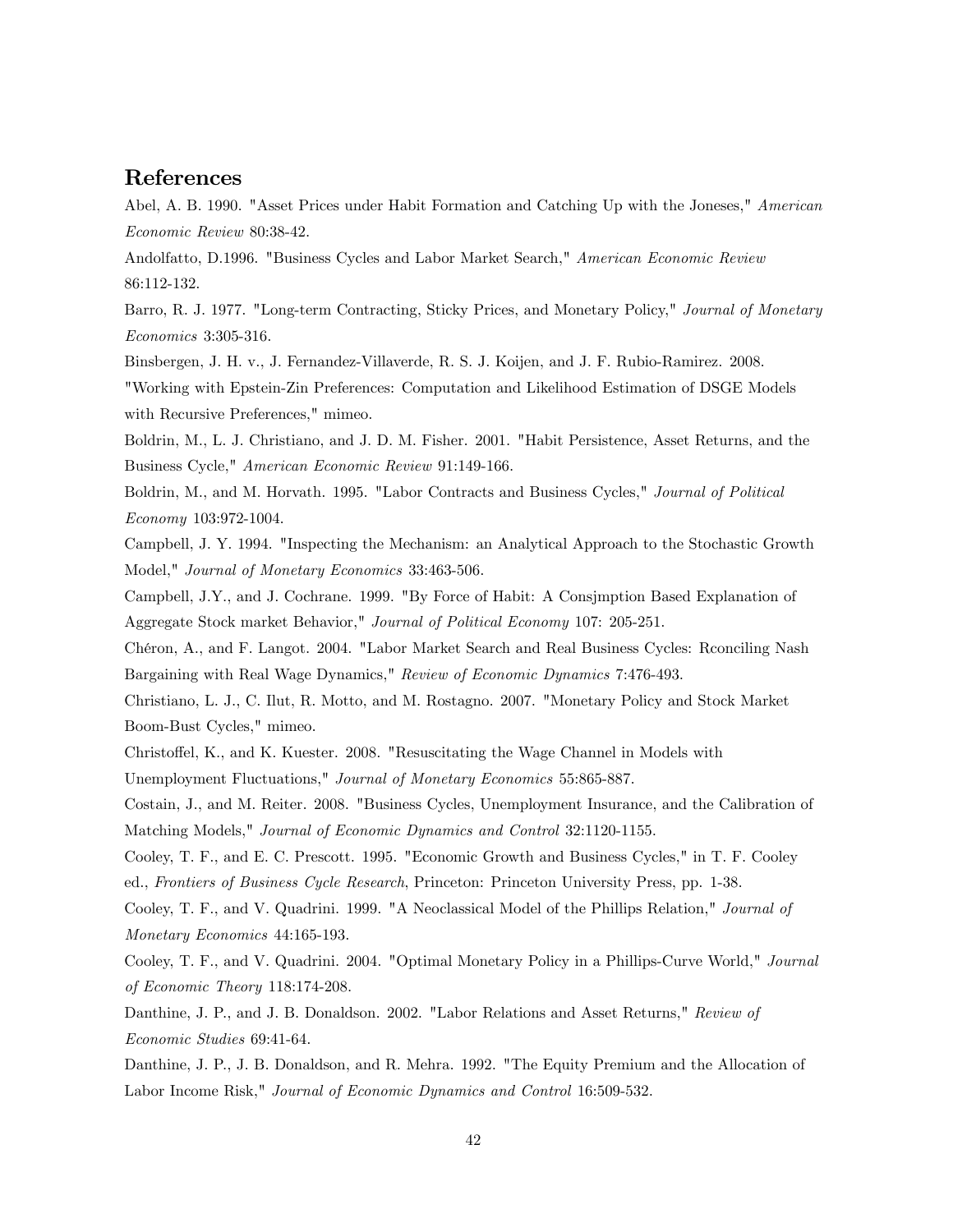Danthine, J. P., J. B. Donaldson, and P. Siconolfi. 2008. "Distribution Risk and Equity Premium," in

R. Mehra ed., Handbook of the Equity Risk Premium, Amsterdam: North-Holland, pp. 415-466.

Donaldson, J. B., and R. Mehra. 1984. "Comparative Dynamics of an Equilibrium Intertemporal Asset Pricing Model," Review of Economic Studies 69:491-508.

Donaldson, J. B., T. Johnsen, and R. Mehra. 1990. "On the Term Structure of Interest Rates," Journal of Economic Dynamics and Control 14:571-596.

Davis, S., J. Haltiwanger, and S. Schuh. 1996. Job Creation and Destruction, Cambridge: MIT Press. Farmer, R. 2004. "Shooting the Auctioneer," mimeo.

Ferson, W. E., and G. M. Constantinides. 1991. "Habit Persistence and Durability in Aggregate Consumption," Journal of Financial Economics 29:199-240.

Gallmeyer, M., B. Hollifield, F. Palomino, and S. Zin. 2008. "Term Premium Dynamics and the Taylor Rule," mimeo.

Gertler, M., and A. Trigari. 2009. "Unemployment Fluctuations with Staggered Nash Wage Bargaining," Journal of Political Economy 117: 38-86.

Greenwood, J., Z. Hercowitz, and G. Huffman. 1988. "Investment Capacity Utilization and the Business Cycle," American Economic Review 78:402-417.

Guvenen, F. 2003. "A Parsimonious Macroeconomic Model for Asset Pricing: Habit Formation or Cross-sectional Heterogeneity?" mimeo.

Guvenen, F. 2006. "Reconciling Conflicting Evidence on the Elasticity of Intertemporal Substitution: A Macroeconomic Perspective," Journal of Monetary Economics 53:1451-1472.

Guvenen, F. 2009. "A Parsimonious Model for Asset Pricing," Econometrica 77:1711-1750.

Hall, R. E. 1988. "Intertemporal Substitution in Consumption," Journal of Political Economy 96:339-357.

Hall, R. E. 2005. "Employment Fluctuations with Equilibrium Wage Stickiness," American Economic Review 95: 50-65.

Hagedorn, M., and I. Manovskii. 2008. "The Cyclical Behavior of Equilibrium Unemployment and Vacancies Revisited," American Economic Review 98:1692-1706.

Hansen, G. D. 1985. "Indivisible Labor and The Business Cycle," Journal of Monetary Economics 16:309-327.

Hornstein, A., and H. Uhlig. 2000. "What is the Real Story for Interest Rate Volatility?" German Economic Review 1:43-67.

Hornstein, A., P. Krusell, and G. Violante. 2005. "Unemployment and Vacancy Fluctuations in the Matching Model: Inspecting the Mechanism," Federal Reserve Bank of Richmond Economic Quarterly 91:19-51.

Imai, S., and M. P. Keane. 2004. "Intertemporal Labor Supply and Human Capital Accumulation," International Economic Review 45:601-641.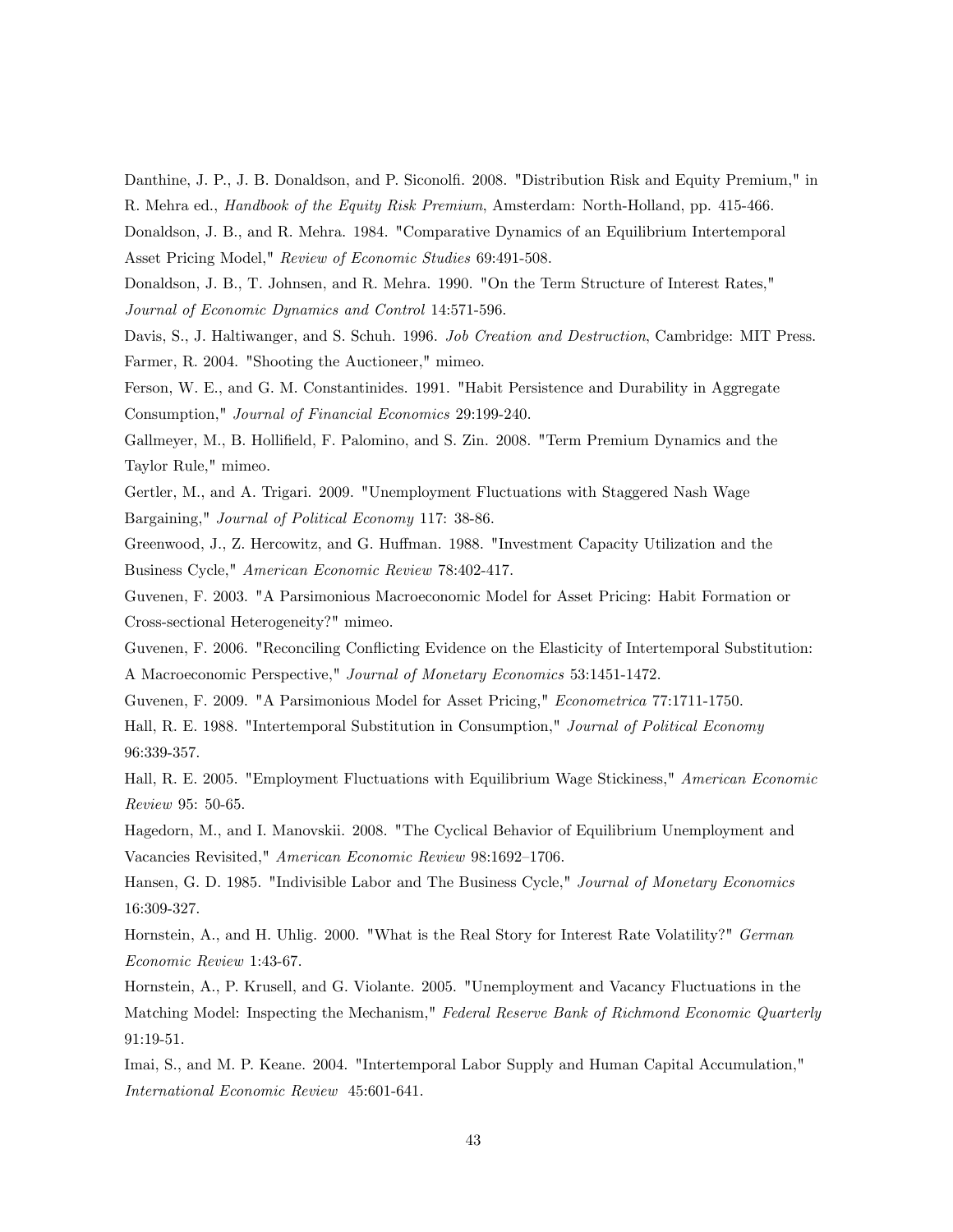Jaimovich, N., and S. Rebelo. 2009. "Can News About the Future Drive the Business Cycle?" American Economic Review 99:1097-1118.

Jermann, U. 1998. "Asset Pricing in Production Economies," Journal of Monetary Economics 41:257-275.

Kim, H. 2008a. "Equity Premium and Search in the Labor Market," mimeo

Kim, H. 2008b. "Insider-Oursider Labor Relation, Asset Returns and the Business Cycle," mimeo

Kim, H. 2008c. "Resuscitating Habit Formation: The Case of Staggered Nash Bargaining Wage," mimeo

Krusell, P., T. Mukoyama, and A. Sahin. 2007. "Labor-Market Matching with Precautionary Savings and Aggregate Fluctuations," mimeo.

Kydland, F. E. 1984. "Labor-Force Heterogeneity and the Business Cycle," Carnegie-Rochester Conference Series on Public Policy 21:173-208.

Kydland, F. E. and E. C. Prescott. 1982. "Time to Build and Aggregate Fluctuations," Econometrica 50:1345-1370.

Lettau, M. 2003. "Inspecting the Mechanism: The Determination of Asset Prices in the Real Business Cycle Model," Economic Journal 113:550-575.

Lettau, M., and H. Uhlig. 2002. "Can Habit Formation be Reconciled with Business Cycle Facts?" Review of Economic Dynamics 3:79-99.

Lucas, R. E.,Jr. 1978a. "Asset Prices in an Exchange Economy," Econometrica 46:1429-1445.

Lucas, R. E.,Jr. 1978b. "On the Size Distribution of Business Firms," Bell Journal of Economics 9:508-523.

McCurdy, 1981.

Mankiw, G., and S. Zeldes. 1991. "The Consumption of Stockholders and Non-Stockholders," Journal of Financial Economics 29:97-112.

Mehra, R., and E. C. Prescott. 1985. "The Equity Premium: A Puzzle," Journal of Monetary Economics 22:145-161.

Menzio, G. 2005. "High-Frequency Wage Rigidity," mimeo.

Merz, M. 1995. "Search in the Labor Market and the Real Business Cycle," Journal of Monetary Economics 36:269-300.

Merz, M., and E. Yashiv. 2007. "Labor and the Market Value of the Firm", American Economic Review 97:1419-1431.

Mishkin, F. 1990. "What does the Term Structure Tell Us about Future Inflation?," Journal of Monetary Economics 25:77-95.

Mortensen, D. 1992. "The Cyclical Behavior of Job Creation and Job Destruction," Working paper, Northwestern University.

Nash, J. F. 1950. "The Bargaining Problem," Econometrica 46:587-594.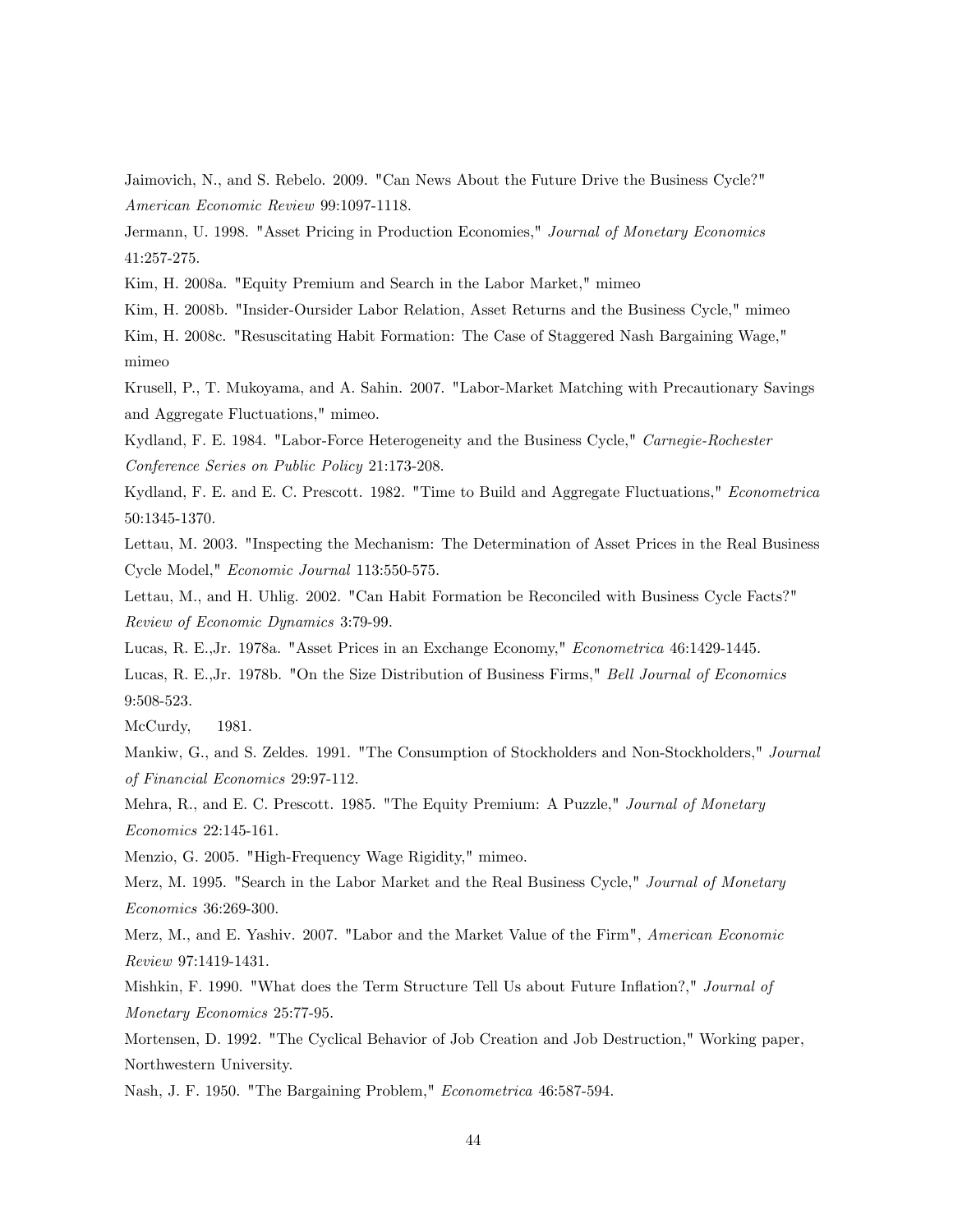Petronglo, B., and C. A. Pissarides. 2001. "Looking into the Blackbox: A Survey of the Matching Function," Journal of Economic Literature 2001:390-431.

Piazzesi, M., and M. Schneider. 2006. "Equilibrium Yield Curves," NBER Macroeconomics Annual: 389-442.

Pissarides, C. 1988. "The Search Equilibrium Approach to Fluctuations in Employment," American Economic Review 78:363-368.

Pissarides, C. 1990. Equilibrium Unemployment Theory, Oxford: Basil Blackwell.

Poterba, J. 2000. "Stock Market Wealth and Consumption," Journal of Economic Perspectives 14:99-118.

Rogerson, R., and R. Wright. 1988. "Involuntary Unemployment in Economies with Efficient Risk Sharing," Journal of Monetary Economics 22:501-515.

Rosen, S., 1982. "Authority, Control, and the Distribution of Earnings," Bell Journal of Economics 13:311-323.

Roth, Alvin E., and Uriel G. Rothblum. 1982. "Risk Aversion and Nash's Solution for Bargaining Games with Risky Outcomes," Econometrica 50:639-647.

Rouwenhorst, G. 1995. "Asset Pricing Implications of Equilibrium Business Cycle Models," in T. F. Cooley, ed., Frontiers of Business Cycle Research, Princeton: Princeton University Press, pp. 294-330.

Shimer, R. 2005. "The Cyclical Behavior of Equilibrium Unemployment, Vacancies, and Wages: Evidence and Theory," American Economic Review 95:25-49.

Sinha, A. 2010. "Learning and the Yield Curve," mimeo, Columbia University.

Smets, F., and R. Wouters. 2003. "An Estimated Dynamic Stochastic General Equilibrium Model of the Euro Area," Journal of European Economic Association, 1:1123-1175.

Sveen, T., and L. Weinke. 2008. "New Keynesian Perspectives on Labor Market Dynamics," Journal of Monetary Economics 55:921-930.

Trigari, A. 2004. "Labor Market Search, Wage Bargaining and Ináation Dynamics,"

Uhlig, H. 1999. "A Toolkit for Analysing Nonlinear Dynamic Stochastic Models Easily," in Marimon,

R., and A. Scott, eds., Computational Methods for the Study of Dynamic Economies, Oxford and New York: Oxford University Press, pp. 30-61.

Uhlig, H. 2006. "Macroeconomics and Asset Markets: Some Mutual Implications," mimeo.

Uhlig, H. 2007. "Explaining Asset Prices with External Habits and Wage Rigidities in a DSGE Model," American Economic Review 97:239-243.

Wachter, J. A. 2006. "A Consumption-based Model of the Term Structure of Interest Rates," Journal of Financial Economics 79:365-399.

Wei, Min. 2005. "Human Capital, Business Cycles and Asset Pricing," mimeo, Graduate School of Business, Columbia University.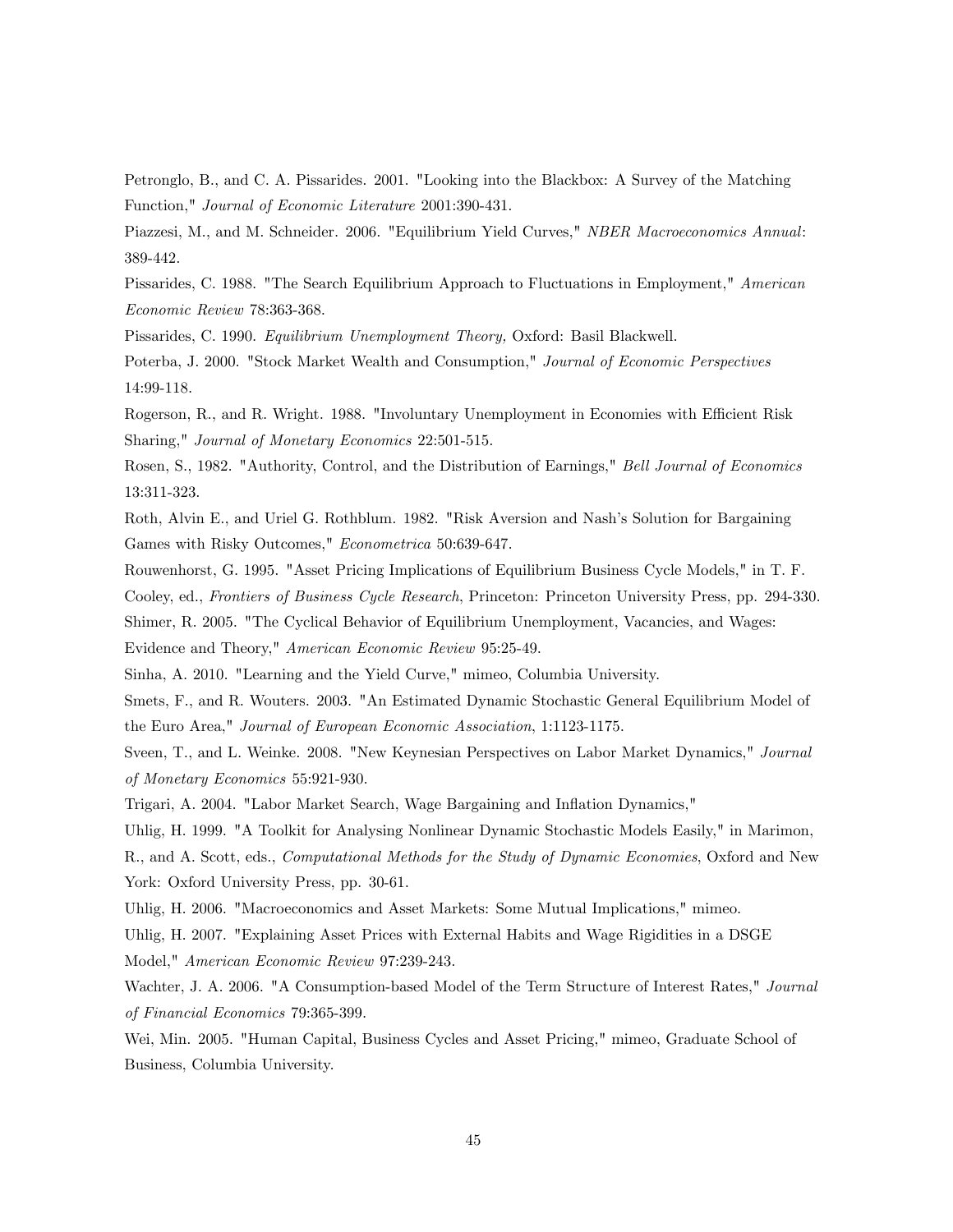## Appendix 1: Model Solution: Asset Pricing

**Asset Pricing** Let  $1 + R_{t+1}$  be the gross return on an asset held from period t to period  $t + 1$ . If the price and the cash flow of the asset in period t are denoted by  $P_t$  and  $F_t$ , respectively, then

$$
1 + R_{t+1} = \frac{P_{t+1} + F_{t+1}}{P_t}.
$$
\n(30)

The Arrow-Lucas-Rubinstein asset pricing equation requires that any asset with (30) must satisfy

$$
1 = E_t[\beta \frac{\lambda_{t+1}}{\lambda_t} (1 + R_{t+1})].
$$
\n(31)

Equivalently, we can rewrite (31) as follows:

$$
0 = \log \beta + \log E_t[\exp(\hat{\lambda}_{t+1} - \hat{\lambda}_t + r_{t+1})]
$$
\n(32)

where  $\hat{\lambda}_t$  is the log-deviation of marginal utility of consumption from its steady state value and  $r_{t+1} \equiv$  $log(1 + R_{t+1})$ . Assuming that  $\lambda_{t+1}$  and  $1 + R_{t+1}$  are jointly lognormally distributed and using the standard formula for the expectation of lognormally distributed variables, equation (32) can be written as:

$$
0 = \log \beta + E_t[\hat{\lambda}_{t+1} - \hat{\lambda}_t] + E_t[r_{t+1}] + \frac{1}{2}[\sigma_{\lambda t}^2 + \sigma_{rt}^2 + 2\rho_{\lambda rt}\sigma_{\lambda t}\sigma_{rt}]
$$
\n(33)

where  $\sigma_{\lambda t}^2 \equiv Var_t[\hat{\lambda}_{t+1} - \hat{\lambda}_t] = E_t[(\hat{\lambda}_{t+1} - E_t\hat{\lambda}_{t+1})^2], \sigma_{rt}^2 \equiv Var_t[r_{t+1}] = E_t[(r_{t+1} - E_t r_{t+1})^2],$  and  $\rho_{\lambda rt}$ is the conditional correlation, i.e.  $\rho_{\lambda rt} \sigma_{\lambda t} \sigma_{rt} \equiv Cov_t[(\hat{\lambda}_{t+1} - \hat{\lambda}_t), r_{t+1}].$ 

**Risk-free Rate** A risk-free asset (one quarter real bond) with the risk-free rate  $r_t^f \equiv \log(1 + R_t^f)$  can be priced in much simpler way. Since  $\sigma_{rt}^2 = E_t[(r_{t+1}^f - E_t r_{t+1}^f)^2] = 0$ , we have

$$
r_t^f = -\log \beta - E_t[\hat{\lambda}_{t+1} - \hat{\lambda}_t] - \frac{1}{2}\sigma_{\lambda t}^2.
$$
\n(34)

Then the simple risk-free rate is given by

$$
1 + R_t^f = \exp r_t^f.
$$

The unconditional moments of the simple risk-free rate can be calculated using the log-normal formula for the unconditional expectation:

$$
E[1 + R_t^f] = \exp(E[r_t^f] + \frac{1}{2}Var[r_t^f])
$$
  
\n
$$
Var[R_t^f] = Var[1 + R_t^f] = \exp(2E[r_t^f] + 2Var[r_t^f]) - \exp(2E[r_t^f] + Var[r_t^f]).
$$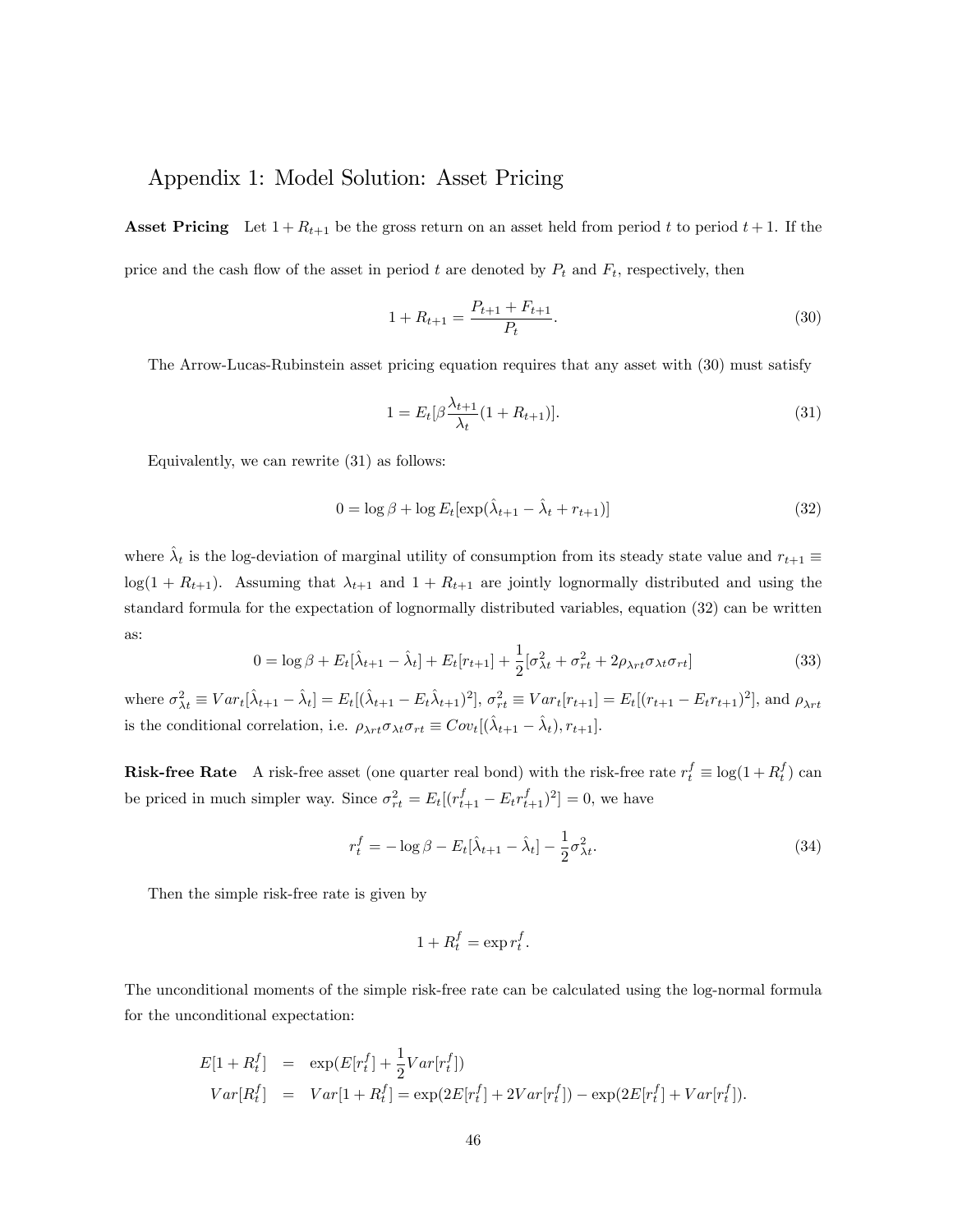The unconditional moments of  $r_t^f$  are given by

$$
E[r_t^f] = -\log \beta - \frac{1}{2}Var[\hat{\lambda}_{t+1} - E_t \hat{\lambda}_{t+1}]
$$
  

$$
Var[r_{t,n}^f] = Var[E_t[\hat{\lambda}_{t+1} - \hat{\lambda}_t]].
$$

**Term Structure** For the calculation of the conditional term structure  $\{R_{t,n}^f\}$ , we can apply the same log-linear and log-normal framework as the risk-free rate case. Note that the conditional term structure  $\{R_{t,n}^f\}$  can be represented by

$$
1 + R_{t,n}^f = [\beta^n E_t \left[ \frac{\lambda_{t+n}}{\lambda_t} \right]]^{-1/n}.
$$

Denote the quarterly continuously-compounded yield of a *n*-period real bond by  $r_{t,n}^f \equiv \log 1 + R_{t,n}^f$ . Again using the standard formula for the expectation of lognormally distributed variables, we have

$$
r_{t,n}^f = -\frac{1}{n} \log[\beta^n E_t[\frac{\lambda_{t+n}}{\lambda_t}]]
$$
  
=  $-\log \beta - \frac{1}{n} \log E_t[\exp(\hat{\lambda}_{t+n} - \hat{\lambda}_t)]$   
=  $-\log \beta - \frac{1}{n} [E_t[\hat{\lambda}_{t+n} - \hat{\lambda}_t] + \frac{1}{2} \sigma_{\lambda t}^2].$ 

The simple bond yield is given by

$$
1 + R_{t,n}^f = \exp r_{t,n}^f.
$$

The unconditional moments of the simple bond yield can be calculated using the log-normal formula for the unconditional expectation:

$$
E[1 + R_{t,n}^f] = \exp(E[r_{t,n}^f] + \frac{1}{2}Var[r_{t,n}^f])
$$
  
\n
$$
Var[R_{t,n}^f] = Var[1 + R_{t,n}^f] = \exp(2E[r_{t,n}^f] + 2Var[r_{t,n}^f]) - \exp(2E[r_{t,n}^f] + Var[r_{t,n}^f]).
$$

The unconditional moments of  $r_{t,n}^f$  are given by

$$
E[r_{t,n}^f] = -\log \beta - \frac{1}{2n} Var[\hat{\lambda}_{t+n} - E_t \hat{\lambda}_{t+n}]
$$
  

$$
Var[r_{t,n}^f] = \frac{1}{n^2} Var[E_t[\hat{\lambda}_{t+n} - \hat{\lambda}_t]].
$$

Equity To calculate the equity returns, we adopt a slightly different strategy. The Arrow-Lucas-Rubinstein asset pricing equation tells us that the period t equity price  $p_t^e$  must equal the present value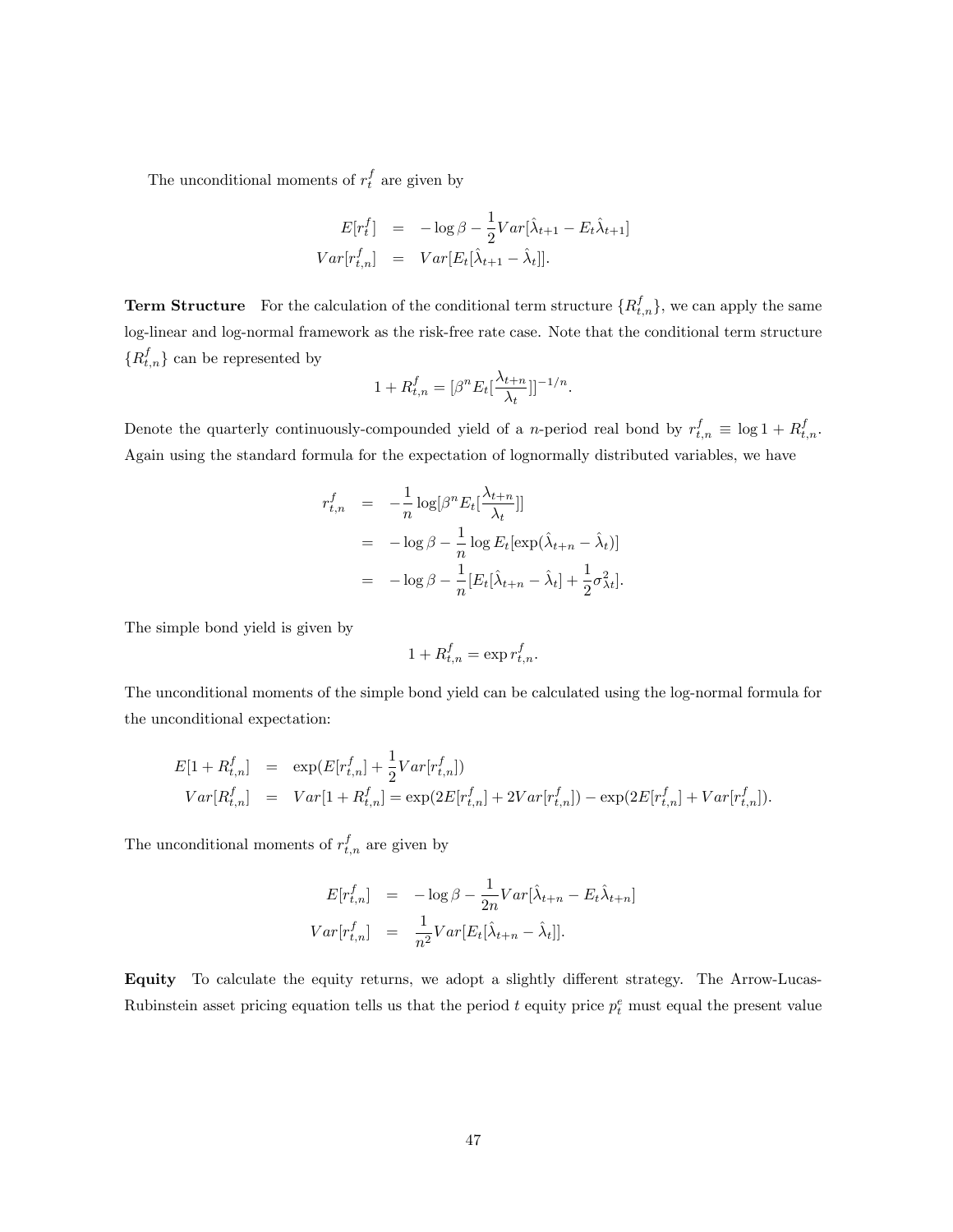of all future dividends discounted by the pricing kernel:

$$
p_t^e = E_t \left[\sum_{k=1}^{\infty} \beta^k \frac{\lambda_{t+k}}{\lambda_t} d_{t+k}\right]
$$

where  $\frac{\lambda_{t+k}}{\lambda_t}$  is the stochastic discount factor of insider-stockholders due to the presumed limited participation in the stock market.

Note that equivalently, the period  $t$  equity price  $p_t^e$  can be written as:

$$
p_t^e = \sum_{k=1}^{\infty} E_t[\beta^k \frac{\lambda_{t+k}}{\lambda_t} d_{t+k}]
$$
  
\n
$$
= \sum_{k=1}^{\infty} E_t[\beta^k \frac{\lambda_{t+k}}{\lambda_t} \frac{d_{t+k}}{d_t} d_t]
$$
  
\n
$$
= \sum_{k=1}^{\infty} E_t[\beta^k \exp(\hat{\lambda}_{t+k} - \hat{\lambda}_t + \hat{d}_{t+k} - \hat{d}_t) d_t]
$$
(35)

where  $\hat{d}_t$  is the log-deviation of dividend from its steady state value.

Using equation (35), the simple quarterly equity return is given by

$$
1 + R_{t,t+1}^{e} = \frac{p_{t+1}^{e} + d_{t+1}}{p_{t}^{e}}
$$
  
= 
$$
\frac{\sum_{k=1}^{\infty} E_{t+1}[\beta^{k} \exp(\hat{\lambda}_{t+1+k} - \hat{\lambda}_{t+1} + \hat{d}_{t+1+k} - \hat{d}_{t+1})d_{t+1}]] + d_{t+1}}{\sum_{k=1}^{\infty} E_{t}[\beta^{k} \exp(\hat{\lambda}_{t+k} - \hat{\lambda}_{t} + \hat{d}_{t+k} - \hat{d}_{t})d_{t}]}
$$
  
= 
$$
\frac{\sum_{k=1}^{\infty} E_{t+1}[\beta^{k} \exp(\hat{\lambda}_{t+1+k} - \hat{\lambda}_{t+1} + \hat{d}_{t+1+k})]] + \exp(\hat{d}_{t+1})}{\sum_{k=1}^{\infty} E_{t}[\beta^{k} \exp(\hat{\lambda}_{t+k} - \hat{\lambda}_{t} + \hat{d}_{t+k})]}
$$

Applying the standard log-normal formula to the random variables  $\{\hat{\lambda}_{t+k} - \hat{\lambda}_t + \hat{d}_{t+k}\}_{k=1}^{\infty}$ , each conditional expectation term can be written as:

$$
E_t[\exp(\hat{\lambda}_{t+k} - \hat{\lambda}_t + \hat{d}_{t+k})]
$$
  
= 
$$
\exp[E_t[\hat{\lambda}_{t+k} - \hat{\lambda}_t + \hat{d}_{t+k}] + \frac{1}{2}Var_t[\hat{\lambda}_{t+k} - \hat{\lambda}_t + \hat{d}_{t+k}].
$$

Both terms,  $E_t[\hat{\lambda}_{t+k} - \hat{\lambda}_t + \hat{d}_{t+k}]$  and  $Var_t[\hat{\lambda}_{t+k} - \hat{\lambda}_t + \hat{d}_{t+k}]$ , respectively can be computed and then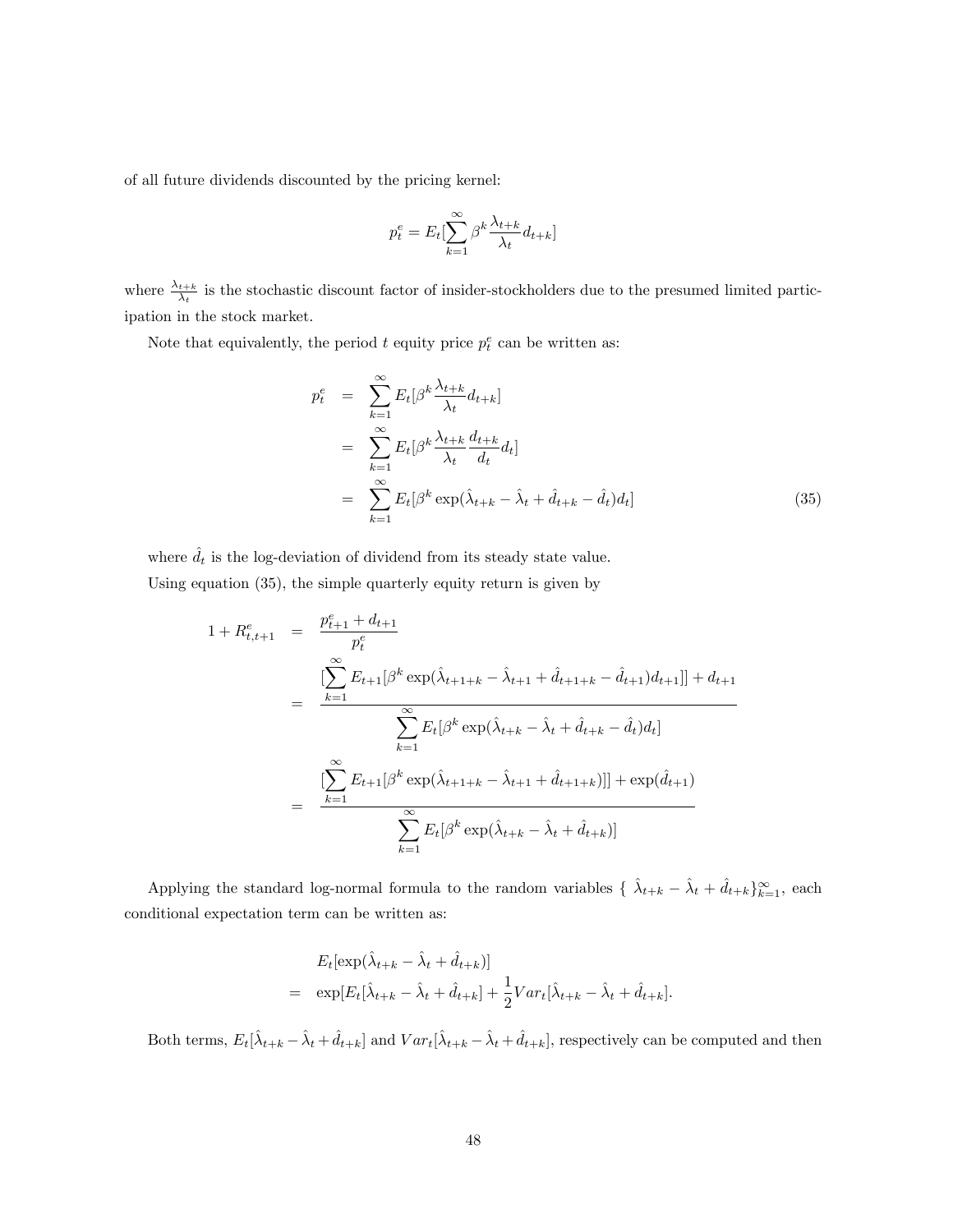we approximate  $1 + R_{t,t+1}^e$  by

$$
\frac{\left[\sum_{k=1}^{n} E_{t+1}[\beta^k \exp(\hat{\lambda}_{t+1+k} - \hat{\lambda}_{t+1} + \hat{d}_{t+1+k})]\right] + \exp(\hat{d}_{t+1})}{\sum_{k=1}^{n} E_t[\beta^k \exp(\hat{\lambda}_{t+k} - \hat{\lambda}_t + \hat{d}_{t+k})]}
$$

for sufficiently large number  $n$ .

## Appendix 2: A Further Check on Model Legitimacy: Elasticity of Intertemporal Substitution

To see how the elasticity of intertemporal substitution (EIS) is identified in our preference specifications, first note that the equations  $(7)$  and  $(14)$  can be rewritten as

$$
\frac{1}{1+R_t^f} = \beta E(\frac{\lambda_{t+1}^s}{\lambda_t^s} | \Omega_t)
$$
\n(36)

$$
\frac{1}{1+R_t^f} = \beta E(\frac{\lambda_{t+1}^n}{\lambda_t^n} | \Omega_t)
$$
\n(37)

where  $\lambda_t^s = u_c(c^s(\Omega_t), h^s(\Omega_t)), \lambda_t^n = v_c(c^n(\Omega_t), h^n(\Omega_t))$  and  $\frac{1}{1 + R_t^f} = p_t^f$ .

The period utility function of the representative insider-stockholder is postulated as

$$
u(c_t^s - X_t - H(h_t^s)) = \frac{(c_t^s - X_t - H(h_t^s))^{1-\gamma_s} - 1}{1 - \gamma_s}
$$

while the preference of the representative outsider-nonstockholder is postulated as

$$
v(c_t^n - L(h_t^n)) = \frac{(c_t^n - L(h_t^n))^{1 - \gamma_n} - 1}{1 - \gamma_n}.
$$

Here  $\gamma_s$  and  $\gamma_n$  are the insider-stockholder's coefficient of risk aversion and the outsider-nonstockholder's coefficient of risk aversion, respectively;  $X_t$  is the exogenous habit stock, evolving according to

$$
X_t = \phi X_{t-1} + (1 - \phi) \chi c_{t-1}^s
$$

where  $c_{t-1}^s$  denotes the aggregate average level of the insider-stockholder group's consumption last period,  $\chi$  is the habit parameter of the insider-stockholder group and  $\phi = 0$ .

Under the above specifications of the each agent's preference, we log-linearize and rearrange the equations  $(36)$  and  $(37)$  in order to obtain the each agent's EIS (the bar  $"$  -" represents the steady state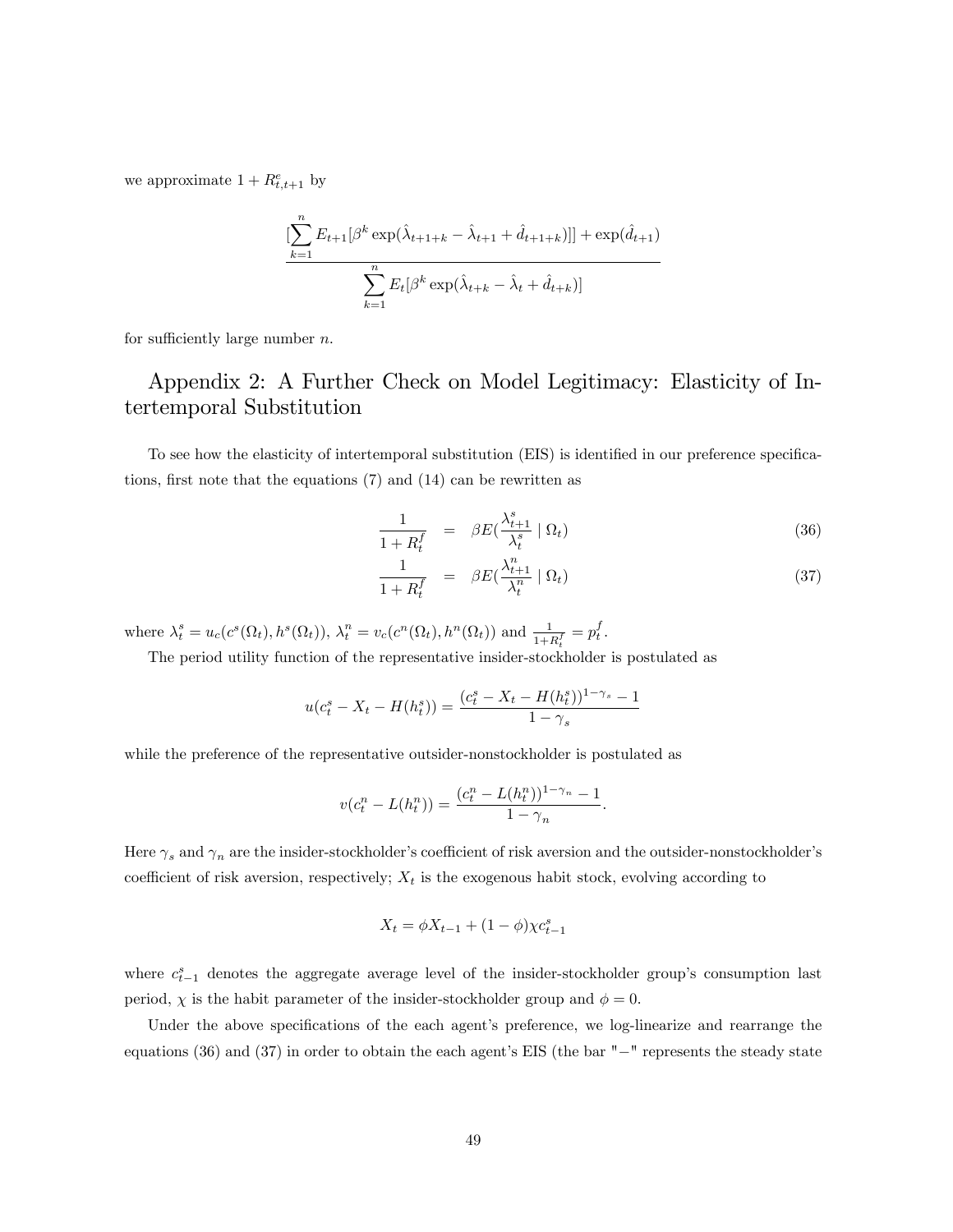value of variables):

$$
\frac{1}{\gamma_s} \frac{\left[\bar{c}^s (1 - \chi) - H(\bar{h}^s)\right]}{\bar{c}^s} \hat{r}_t^f = E_t[\log \frac{c_{t+1}^s}{c_t^s} + [\text{remainder terms}]] \tag{38}
$$

$$
\frac{1}{\gamma_n} \frac{\left[\bar{c}^n - \bar{n}L(\bar{h}^n)\right]}{\bar{c}^n} \hat{r}_t^f = E_t[\log \frac{c_{t+1}^n}{c_t^n} + [\text{remainder terms}]]. \tag{39}
$$

From the equations  $(38)$  and  $(39)$ , we identify the insider-stockholder's EIS with

$$
\frac{1}{\gamma_s}\frac{[\bar{c}^s(1-\chi)-H(\bar{h}^s)]}{\bar{c}^s}
$$

while the outsider-nonstockholder's EIS can be identified with

$$
\frac{1}{\gamma_n}\frac{[\bar{c}^n-\bar{n}L(\bar{h}^n)]}{\bar{c}^n}.
$$

Note also that

$$
\log \frac{c_{t+1}}{c_t} = \log(1 + \frac{\mu_s(c_{t+1}^s - c_t^s) + (c_{t+1}^n - c_t^n)}{c_t})
$$
\n
$$
\approx \mu_s \frac{(c_{t+1}^s - c_t^s) + (c_{t+1}^n - c_t^n)}{c_t}
$$
\n
$$
\approx \mu_s \log \frac{c_{t+1}^s}{c_t^s} \cdot \frac{c_t^s}{c_t} + \log \frac{c_{t+1}^n}{c_t^n} \cdot \frac{c_t^n}{c_t}.
$$
\n(40)

Therefore, taking the expectation operator  $E_t$  in (40) and using the equations (38) and (39), we derive the formula:

$$
E_t[\log \frac{c_{t+1}^s}{c_t^s} + [\text{remainder terms}]]
$$
  
= 
$$
[\mu_s \frac{1}{\gamma_s} \frac{[\bar{c}^s (1 - \chi) - H(\bar{h}^s)]}{\bar{c}^s} E_t \frac{c_t^s}{c_t} + \frac{1}{\gamma_n} \frac{[\bar{c}^n - \bar{n}L(\bar{h}^n)]}{\bar{c}^n} E_t \frac{c_t^n}{c_t} ] \hat{r}_t^f.
$$

We identify the aggregate EIS with

$$
\mu_s \frac{1}{\gamma_s} \frac{[\bar{c}^s (1-\chi) - H(\bar{h}^s)]}{\bar{c}^s} E_t \frac{c_t^s}{c_t} + \frac{1}{\gamma_n} \frac{[\bar{c}^n - \bar{n} L(\bar{h}^n)]}{\bar{c}^n} E_t \frac{c_t^n}{c_t}.
$$

Abstracting from uncertainty our identified EIS is reduced to

$$
\mu_s \frac{1}{\gamma_s} \frac{\left[\bar{c}^s (1 - \chi) - H(\bar{h}^s)\right]}{\bar{c}} + \frac{1}{\gamma_n} \frac{\left[\bar{c}^n - \bar{n} L(\bar{h}^n)\right]}{\bar{c}} \tag{41}
$$

which must be the true value of the aggregate EIS in our economy when estimated from the generated data. Under our benchmark calibration, the aggregate EIS is predicted to be close to zero  $(0.0307)$ .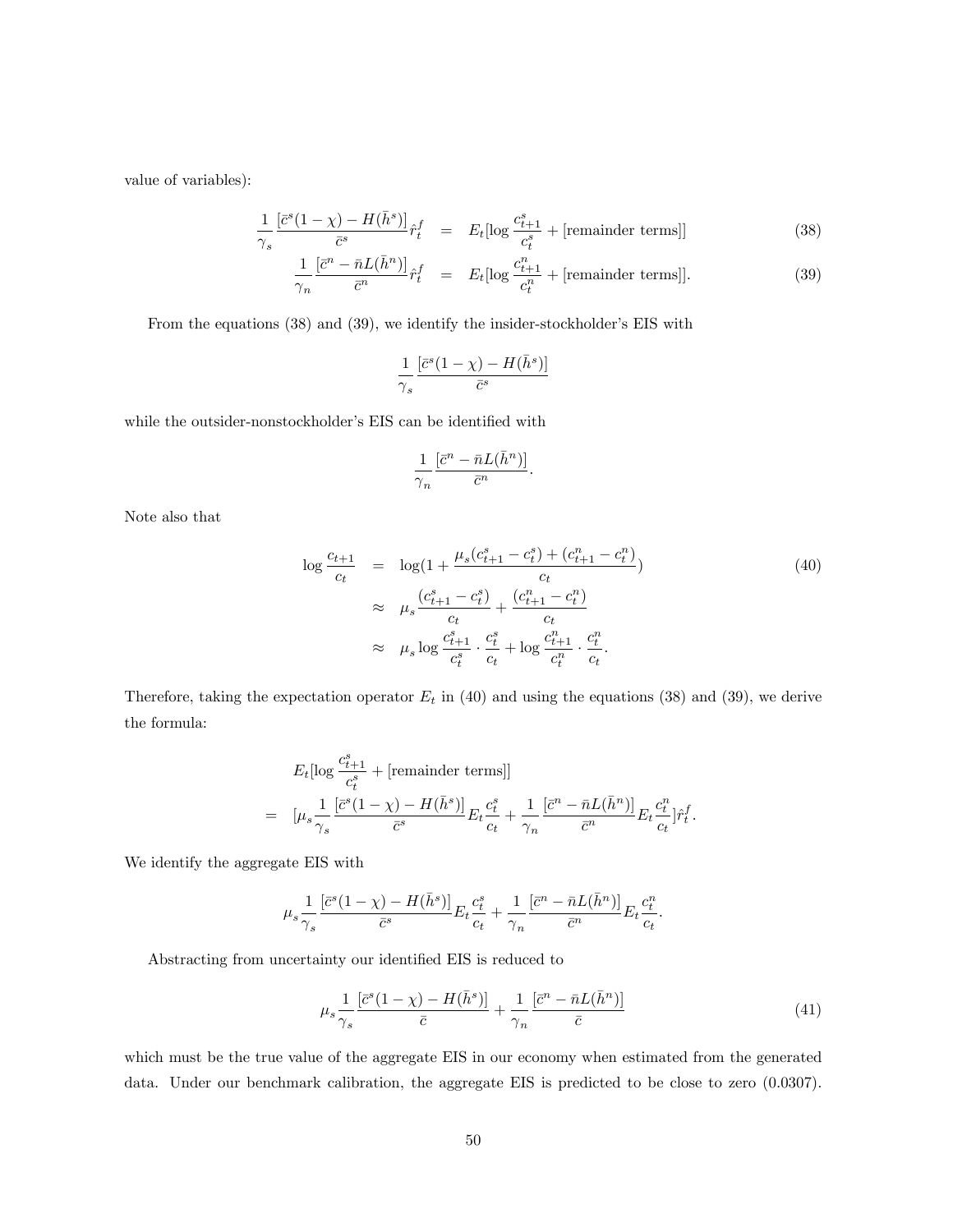This predicted number is consistent with Hall's findings: consumption growth is completely insensitive to changes in interest rates and thus EIS is close to zero. It is also consistent with the conclusion found in Binsbergen et al. (2008); in their estimated DSGE model, they find that a low elasticity of intertemporal substitution (around 0.06) is estimated from upward-sloping (nominal) yield curve data and macro data.

## Appendix 3: Background Models to Table 7

1. Model A: A standard RBC model with competitive wage determination for both insiders and outsiders (no search and matching), and complete financial markets.

The notation and all functional forms (i.e., utility functions, the production function) coincide with those of Section 2 with the sole exception that there is no habit formation stock  $(X_t \equiv 0)$  in the insider-stockholder's utility representation. Because of the competitive factor markets and complete asset markets the competitive equilibrium allocation can be obtained by solving the associated Pareto problem:

$$
\max_{\{c_t^n, c_t^s, h_t^n, h_t^n, i_t\}} E\left(\sum_{t=0}^{\infty} \beta^t \left[\mu_s u\left(c_t^s - H\left(h_t^s\right)\right) + v\left(c_t^n - L\left(h_t^n\right)\right)\right]\right)
$$
\ns.t. 
$$
\mu_s c_t^s + c_t^n + i_t = f\left(k_t, \mu_s h_t^s, h_t^n\right) \tilde{z}_t
$$
\n
$$
k_{t+1} = (1 - \delta) k_t + G\left(\frac{i_t}{k_t}\right) k_t; \ k_0 = k_{ss}
$$

$$
\log \widetilde{z}_{t+1} = \Delta \log z_t + \widetilde{\epsilon}_{t+1}.
$$

In Table 7 we list the statistical summary of this model's output under "Model 1." The dividend is defined by:

$$
d_t = y_t - i_t - \mu_s w_t^s h_t^s - w_t^n h_t^n - r_f \phi \overline{k}.
$$

2. Model B: This model is identical to the one described above, but with search and matching in the labor market for outsider-nonstockholders. A Pareto formulation may also be analyzed:

$$
\max_{\{c_t^s, c_t^n, h_t^s, h_t^n, v_t\}} E\left(\sum_{t=0}^{\infty} \beta^t \left[\mu_s u \left(c_t^s - H\left(h_t^s\right)\right) + v \left(c_t^n - L\left(h_t^n\right) n_t - (1 - n_t)L\left(0\right)\right)\right]\right)
$$
\n
$$
\text{s.t.} \qquad \mu_s c_t^s + c_t^n + \frac{K}{2} \frac{(m_t)^2}{n_t} + i_t = f\left(k_t, \mu_s h_t^s, n_t h_t^n\right) \widetilde{z}_t
$$
\n
$$
n_{t+1} = (1 - \rho) n_t + m_t
$$
\n
$$
m_t = \sigma_m v_t^\sigma \left(1 - n_t\right)^{1 - \sigma}
$$
\n
$$
k_{t+1} = (1 - \delta) k_t + G\left(\frac{n_t}{k_t}\right) k_t
$$
\n
$$
\log \widetilde{z}_{t+1} = \Delta \log \widetilde{z}_t + \widetilde{\epsilon}_{t+1}.
$$

In Table 7, the statistical summary of this model's output is found under the heading "Model 2."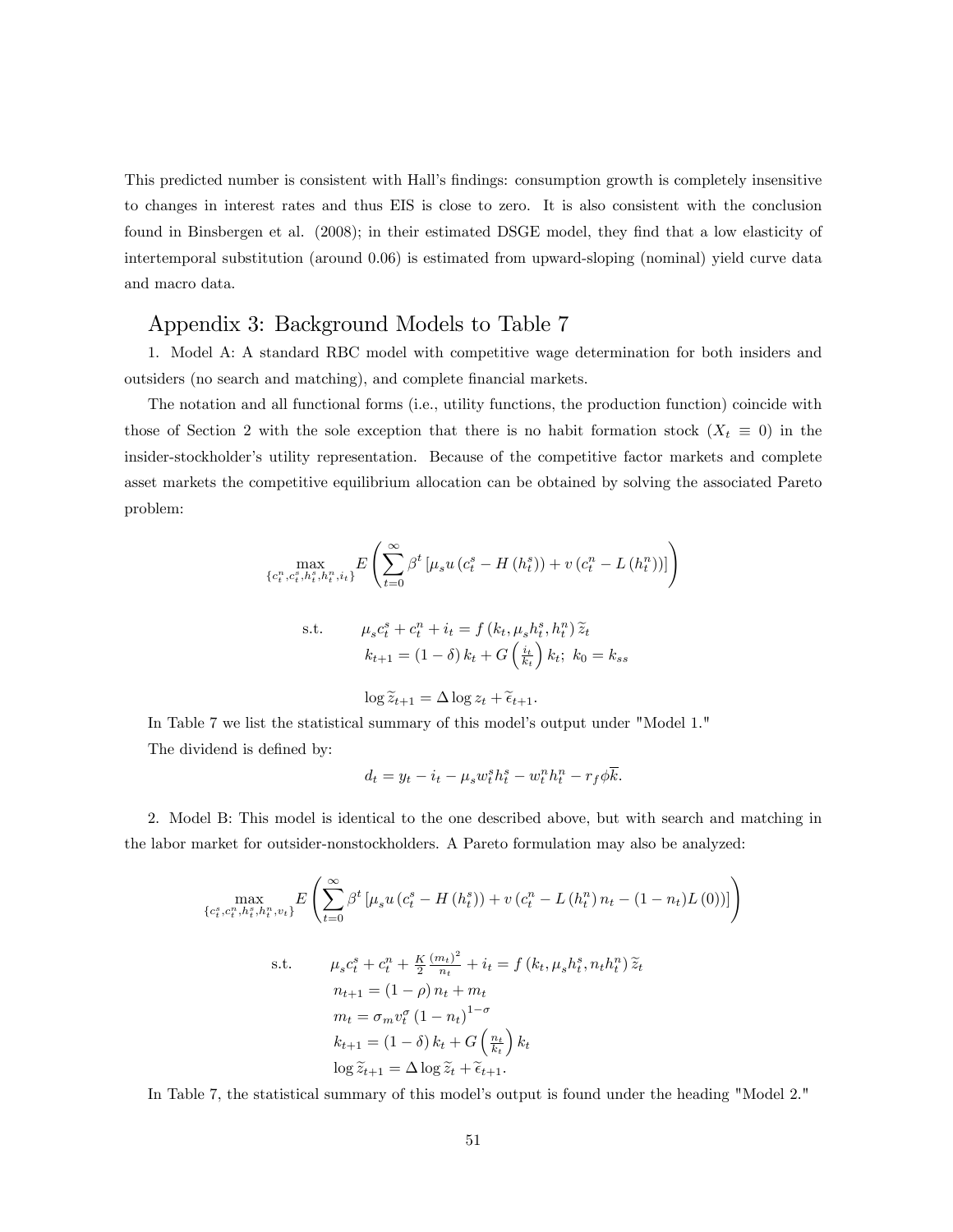The dividend is defined by:

$$
d_t = y_t - i_t - \left(\frac{K}{2}\right) \frac{m_t^2}{n_t} - \mu_s h_t^s w_t^s - h_t^n w_t^n - r_t^f \phi \overline{k}
$$

Model B is very similar to that of Andolfatto (1996).

3. Model C: As noted in the main text, this model considers a representative agent (family) that shares with the baseline model the preference specification of agents (a hybrid of GHH preference and external habit formation). There are two segmented labor markets including a search-matching labor market and a capital accumulation technology with adjustment cost. These elements are shared with Models A and B. Financial markets are not strictly complete but all agents trade the same two securities: there is no restricted participation.

C.1 The shareholder-worker's problem is essentially identical to that detailed in Section 2.1; that is, equations (1) and (2). For convenience, we replicate it here:

$$
V^{s}(\Omega_{0}^{s}) = \max_{\{h_{t}^{s}, c_{t}^{s}, e_{t+1}^{s}, b_{t+1}^{s}\}} E_{0} \sum_{t=0}^{\infty} \beta^{t} [u(c_{t}^{s} - L(h_{t}^{s}))]
$$
  
s.t.  

$$
c_{t}^{s} + p_{t}^{e} e_{t+1}^{s} + p_{t}^{f} b_{t+1}^{s} \leq w_{t}^{s} h_{t}^{s} + (p_{t}^{e} + d_{t}) e_{t}^{s} + p_{t}^{f} b_{t}^{s}
$$

C.2 Households.

Following Merz (1995), non-shareholders may be viewed as members of a large extended family which contains a continuum of family members uniformly distributed on a set of Lebesgue measure 1. Employment status within the family, employed or unemployed, can vary according to a matching friction, but family members are perfectly insured against their idiosyncratic employment experiences. The family pools its financial and labor income before choosing per-capita consumption and asset holdings. Accordingly, given its information set  $\Omega_t^h = \{z_t, n_t, k_t, s_t\}$ , the representative family solves:

$$
V^{h}(\Omega_{0}^{h}) = \max_{\{c_{t}^{n}, n_{t}, h_{t}^{n}, b_{t+1}^{n}, e_{t+1}^{n}\}} E_{0} \sum_{t=0}^{\infty} \beta^{t} [v(c_{t}^{n} - n_{t}L(h_{t}^{n}) - (1 - n_{t})L(0))]
$$
(42)  
s.t.  

$$
c_{t}^{n} + p_{t}^{e} e_{t+1}^{n} + p_{t}^{f} b_{t+1}^{n} \leq (p_{t}^{e} + d_{t}) e_{t}^{n} + w_{t}^{n} h_{t}^{n} n_{t} + b(1 - n_{t}^{w}) + b_{t} + T_{t}.
$$

$$
n_{t+1} = (1 - \rho)n_{t} + s_{t}(1 - n_{t})
$$

In the above problem,  $v(\cdot)$  denotes their period utility function,  $L(\cdot)$  is the disutility of labor function, while  $h_t^n$  denotes the period t labor hours supplied by those employed. The period utility function v is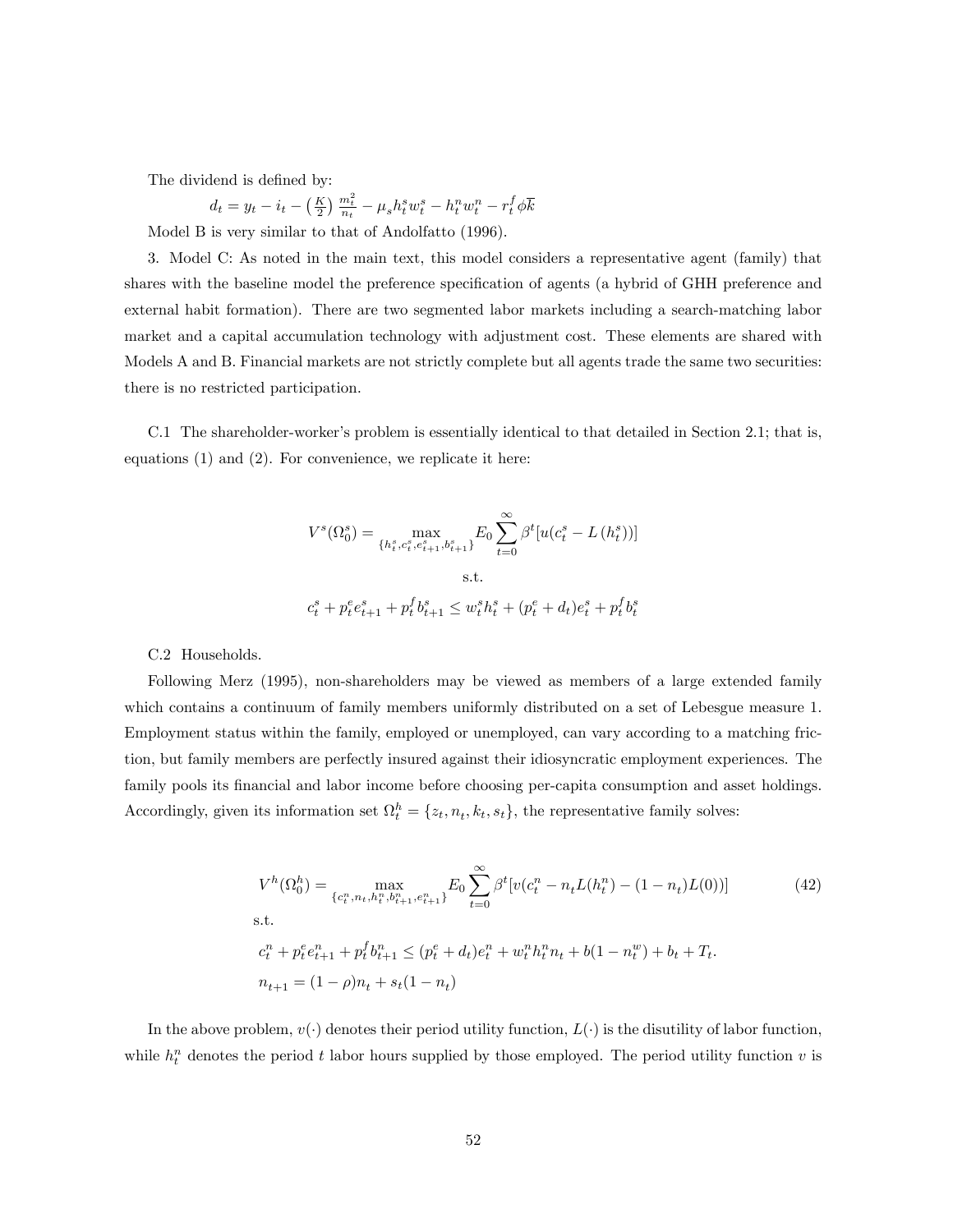given by

$$
v(c_t - n_t L(h_t^n) - (1 - n_t)L(0))) = \frac{(c_t - n_t B_n(h_t^n)^{\psi})^{1-\gamma} - 1}{1-\gamma}, \text{ since } L(0) \equiv 0.
$$

We eschew, as in Models A and B, any habit formation representations. Problem (42) is identical to formulation  $(8)$ ,  $(9)$ ,  $(10)$  except that the class of admissable assets now includes the equity of the firm in which the workers are employed.

C.3 The firm

The firm's problem is identical to the baseline model except some small changes of notation. Given its information set  $\Omega_t^f = \{z_t, k_t, n_t^d\}$ , the firm's problem reads as:

$$
\max_{\{i_t, h_t^s, x_t\}} d_t + p_t^e \equiv d_t + E(\beta \Lambda_{t,t+1}^s (p_{t+1}^e + d_{t+1}) \mid \Omega_t^f)
$$
\n(43)

s.t. 
$$
d_t \equiv f(k_t, \mu_s h_t^s, h_t^n n_t^d) z_t - i_t - \mu_s w_t^s h_t^s - w_t^n h_t^n n_t^d - \frac{\kappa}{2} x_t^2 n_t^d - \varphi \bar{k} + p_t^f \varphi \bar{k}
$$
  
\n $k_{t+1} = (1 - \delta) k_t + G(\frac{i_t}{k_t}) k_t$   
\n $n_{t+1}^d = (1 - \rho) n_t^d + q_t \nu_t$ 

where  $\Lambda_{t,t+1}^s \equiv \frac{\lambda_{t+1}^s}{\lambda_t^s}$  is the marginal rate of substitution of the representative family. In equilibrium,  $n_t = n_t^d$ 

#### 3.4 Nash bargaining

The Nash wage bargaining between the firm and the outsiders can be formulated similarly to what has been proposed earlier. Note that the firm's crucial intertemporal decisions are all in accord with the intertemporal marginal rate of substitution of the representative family. In this environment where there are no corporate governance problems, we can again define the Nash bargaining problem in the same way as in the baseline model:

$$
\max_{w_t^n}(V_{n_t}^s)^{1-\eta} \cdot (V_{n_t}^n)^\eta
$$

where  $\eta$  is the bargaining power parameter of outsider-nonshareholders viewed as exogenously given. The expressions  $V_{n_t}^s$  and  $V_{n_t}^n$  are given by

$$
\begin{array}{rcl} V_{n_t}^s & \equiv & \displaystyle \frac{\partial V_t^h}{\partial n_t^d} \\ V_{n_t}^n & \equiv & \displaystyle \frac{\partial V_t^h}{\partial n_t^w} \end{array}
$$

where  $V_t^h \equiv V^h(\Omega_t^h)$ .

The bargained hours of outsiders are determined by the condition (25). The firm's shadow value  $J_t$